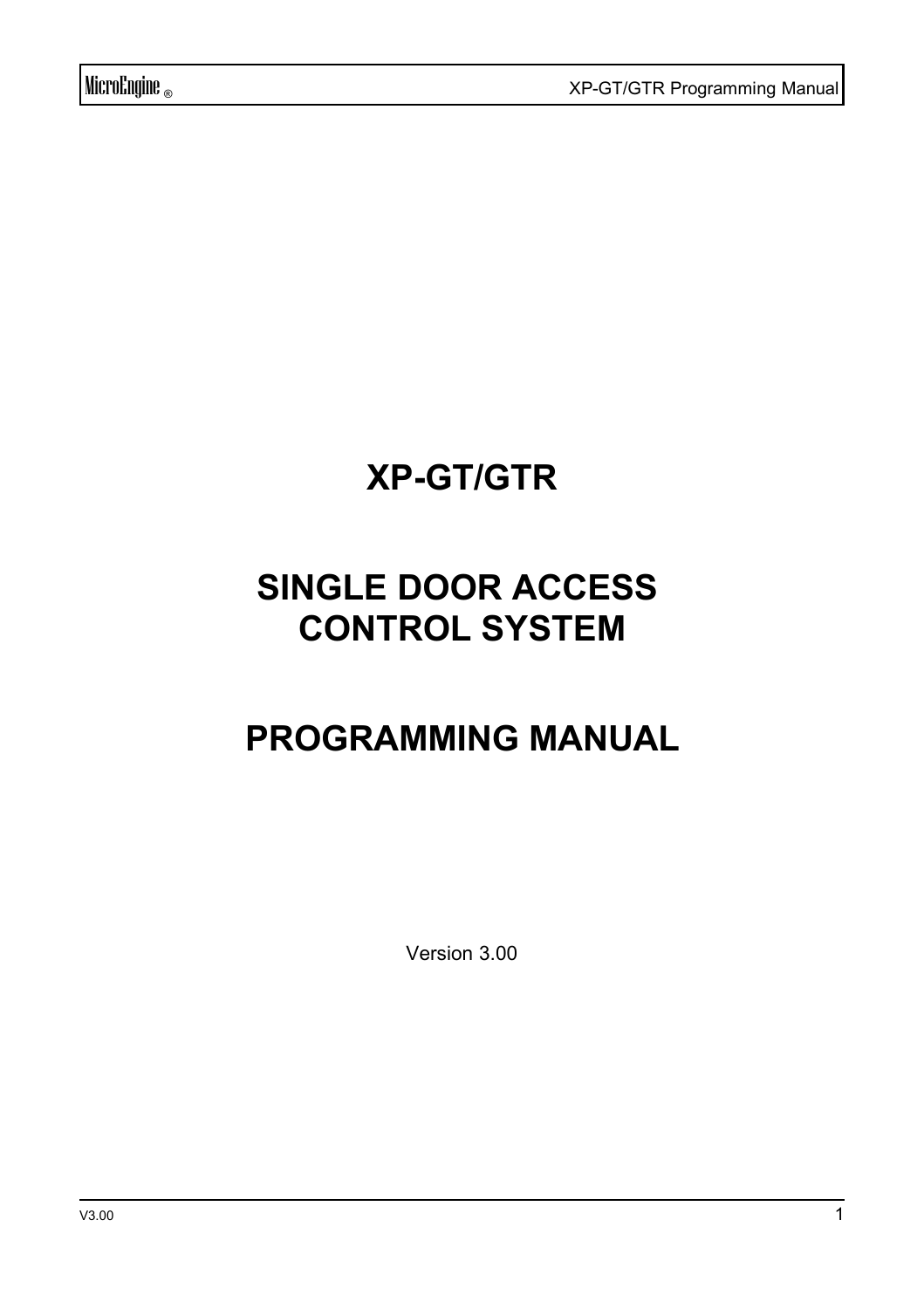## **MicroEngine XP-GT/GTR Controller Programming Manual**

#### **Revision History**

| <b>Version</b> Date |           | <b>Remarks</b>                                                                                                                                                       |
|---------------------|-----------|----------------------------------------------------------------------------------------------------------------------------------------------------------------------|
| 1.00                | 1/1/2007  | First Release of Manual                                                                                                                                              |
| 2.00                | 8/3/2008  | Updated arrangements and drawings                                                                                                                                    |
| 2.10                | 17/7/2008 | Updated drawings and included the XP-GTR series to the manual. Also<br>added a page to indicate scope of manual.                                                     |
| 3.00                | 20/7/2009 | Updated System Menu, added Alarm Menu and wiring diagram for XP-<br>GTR to MIO44. Also added the connection for XP-GT/GTR using<br>sounder and fire release feature. |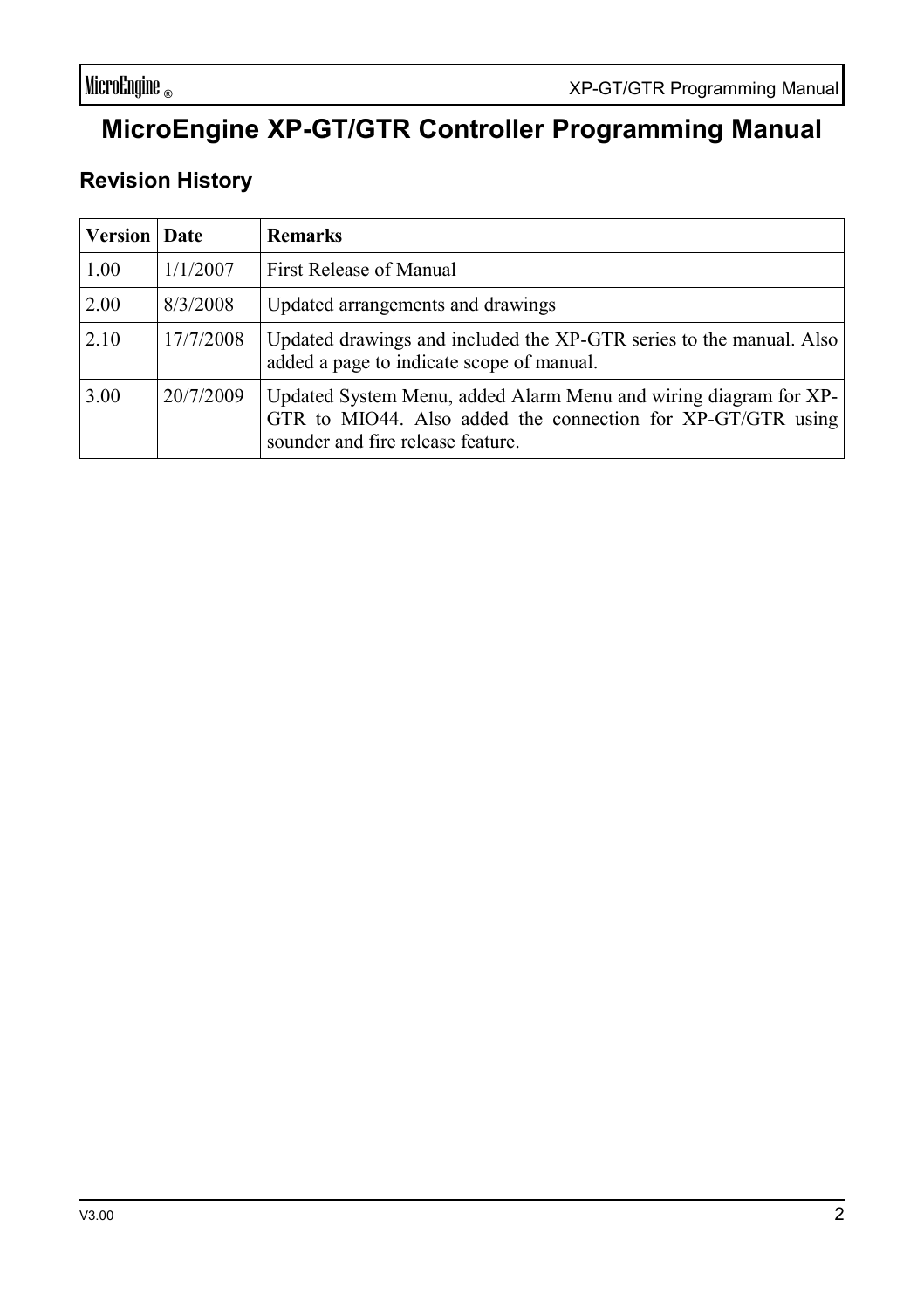MicroEngine ® XP-GT/GTR Programming Manual

## **Scope:**

**This manual covers the following products**

- **1. XP-GT1200**
- **2. XP-GT3200**
- **3. XP-GT1200L**
- **4. XP-GT3200L**
- **5. XP-GTR1200**
- **6. XP-GTR3000**
- **7. XP-GTR1200L**
- **8. XP-GTR3000L**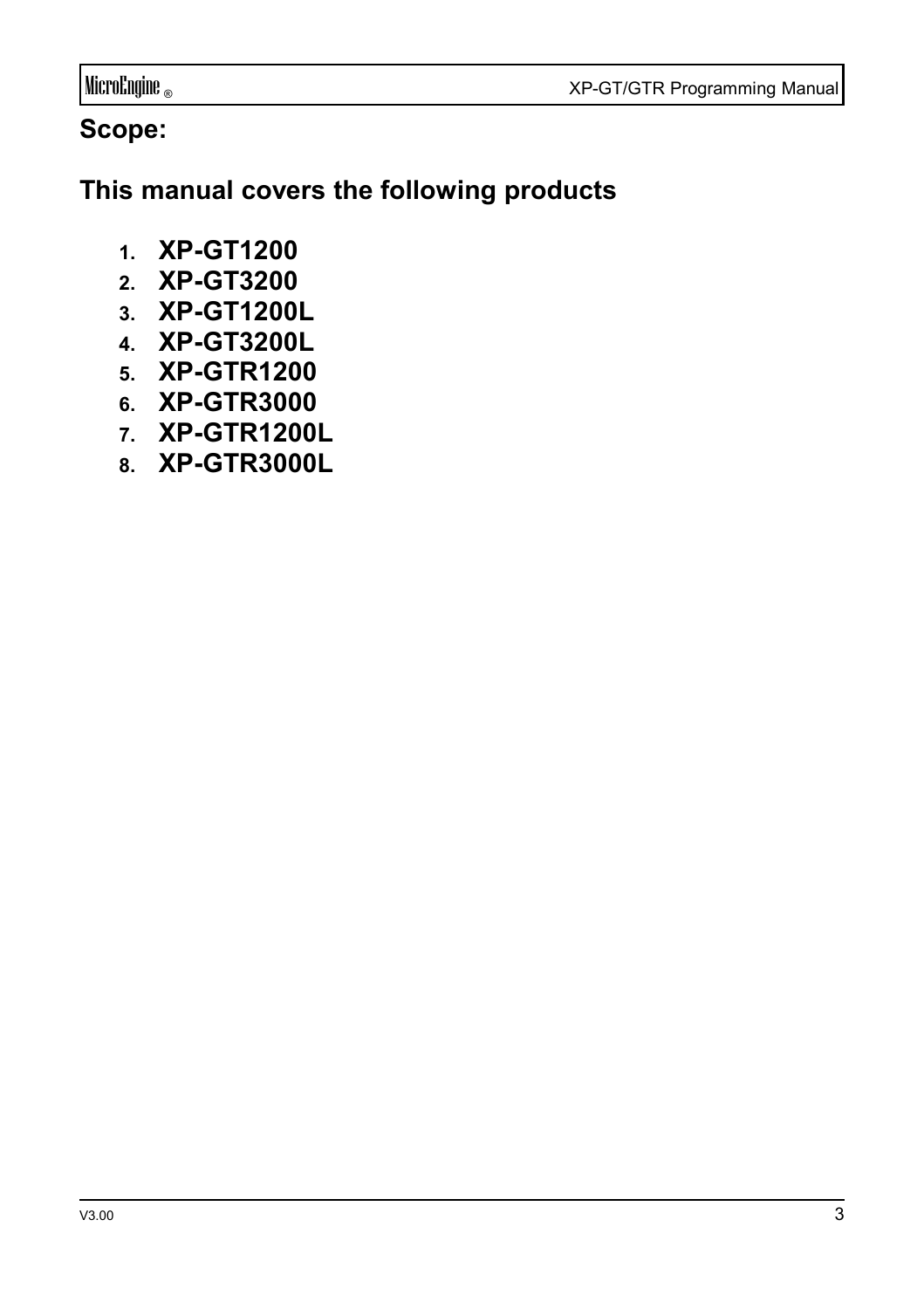# **Table of Contents**

| V3.00 | 4 |
|-------|---|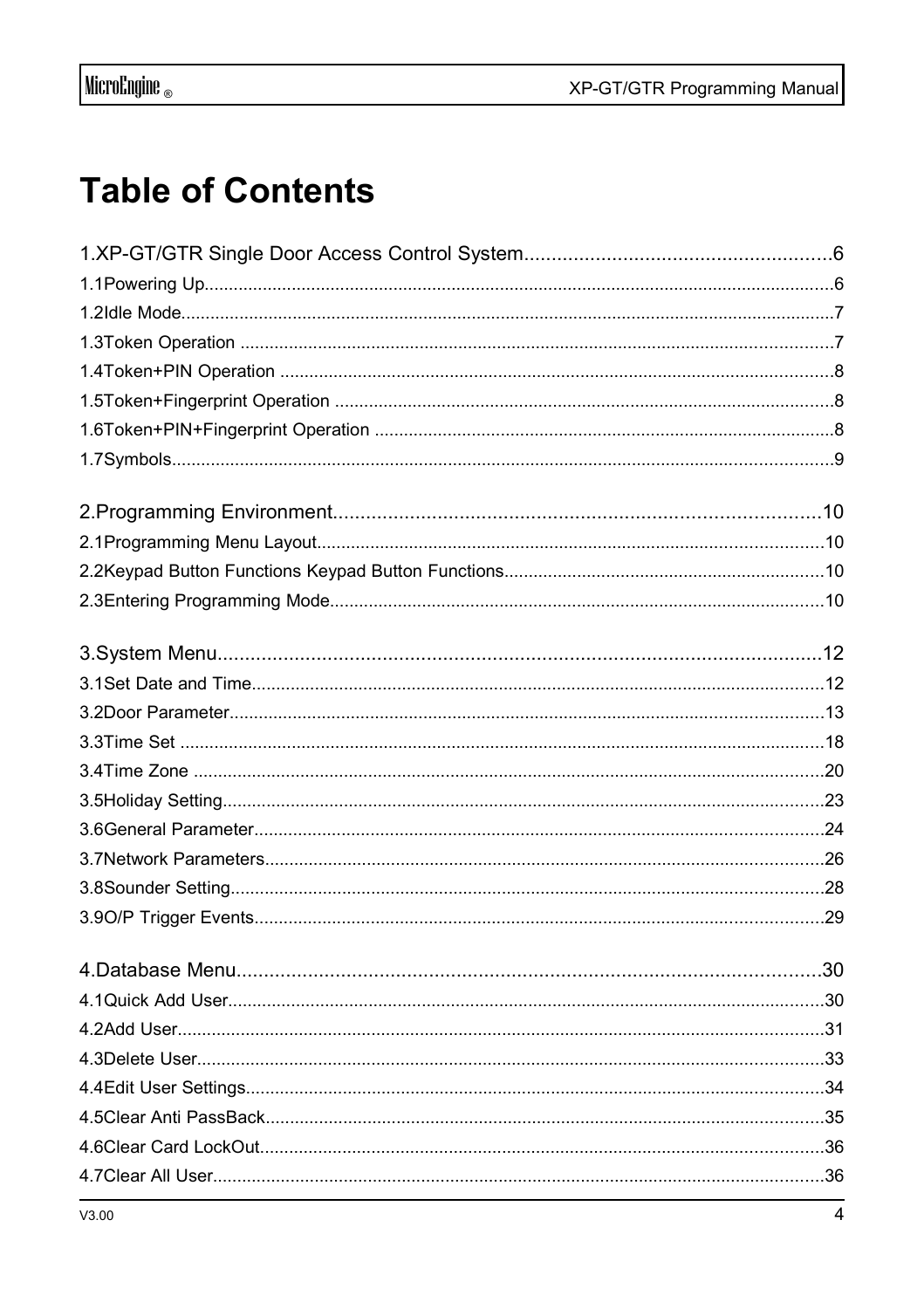| MicroEngine                                                               | XP-GT/GTR Programming Manual |
|---------------------------------------------------------------------------|------------------------------|
|                                                                           |                              |
|                                                                           |                              |
|                                                                           |                              |
|                                                                           |                              |
|                                                                           |                              |
|                                                                           |                              |
|                                                                           |                              |
|                                                                           |                              |
|                                                                           |                              |
|                                                                           |                              |
|                                                                           |                              |
|                                                                           |                              |
|                                                                           |                              |
|                                                                           |                              |
|                                                                           |                              |
|                                                                           |                              |
|                                                                           |                              |
|                                                                           |                              |
|                                                                           |                              |
|                                                                           |                              |
|                                                                           |                              |
|                                                                           |                              |
| Appendix 6 - Connection for XP-GT and XP-GTR using fire release feature57 |                              |
|                                                                           |                              |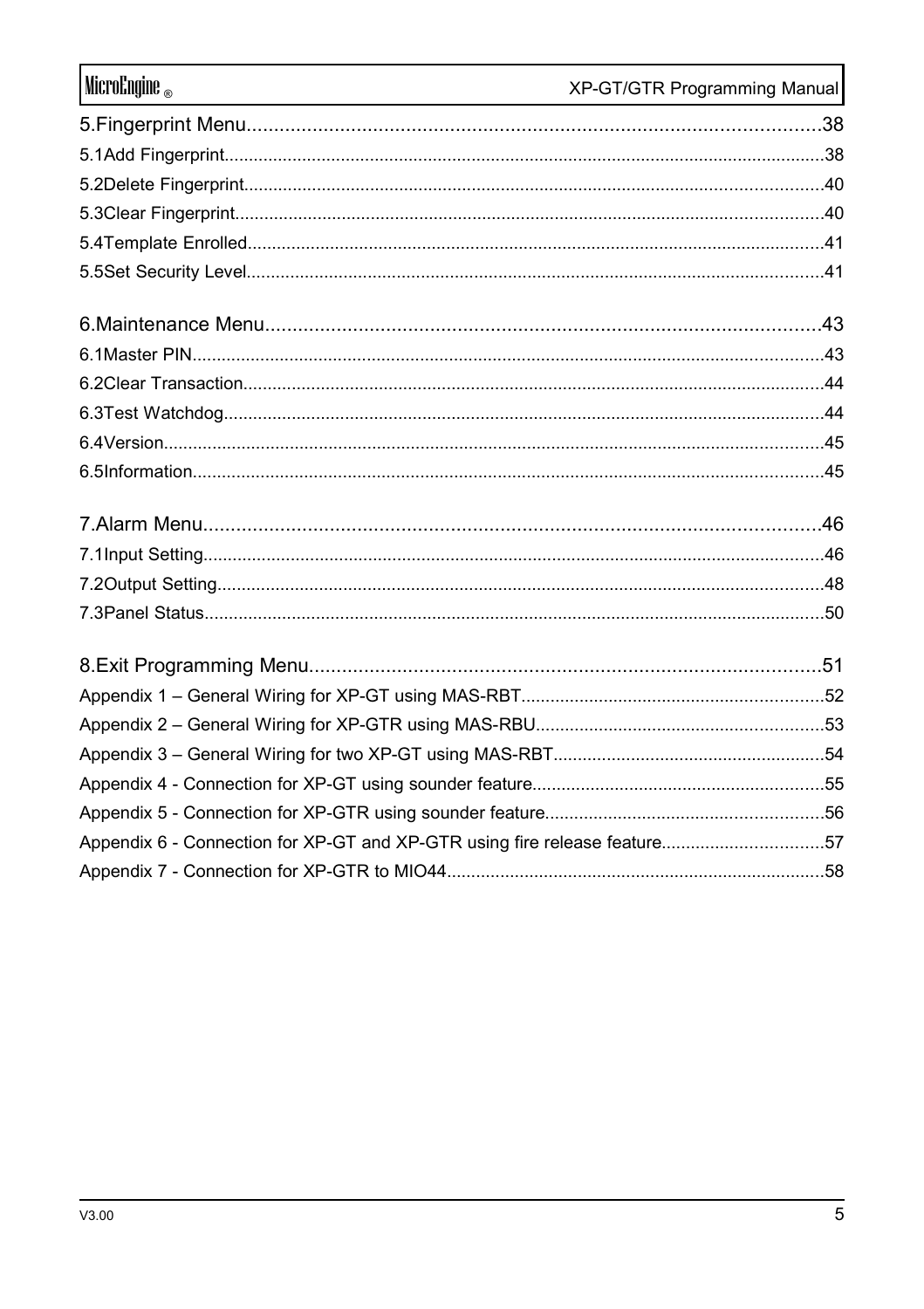# **1. XP-GT/GTR Single Door Access Control System**

## **1.1 Powering Up**

Before powering up the device for the first time, please check that all the connection of the hardware are connected properly according to the wiring diagram.

When powering up the reader for the first time, be sure to perform a ColdStart operation. ColdStart is a process that will erase all the memory in the device and reset all the settings to default. User only needs to do a ColdStart **once** for new installation unless advised to do so.

To perform a ColdStart, please follow the steps below:

1. Turn ON the power supply. The screen below will be shown



- 2. While the console is starting up, press the # button. You will be prompted with an option to ColdStart.
- 3. Press ' $\sqrt{ }$ ' if you wish to ColdStart the system, or 'X' if you want to cancel.
- 4. Press ' √ ' again if you would like to confirm the ColdStart. Wait until the ColdStart process is finished and the console will enter Idle Mode.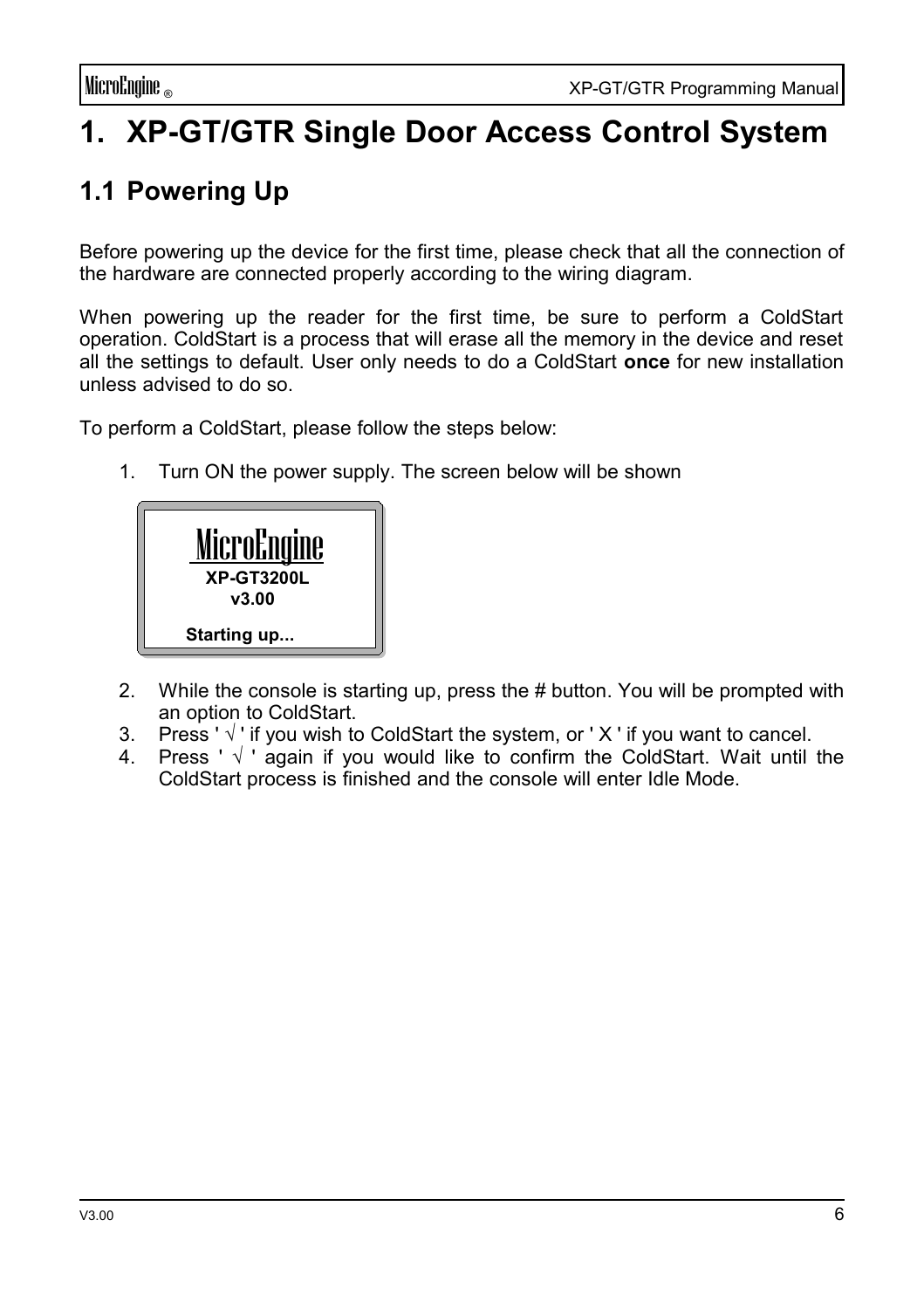## **1.2 Idle Mode**

In Idle Mode, the LCD display is shown as below.

| <b>Good Day</b>                |            |
|--------------------------------|------------|
| <b>Please Present</b><br>Token |            |
| 10:38:55                       | Tue, 07/17 |

The controller will give audio and visual indication to users in different circumstances. Table below shows normal response in Idle Mode:

| <b>Condition</b> | <b>LCD Display</b>                                                       | <b>Buzzer</b> |
|------------------|--------------------------------------------------------------------------|---------------|
| Idle Mode        | 1. Request for a token to be presented.                                  | OFF           |
|                  | 2. Indicate time, date and day in 'HH:MM:SS' and<br>"DAY, MM/DD' format. |               |
|                  | 3. Backlight is dimmed.                                                  |               |

## **1.3 Token Operation**

Token only the default operation mode of device. If the token type is set as a card, then the user has to present a card to identify himself. If the token type is a pin, then the user has to present a card to identify himself. To read the card, place the card near the keypad area. The time interval between successive reading of the same card number is 2 seconds. The card is installed using the Database Menu, by adding a New User or Quick Add User. Various verification mode can be selected, as explained later in the manual.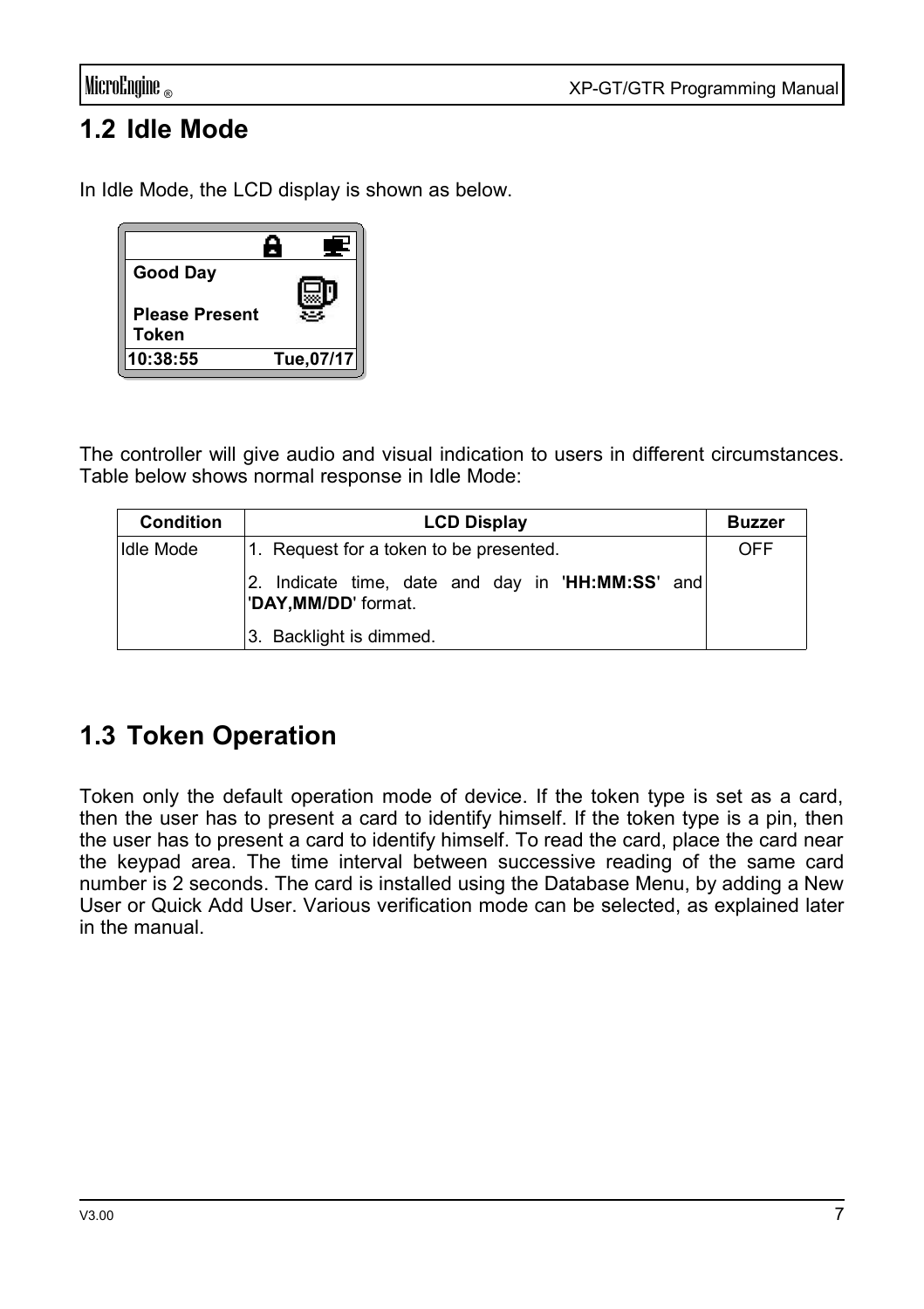Table below shows response in Card Operation Mode:

| Condition        | <b>LCD Display</b>                                                              | <b>Buzzer</b> |
|------------------|---------------------------------------------------------------------------------|---------------|
| Valid<br>Token   | θ<br>Ŧ<br><b>Valid Entry</b><br>ID: [801208]<br>Tue, 07/17<br>10:38:55          | 1 beep        |
| Invalid<br>Token | Α<br>£<br><b>InValid Access</b><br>रु<br>ID: [801208]<br>Tue, 07/17<br>10:38:55 | 3 beeps       |

## **1.4 Token+PIN Operation**

Every user will have its own four-digit pin number. In Card+PIN Operation Mode, users need to enter the pin number after flashing. This provides higher security.

**Note:** All newly installed cards by using the Card DB menu will have a default pin number of **1234**. To change the pin number please refer to Edit User Setting.

### **1.5 Token+Fingerprint Operation**

Users can opt to use the Card+Fingerprint mode for higher security. Each user can enrol up to 5 fingerprints for this purpose. For enrolment of fingerprint, please refer Fingerprint Menus.

## **1.6 Token+PIN+Fingerprint Operation**

For maximum security, the console can be set to accept Card+Pin+Fingerprint before allowing access.

#### **Note: All items in the fingerprint functions are only applicable to XP-GT series of controllers**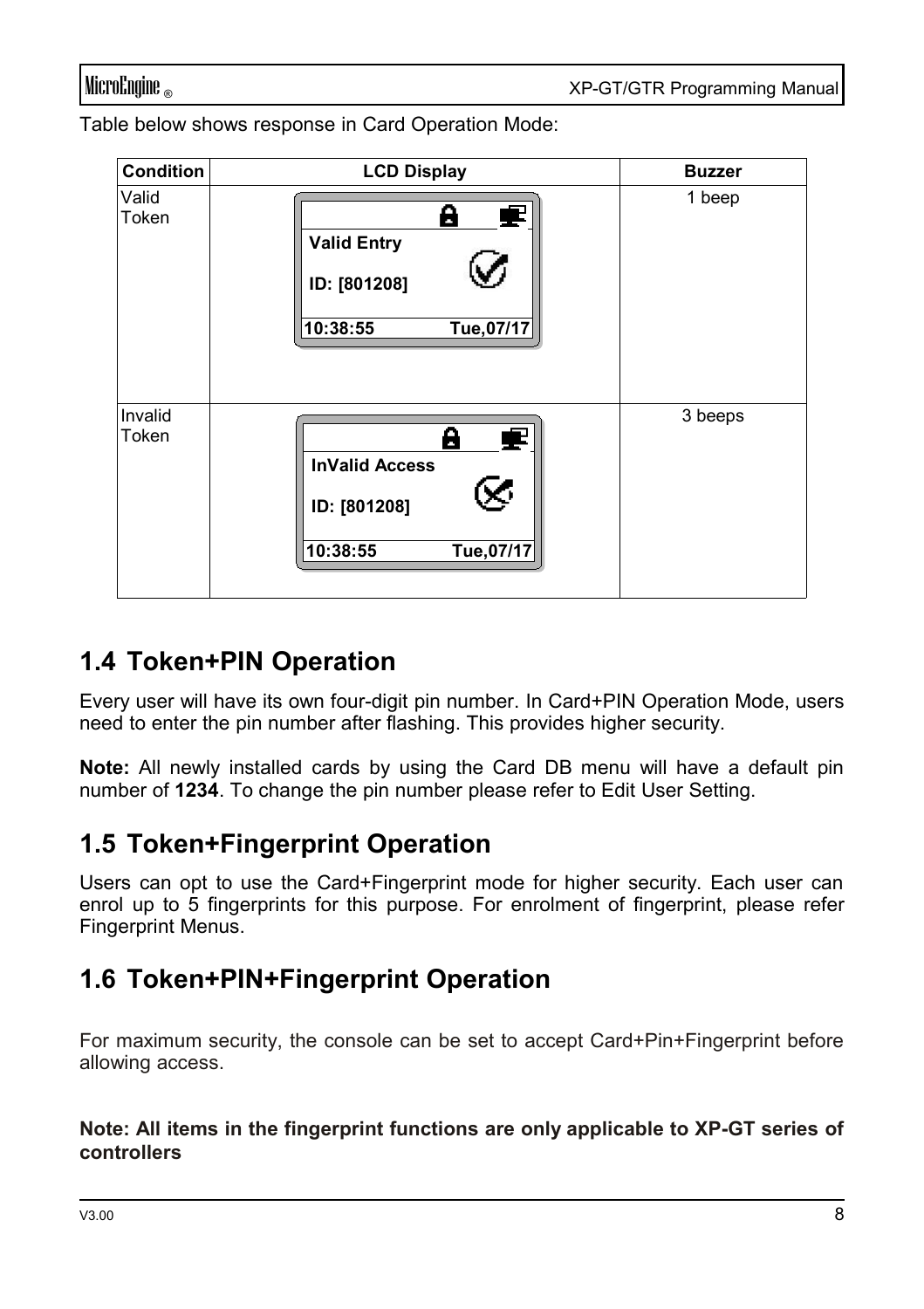# **1.7 Symbols**

| Symbol | Name                      | Indication                                                                                                                                                                                                                                          |
|--------|---------------------------|-----------------------------------------------------------------------------------------------------------------------------------------------------------------------------------------------------------------------------------------------------|
|        | AntiPassBack              | AntiPassBack Mode enabled. Once enabled,<br>the user will not be able to use the same<br>card to gain access through the same<br>direction repeatedly without gaining access<br>on the opposite direction.                                          |
|        | CardLockOut               | CardLockOut Mode enable. Once enabled,<br>the token will be locked permanently after<br>failure to gain access for three consecutive<br>times. The failure might be caused by wrong<br>pin number, wrong time zone or anti pass<br>back violations. |
|        | <b>Higher Security</b>    | In Higher Security Mode, users need to enter<br>the comply to the pre-set verification mode<br>after to gain access. This provides higher<br>security.                                                                                              |
|        | Security On               | Security Mode enabled. Users must adhere<br>to the verification mode settings to gain<br>access.                                                                                                                                                    |
|        | Security Off              | Security Mode Disabled, which will cause the<br>lock to be permanently released.                                                                                                                                                                    |
|        | Uplink communication      | Communication has been established with<br>the remote server to allow the sending and<br>receiving of data when this icon is blinking.                                                                                                              |
|        | Downlink<br>Communication | Communication has been established with<br>the relay board when this icon appears                                                                                                                                                                   |

Listed below are the common symbols that are used in the operation.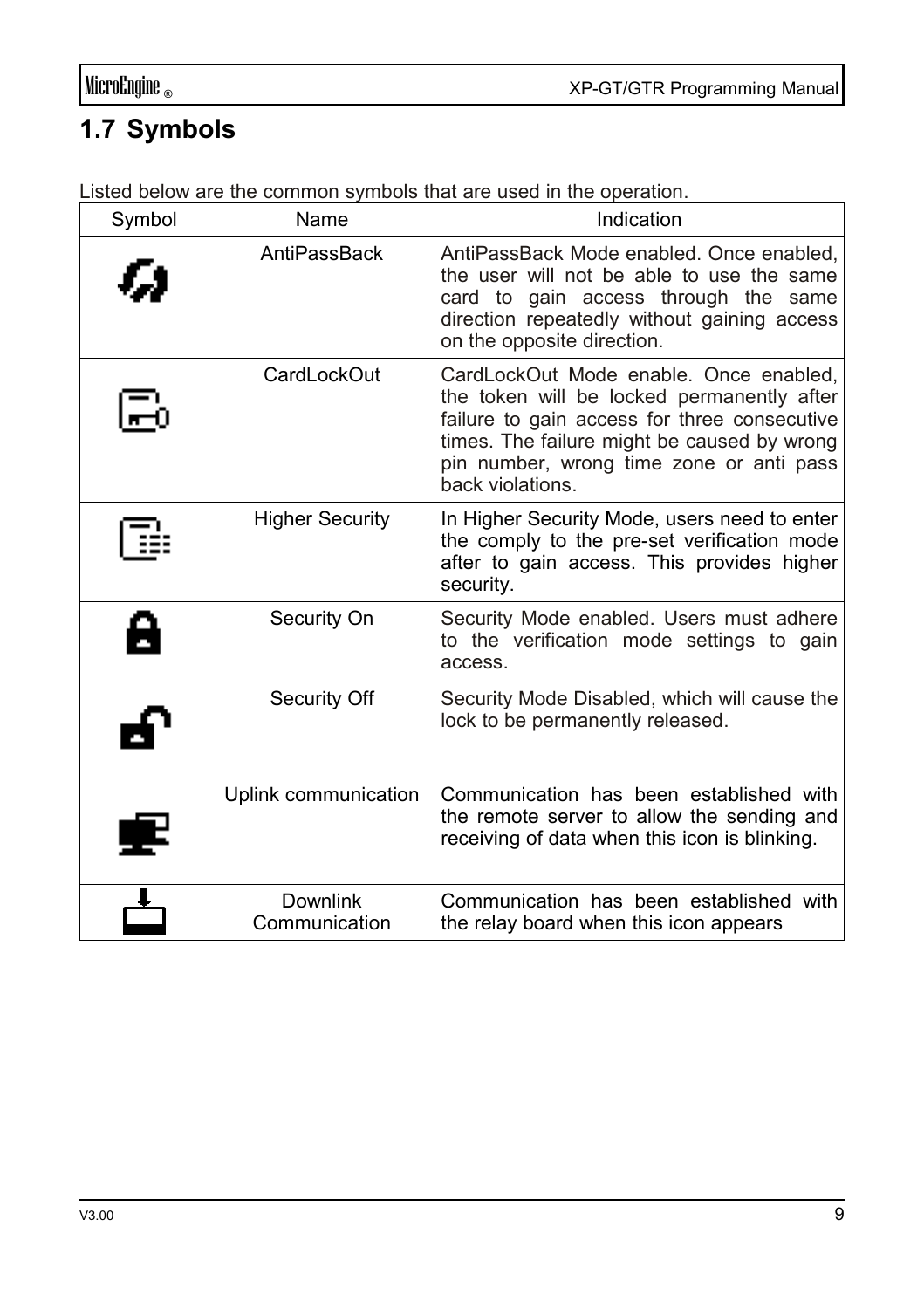# **2. Programming Environment**

This section covers the programming environment of the MicroEngine XP-GT/GTR series of controllers. These controllers have an LCD display and 4x4 keypad to allow user to perform programming.

## **2.1 Programming Menu Layout**

The diagram below shows the menu layout when the controller is in programming mode.

## **2.2 Keypad Button Functions Keypad Button Functions**

- 1. To choose a menu or function, just key in the number correspond to menu or function. E.g. In the Main Menu, pressing '**1**' will enter the System Menu.
- 2. Use '**0-9**' to key in card number, pin number or numeric value for certain functions.
- 3. Use ' X ' to cancel a function or go to the previous screen.
- 4. Use ' $\sqrt{ }$ ' to select a parameter to change/confirm a setting or value.
- 5. Press '**↑**' or '**↓**' to toggle between options/scroll up or down the menu.

## **2.3 Entering Programming Mode**

The controller can be programmed through two methods:

- i. MicroEngine xPortal2005/xPortal2007 software application.
- ii. On-board keypad programming.

This manual will describe how to configure the controller using the built in keypad. To enter Programming Mode you need to follow these procedure:

- 1. Press '**\***' (asterisk).
- 2. Key in the 6 digits MasterPIN (default MasterPIN = **123456**). The MasterPIN can be configured in the Maintenance Menu.

Once you have entered the Programming Mode, you will be able to see options as shown in figure below.

In general, the **System** option will contain all settings which has to do with the operation of the unit. The **Database** option contains all settings related to the management of card holders like adding and deleting cards and changing settings for each individual cards. The **Fingerprint** option contains settings related to fingerprint recognition, including adding new fingerprint. The **Maintenance** option contain settings related to the housekeeping of the unit. This option will also provide information on number of users installed and firmware version. Further details of these configurations will be covered in the coming chapters.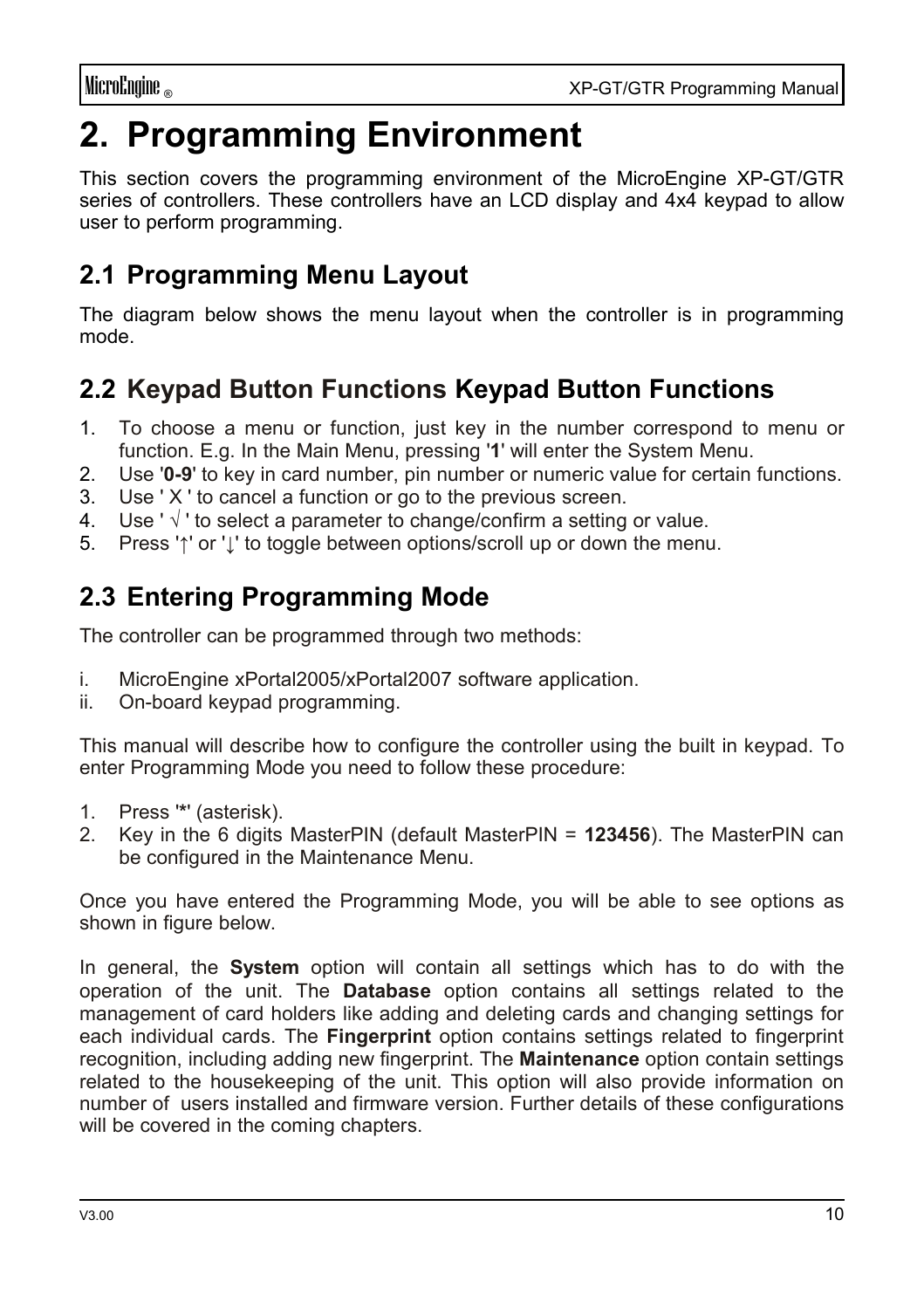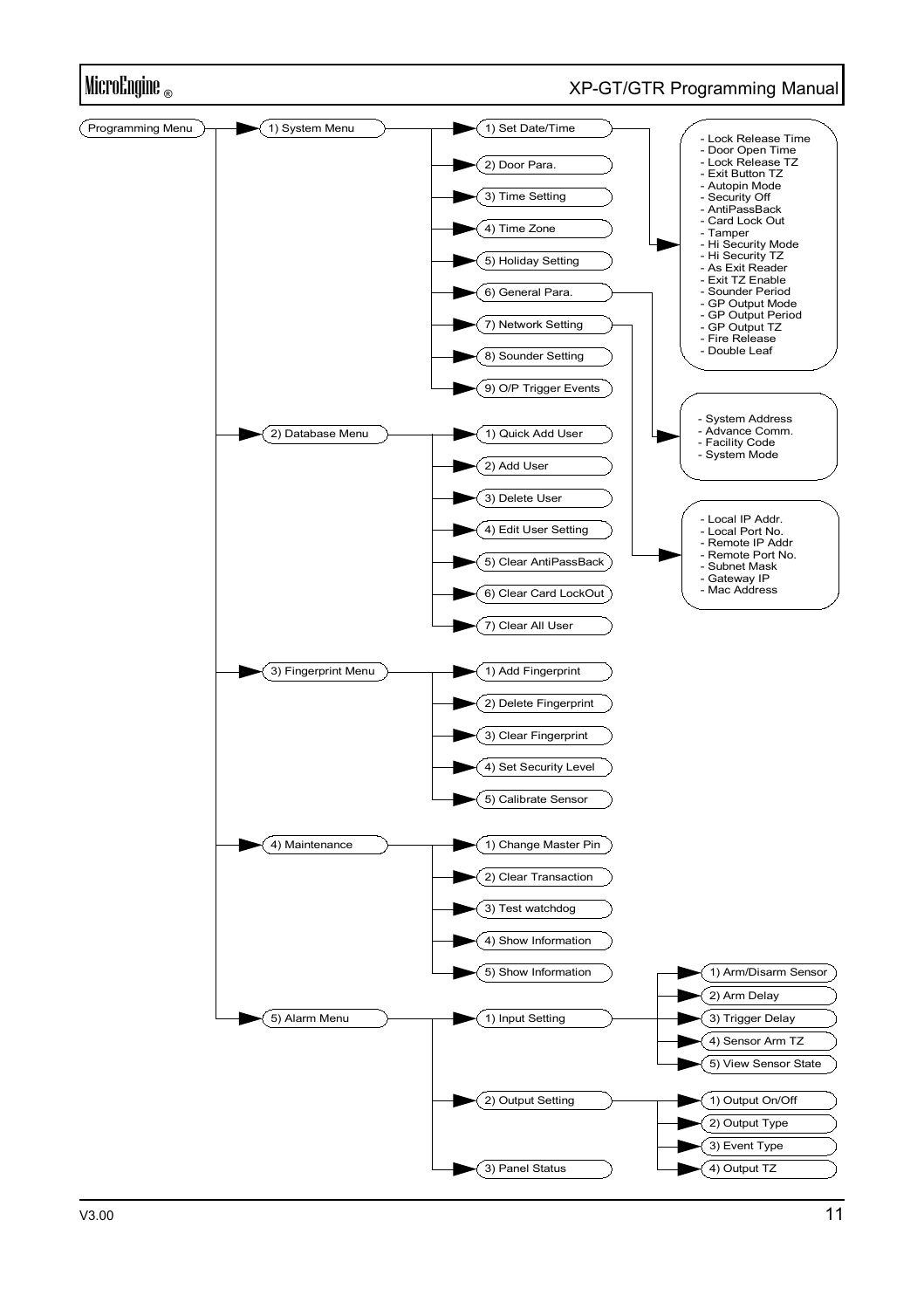# **3. System Menu**



### **3.1 Set Date and Time**

This menu allows user to change the date and time of the device. The system date and time is important because it will affect event transactions logging, time and date dependent functions that uses Time Set and Time Zone and also holiday settings.

To edit the date and time setting, please follow steps below:

- 1. Enter Programming Mode.
- 2. Press '**1**' for System Menu.
- 3. Press '**1**' for Set Date/Time. Screen as below will be shown.

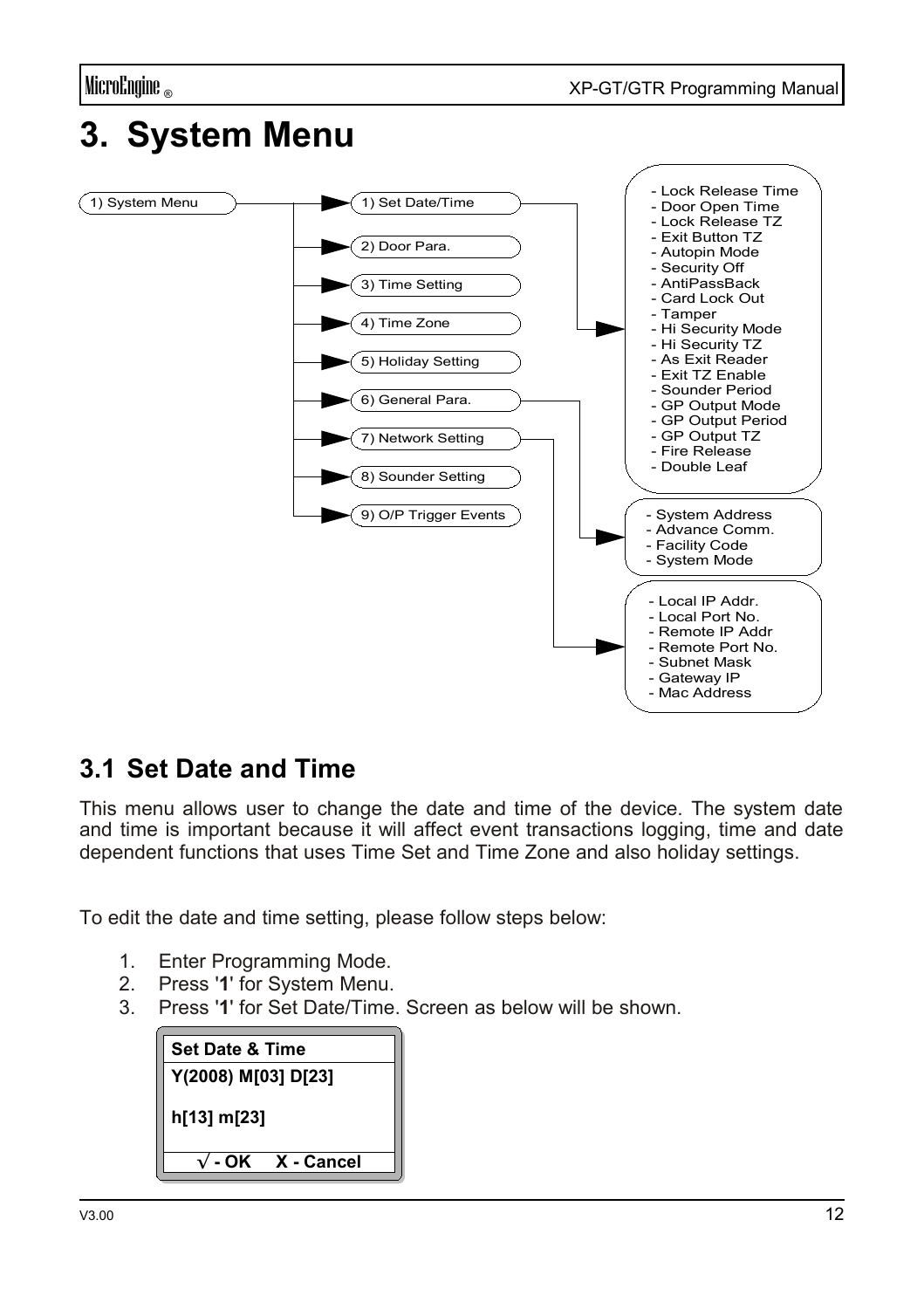- 4. The field with the '( )' is the value currently editing. Press ' $\sqrt{ }$ ' to accept the pre-set values or press ' X ' any time to exit from Set Date/Time menu without saving any changes.
- 5. Key in four digits value for year and press ' $\sqrt{ }$ ' to confirm and proceed on to next field.
- 6. Key in two digits value for month and press ' $\sqrt{ }$ ' to confirm and proceed to next field.
- 7. Key in two digits value for date and press  $\sqrt{ }$  to confirm and proceed to next field.
- 8. Key in two digits value for hour. The time is in 24-Hour format. Press ' $\sqrt{ }$ ' to confirm and proceed to next field.
- 9. Key in two digits value for minute and press ' $\sqrt{ }$ ' to confirm and a confirmation screen will be shown as below.

| <b>Set Date &amp; Time</b> |            |
|----------------------------|------------|
| Save Changes?              |            |
| - OK                       | X - Cancel |

**Tips: If the controller has established communication with the software application, the date and time will be automatically synchronize with the PCs date and time.**

#### **3.2 Door Parameter**

This menu lets user set the operation of the controller.

To edit the door parameter setting, please follow steps below:

- 1. Enter Programming Mode.
- 2. Press '**1**' for System Menu.
- 3. Press '**2**' for Door Parameter. The screen below will be displayed.
- 4. Use the '**↑**' and '**↓**' buttons to navigate the menu to the desired parameter.
- 5. Edit the values for the parameter by pressing ' $\sqrt{ }$ ', followed by the desired value and ' $\sqrt{ }$ ' again to confirm.
- 6. The changes will not be saved if the configuration is interrupted midway.
- 7. The menu is shown below, with the list of parameters that can be set.

| <b>Door Parameter</b> |    |
|-----------------------|----|
| ▶Lock Release Time    | 10 |
| Door Open Time        | 15 |
| Lock Release TZ       | 00 |
| <b>Exit Button TZ</b> | 01 |
| X - Cancel<br>- OK    |    |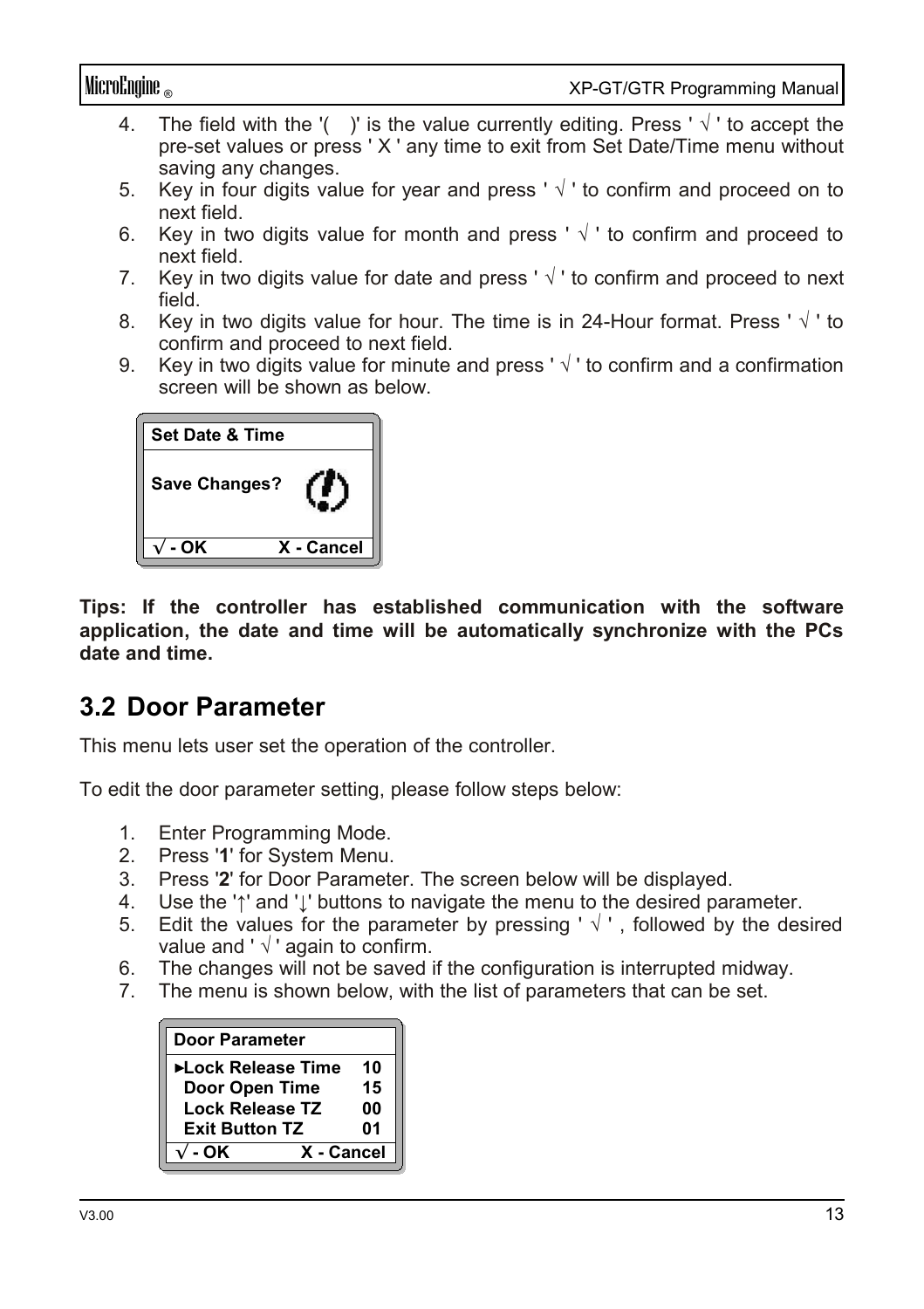- 8. User the 'X' button to return to the system menu.<br>9. You will be prompted to confirm your changes b
- You will be prompted to confirm your changes before exiting. Press '  $\sqrt{ }$  ' to confirm changes.

| Door Parameter       |            |
|----------------------|------------|
| <b>Save Changes?</b> |            |
| - OK                 | X - Cancel |

1. List of parameters includes:

#### i) **Lock Release Time**

| Description | : Duration for the lock to be released every time a valid |
|-------------|-----------------------------------------------------------|
|             | access is gained.                                         |
| Value       | : 00 - 99 seconds.                                        |

Default value : 10 seconds.

#### ii) **Door Open Time**

| Description   | : Duration for the Door to be open before being |
|---------------|-------------------------------------------------|
|               | considered as Door Left Open.                   |
| Value         | : 00 - 99 seconds.                              |
| Default value | $: 15$ seconds.                                 |

#### iii) **Lock Release Time Zone**

| Description   | : Time Zone setting for Automatic Lock Release. This  |
|---------------|-------------------------------------------------------|
|               | will determine at which day of the week and what time |
|               | of the day will the lock be automatically released.   |
| Value         | $: 00 - 50.$                                          |
| Default value | : 00.                                                 |

#### iv) **Exit Button Time Zones**

| Description   | : Time Zone setting for Exit Button. This will determine |
|---------------|----------------------------------------------------------|
|               | at which day of the week and what time of the day        |
|               | where the exit push button will be enabled.              |
| Value         | $: 00 - 50.$                                             |
| Default value | : 01.                                                    |

# v) **Auto Pin Mode**

: AutoPin Mode enable or disable. Enable will allow user to gain access by keying in preprogrammed pin numbers only. Value : ON, OFF.<br>Default value : OFF.

Default value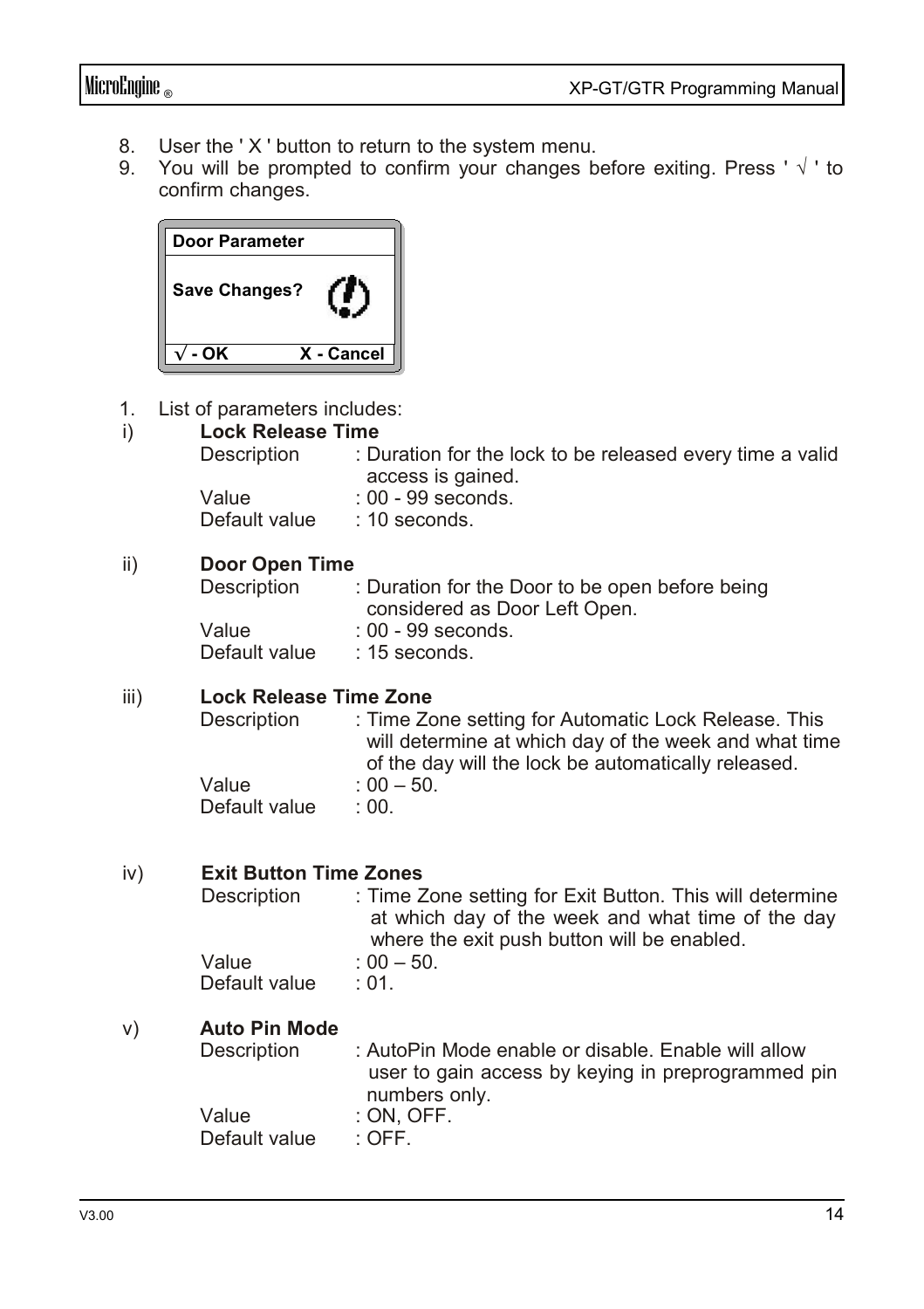| MicroEngine <sub>®</sub> |                                             | XP-GT/GTR Programming Manual                                                                                                                                                                                                                                        |
|--------------------------|---------------------------------------------|---------------------------------------------------------------------------------------------------------------------------------------------------------------------------------------------------------------------------------------------------------------------|
| vi)                      | <b>Security Off</b><br>Description<br>Value | : Security Mode enable or disable. Disabled will cause<br>the lock to be permanently released.<br>: NO, YES.                                                                                                                                                        |
|                          | Default value                               | : NO.                                                                                                                                                                                                                                                               |
| vii)                     | <b>Anti PassBack</b><br>Description         | : Anti Pass Back Mode Mode enable or disable. Once<br>enabled, the user will not be able to use the same card<br>to gain access through the same direction repeatedly                                                                                               |
|                          | Value<br>Default value                      | without gaining access on the opposite direction.<br>: ON, OFF.<br>$:$ OFF.                                                                                                                                                                                         |
| viii)                    | <b>Card Lock Out</b><br>Description         | : Card Lock Out Mode enable or disable. Once<br>enabled, the user's card will be locked permanently<br>after failure to gain access for three consecutive<br>times. The failure might be caused by wrong pin<br>number, wrong time zone or antipassback violations. |
|                          | Value<br>Default value                      | : ON, OFF.<br>$:$ OFF.                                                                                                                                                                                                                                              |
| ix)                      | <b>Tamper</b><br>Description                | : Tamper Mode enable or disable. Enable will cause<br>the controller to sound the buzzer continuously when<br>it is being opened.                                                                                                                                   |
|                          | Value<br>Default value                      | : ON, OFF.<br>$:$ OFF.                                                                                                                                                                                                                                              |
| X)                       | <b>Hi Security Mode</b><br>Description      | : Select High Security mode for higher security. User<br>can choose from one of the 3 modes for additional<br>security.                                                                                                                                             |
|                          | Value                                       | : Token+Pin(00), Token+Fingerprint(01),                                                                                                                                                                                                                             |
|                          | Default value                               | Token+Pin+Fingerprint(02).<br>: 00                                                                                                                                                                                                                                  |
| xi)                      | <b>Hi Security Time Zone</b><br>Description | : Determines the verification mode for the door<br>according to the Time Zone.                                                                                                                                                                                      |
|                          | Value<br>Default value                      | $: 00 - 50$<br>: 00                                                                                                                                                                                                                                                 |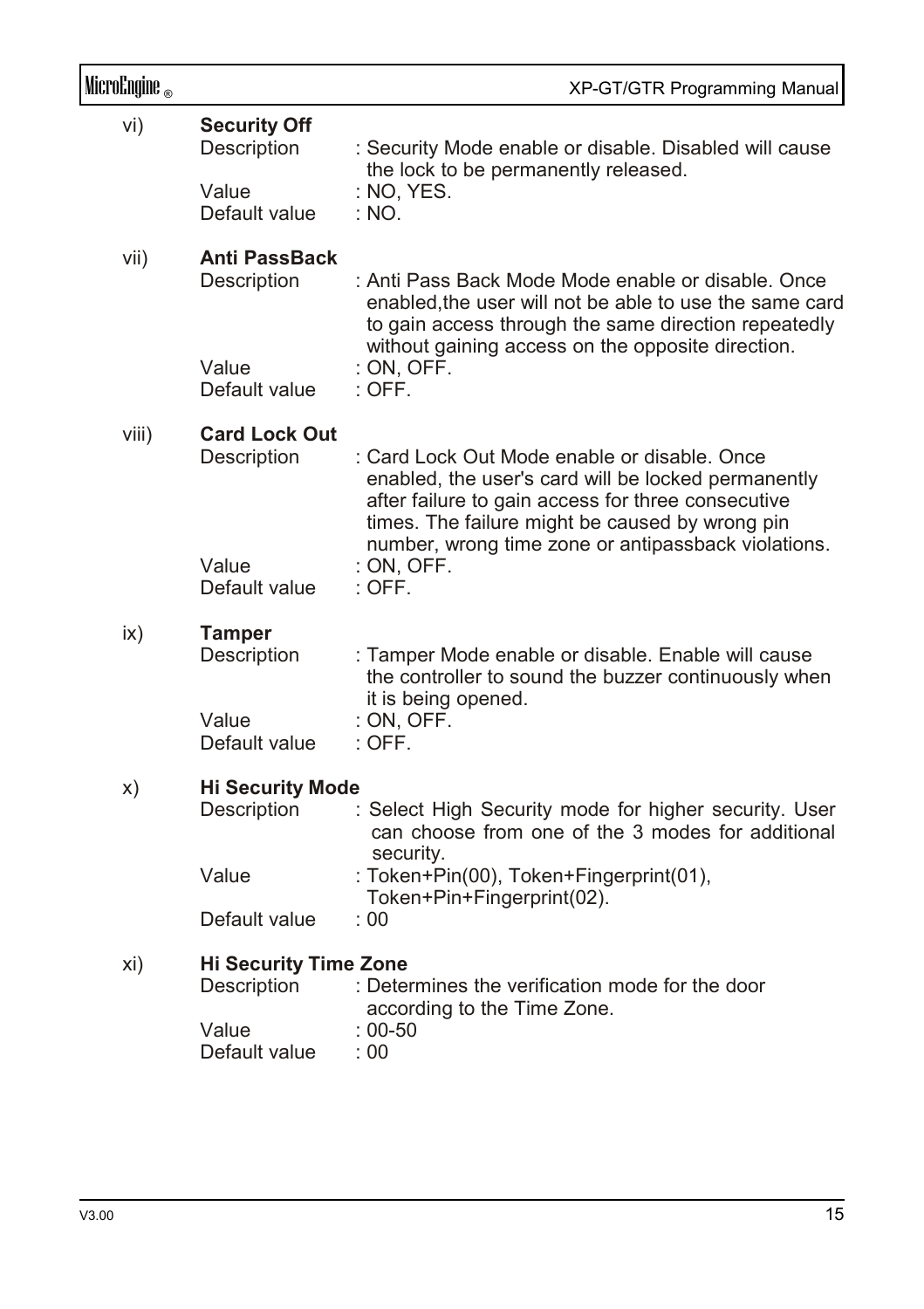| MicroEngine <sub>®</sub> |                                             | XP-GT/GTR Programming Manual                                                                                                                                                                                                                                                           |
|--------------------------|---------------------------------------------|----------------------------------------------------------------------------------------------------------------------------------------------------------------------------------------------------------------------------------------------------------------------------------------|
| xii)                     | <b>As Exit Reader</b><br>Description        | : Reader Direction selection. This setting will enable<br>the user to set the built in reader to become an exit<br>reader and the external reader to become the entry<br>reader.                                                                                                       |
|                          | Value<br>Default value                      | : ON, OFF.<br>$:$ OFF.                                                                                                                                                                                                                                                                 |
| xiii)                    | <b>Exit Time Zone Enable</b><br>Description | : Exit Reader Time Zone Enable selection. This setting<br>is used to configure the system so that the exit reader<br>will be Time Zone enforced as well. In its default<br>setting, the exit reader will always allow the user to<br>gain exit even though the time zone is incorrect. |
|                          | Value<br>Default value                      | : ON, OFF.<br>: OFF.                                                                                                                                                                                                                                                                   |
| xiv)                     | <b>Sounder Period</b><br>Description        | : This setting is used to configure the length of time (in<br>seconds) the sounder turn on when triggered.                                                                                                                                                                             |
|                          | Value<br>Default value                      | $: 00-99.$<br>: 00.                                                                                                                                                                                                                                                                    |
| Note:                    |                                             | Parameter xiv only applicable to XP-GTR series                                                                                                                                                                                                                                         |
| XV)                      | <b>GP Output Mode</b><br>Description        | : The GP Output Mode has 3 options can be chosen<br>to trigger the output system.<br>[00] - Trigger by the GP Output Tz<br>[01] - Trigger by the Sounder Setting<br>[02] - Trigger by the O/P Trigger Event                                                                            |
|                          | Value<br>Default value                      | $: 00-02.$<br>: 00.                                                                                                                                                                                                                                                                    |
| xvi)                     | <b>GP Output Tz</b><br>Description          | : Time Zone setting for siren activation. This will<br>determine at which day of the week and what time of<br>the day where the siren will be enabled.                                                                                                                                 |
|                          | Value<br>Default value                      | $: 00-50.$<br>: 00.                                                                                                                                                                                                                                                                    |
| xvii)                    | <b>GP Output Period</b><br>Description      | : This setting is used to configure the length of time (in<br>seconds) the siren turn on when triggered.                                                                                                                                                                               |
|                          | Value<br>Default value                      | $: 00-99.$<br>: 00.                                                                                                                                                                                                                                                                    |

#### **Note: Parameter xv, xvi and xvii only applicable to XP-GT Series**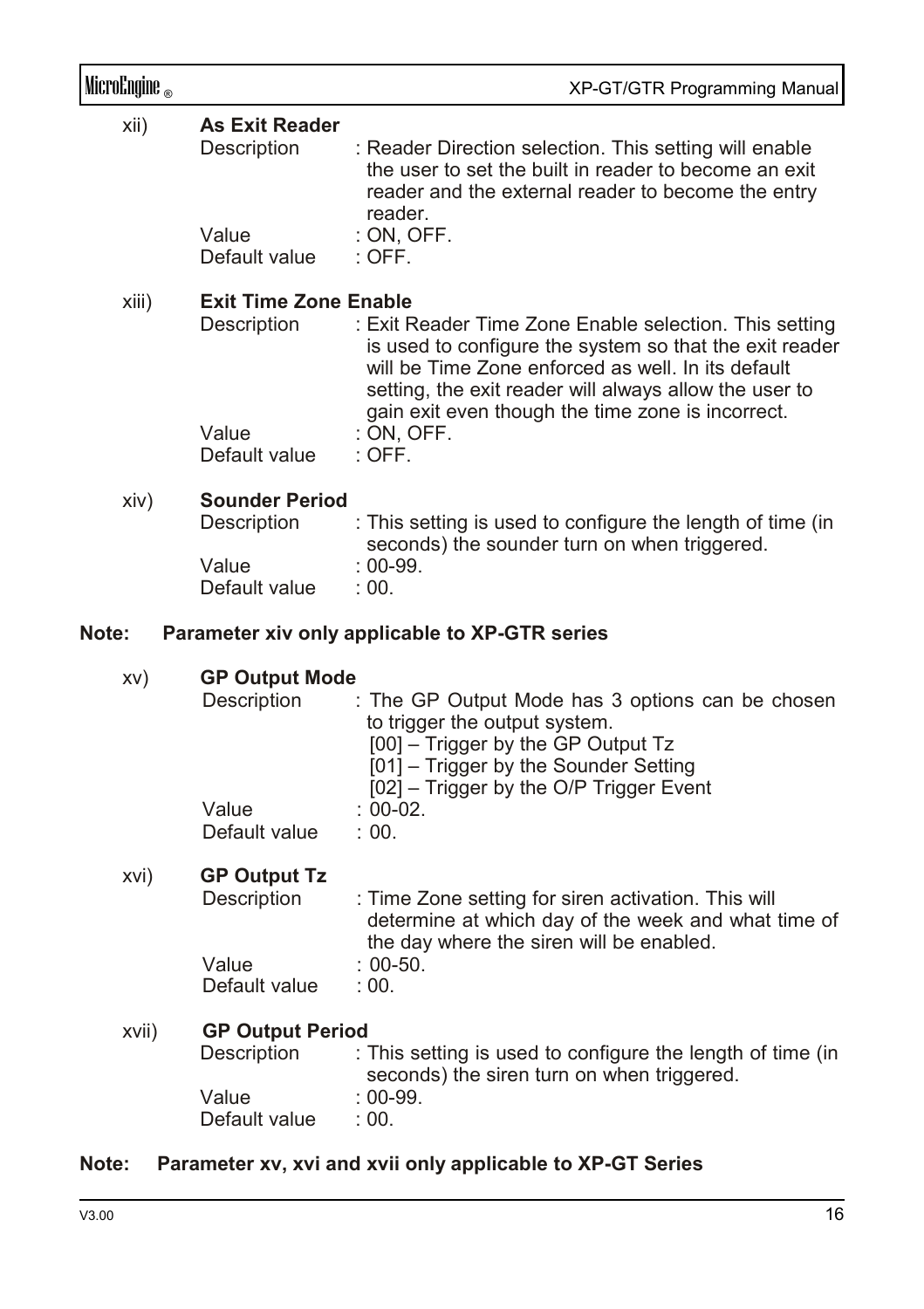| MicroEngine <sub>®</sub> |                                     | XP-GT/GTR Programming Manual                                                                                                                                                                                                                                                                                                                                                                                                        |
|--------------------------|-------------------------------------|-------------------------------------------------------------------------------------------------------------------------------------------------------------------------------------------------------------------------------------------------------------------------------------------------------------------------------------------------------------------------------------------------------------------------------------|
| xviii)                   | <b>Fire Release</b><br>Description  | : Fire Release Enable selection. This setting is<br>connected with the fire alarm system. It is used to<br>configure the system so that the lock will be<br>release while the fire alarm is enable.                                                                                                                                                                                                                                 |
|                          | Value<br>Default value              | : NO, YES.<br>: NO.                                                                                                                                                                                                                                                                                                                                                                                                                 |
| xix)                     | Double Leaf<br>Description<br>Value | : Double Leaf Enable selection. This setting is used for<br>double leaf door only. For an example, if the Double<br>Leaf is <b>[YES]</b> , both of the door can be opened and it<br>will follow the duration of the Lock Release Time. On<br>the contrary, if the Double Leaf is <b>[NO]</b> and the<br>Double Leaf door is not opened at the same time, one<br>of the door will be lock once another door is opened.<br>: NO. YES. |
|                          | Default value                       | : NO.                                                                                                                                                                                                                                                                                                                                                                                                                               |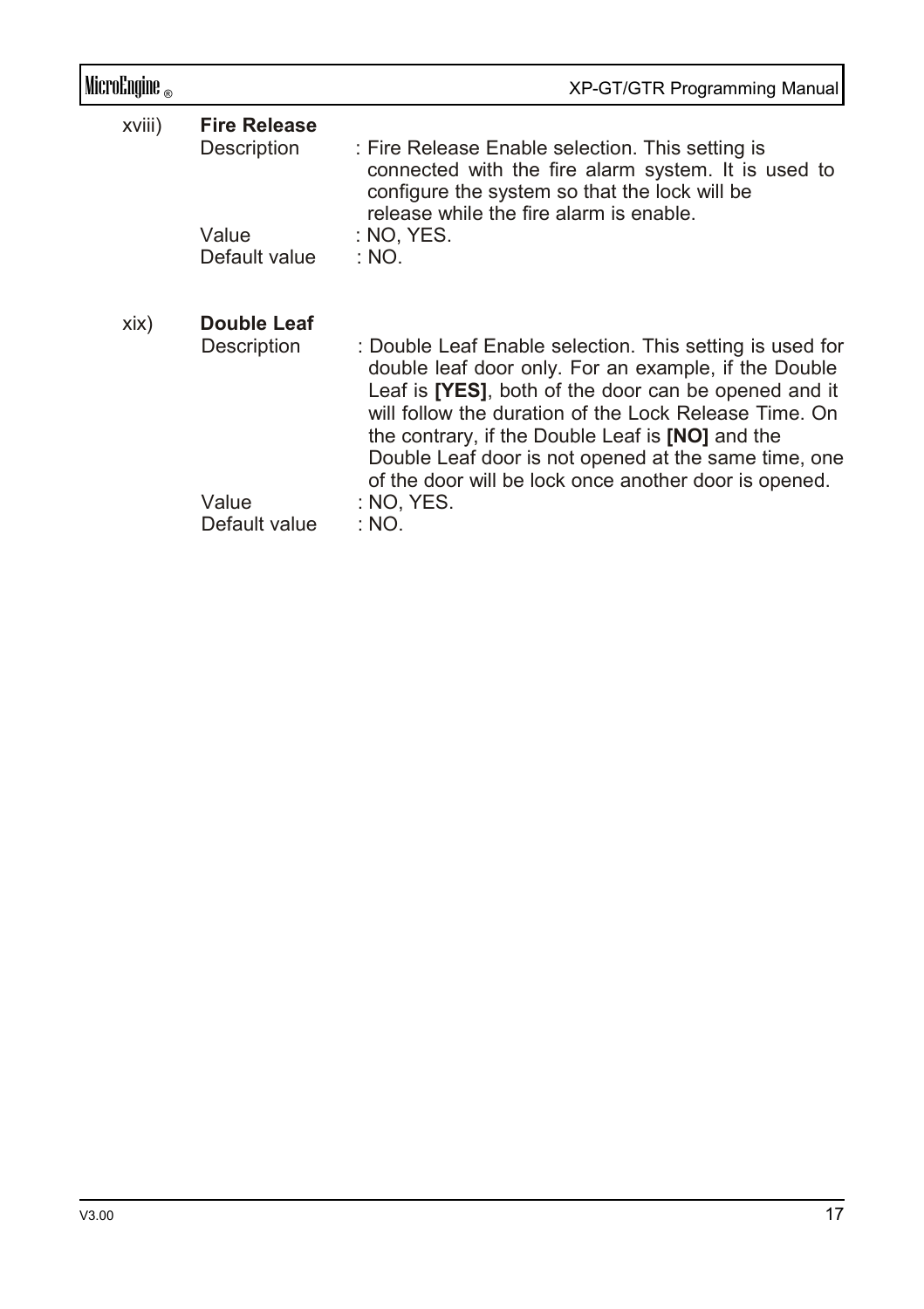## **3.3 Time Set**

Time Set is the time interval setting that defines the activation period of an operation or function. Time Set consists of three intervals of time period that gives the user options to have three time intervals within a single day.

There are 50 Time Sets. Time Set 00 and Time Set 01 are default Time Sets. You can't edit or delete these two Time Sets. Users definable Time Set numbers are from 02 to 49.

The default setting for Time Set 00 and Time Set 01 are as follow:

| Time Set 00 From | Т٥          |
|------------------|-------------|
| Interval 1       | 00:00 00:00 |
| Interval 2       | 00:00 00:00 |
| Interval 3       | 00:00 00:00 |

| Time Set 01   From |               | Т٥ |
|--------------------|---------------|----|
| Interval 1         | 00:00 23:59   |    |
| Interval 2         | $00:00$ 00:00 |    |
| Interval 3         | 00:00 00:00   |    |

Example 1:

During normal office hour, the lock of the company's main door will be released to ease customers going in and out of the door. The door is locked all the time other than office hour.

| Normal Office Hour | $: 08:30$ to 17:30 |
|--------------------|--------------------|
| Lunch Hour         | : 12:00 to 13:00   |

i.e. the lock will be released from 08:30 to 12:00 and from 13:00 to 17:30.

The sample Time Set is as below:

| Time Set 02 From      | Τo          |
|-----------------------|-------------|
| Interval 1            | 08:30 12:00 |
| Interval <sub>2</sub> | 13:00 17:30 |
| Interval 3            | 00:00 00:00 |

The Time Set above defines the time interval that the lock will be released.

The Time Set can't be used directly to control the Auto Lock Release function. It has to be attached in Time Zone before assigning the Time Zone to Auto Lock Release function.

The diagram below shows the relationship between Time Set and Time Zone:



Example functions are Auto Lock Release, Card+PIN, Exit Button, AutoPIN and Door Access.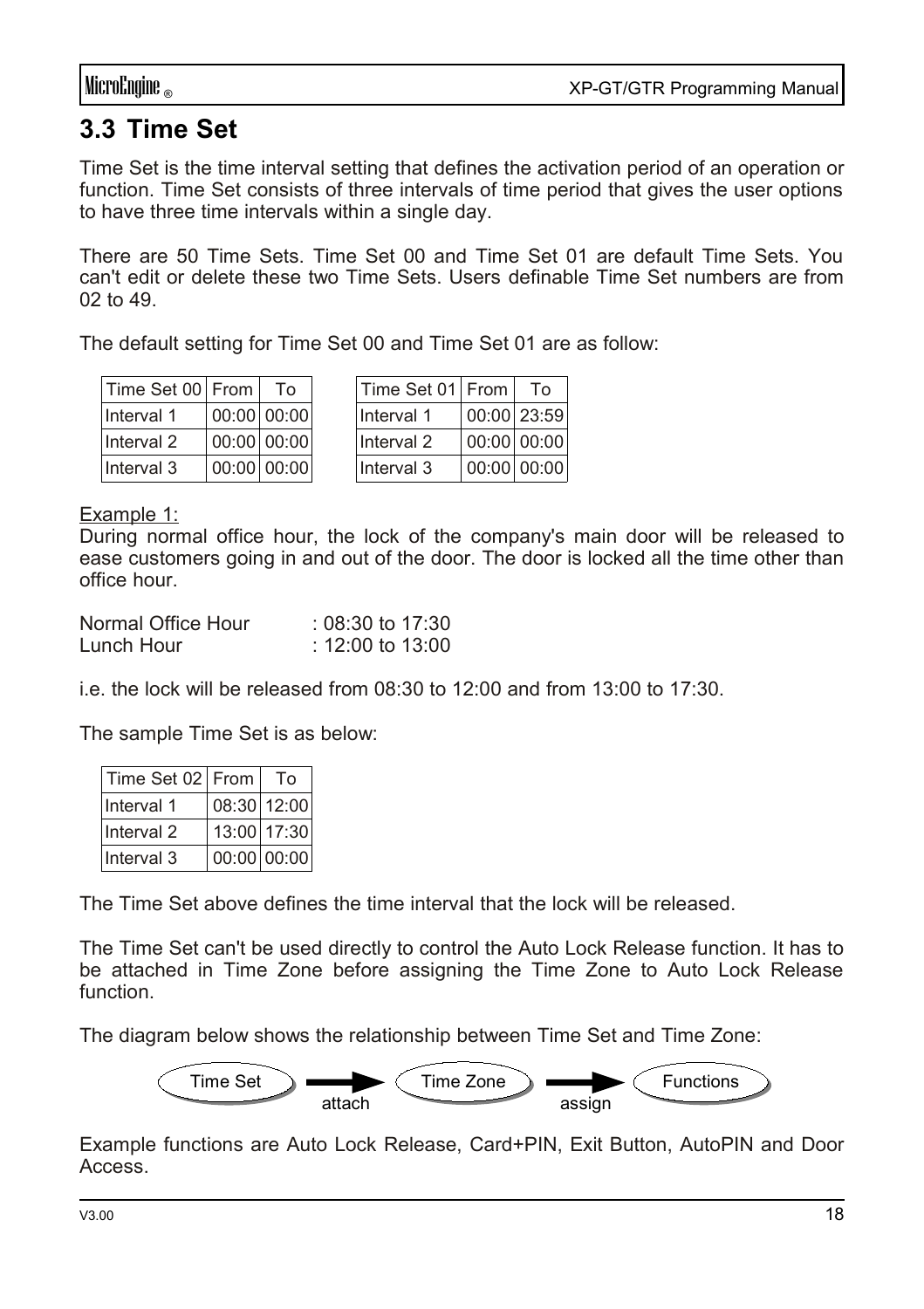More detailed description of Time Zone will be discussed later in this manual.

Example 2:

During normal office hour, users only need to use their cards to access the store room door. After office hour, all staffs require to use Card+PIN to access the door.

| Normal Office Hour | $: 08:30$ to 17:30 |
|--------------------|--------------------|
| Lunch Hour         | : 12:00 to 13:00   |

i.e. The time intervals for the door to operate in Card+PIN Mode is as follow:

 $\geq 00:00$  to 08:29  $\geq 12:01$  to 12:59

 $> 17:31$  to 23:59

The Time Set will be set as follow:

| Time Set 03 From | Tο          |
|------------------|-------------|
| Interval 1       | 00:00 08:29 |
| Interval 2       | 12:01 12:59 |
| Interval 3       | 17:31 05:59 |

For this case, there is no reusable Time Set. User needs to create another new Time Set for this function. In this case, we have created Time Set 03.

Always remember, Time Set defines the time intervals which, you want certain function to be activated. As you can see, we need to use all three intervals for this Time Set.

To edit the Time Set setting, please follow steps below:

- 1. Enter Programming.
- 2. Press '**1**' for System Menu.
- 3. Press '**3**' for Time Set. The screen as below will be shown:

| <b>Time Set Setting</b>                                |            |
|--------------------------------------------------------|------------|
| <b>Enter Time Set Number</b><br>$(Min = 02, Max = 49)$ |            |
| [00]                                                   |            |
| - OK                                                   | X - Cancel |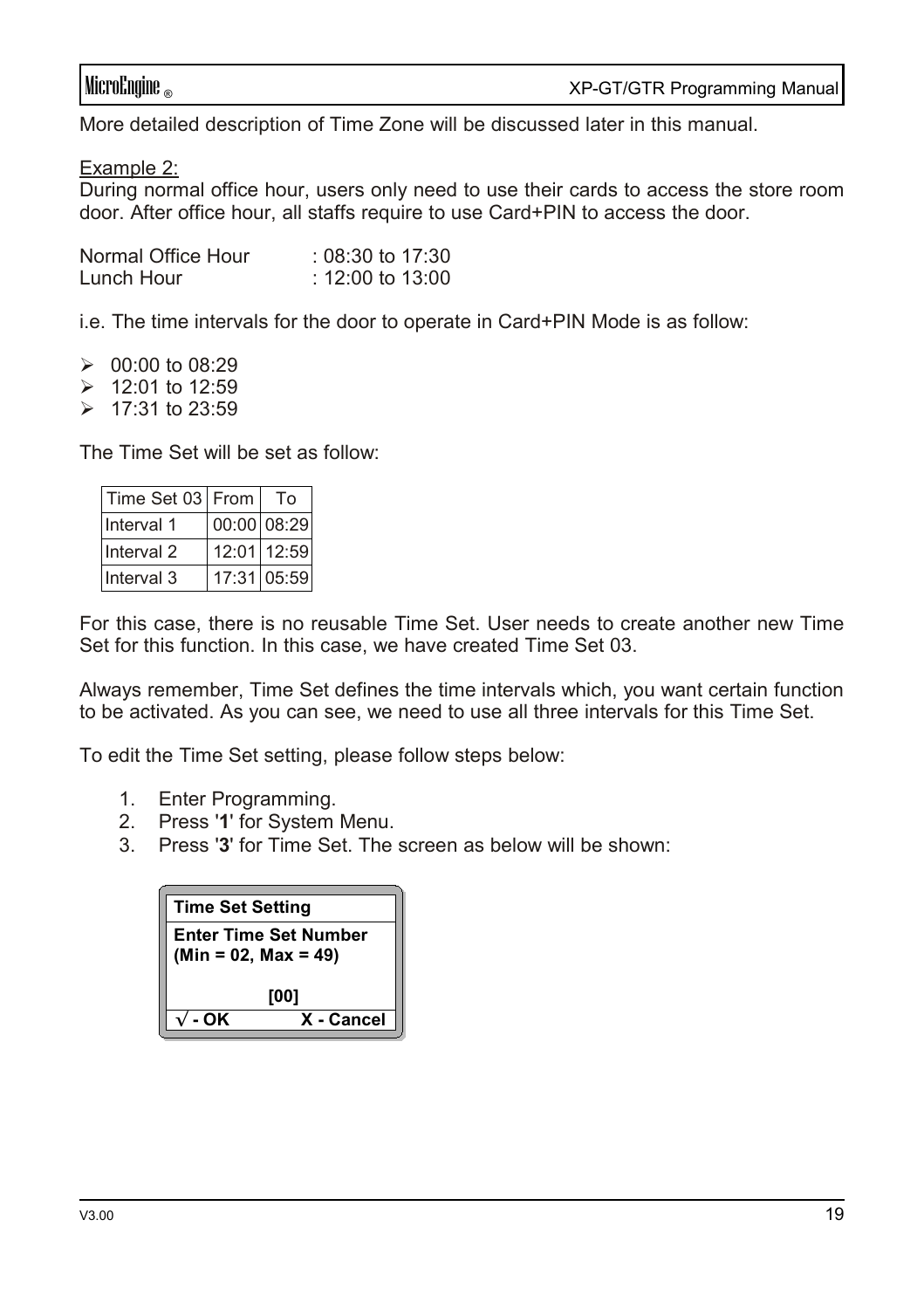4. Enter two digits Time Set number that you want to set. The screen as below will be shown.

| <b>Time Set Setting</b>     |                                    |  |  |  |
|-----------------------------|------------------------------------|--|--|--|
| TimeSet No 02               |                                    |  |  |  |
|                             | $11(00): 00 \triangleright 00: 00$ |  |  |  |
| $1200:00 \rightarrow 00:00$ |                                    |  |  |  |
| $1300:00 \rightarrow 00:00$ |                                    |  |  |  |
| √ - OK                      | X - Cancel                         |  |  |  |

- 5. The field on the left is the 'From' field and the field on the right is 'To' field. Enter four digits value that correspond to HHMM at each field. Press ' $\sqrt{ }$ ' to accept the value displayed at the field in focus.
- 6. After setting the first interval, the screen will prompt for second and third intervals respectively.
- 7. When finished setting the time for all three intervals, the screen as shown will prompt user to save changes.

| <b>Time Set Setting</b> |            |
|-------------------------|------------|
| <b>Save Changes?</b>    |            |
| - OK                    | X - Cancel |

- 1. Press ' √ ' to confirm saving changes and return to Set TimeSet menu.
- 2. You can continue doing setting for other Time Set number or you can press ' **X** ' to return to System menu.

**Tips:** For functions that require the same time intervals, existing Time Sets can be reused.

## **3.4 Time Zone**

Time Zone can be considered as the grouping of Time Set for 7 days a week plus a holiday. Each individual day of a Time Zone can have different Time Set.

device has 50 sets of Time Zone. Time Zone 00 and Time Zone 01 are defaults Time Zone. They can't be deleted nor edited. Users definable Time Zone numbers are from 02 to 49.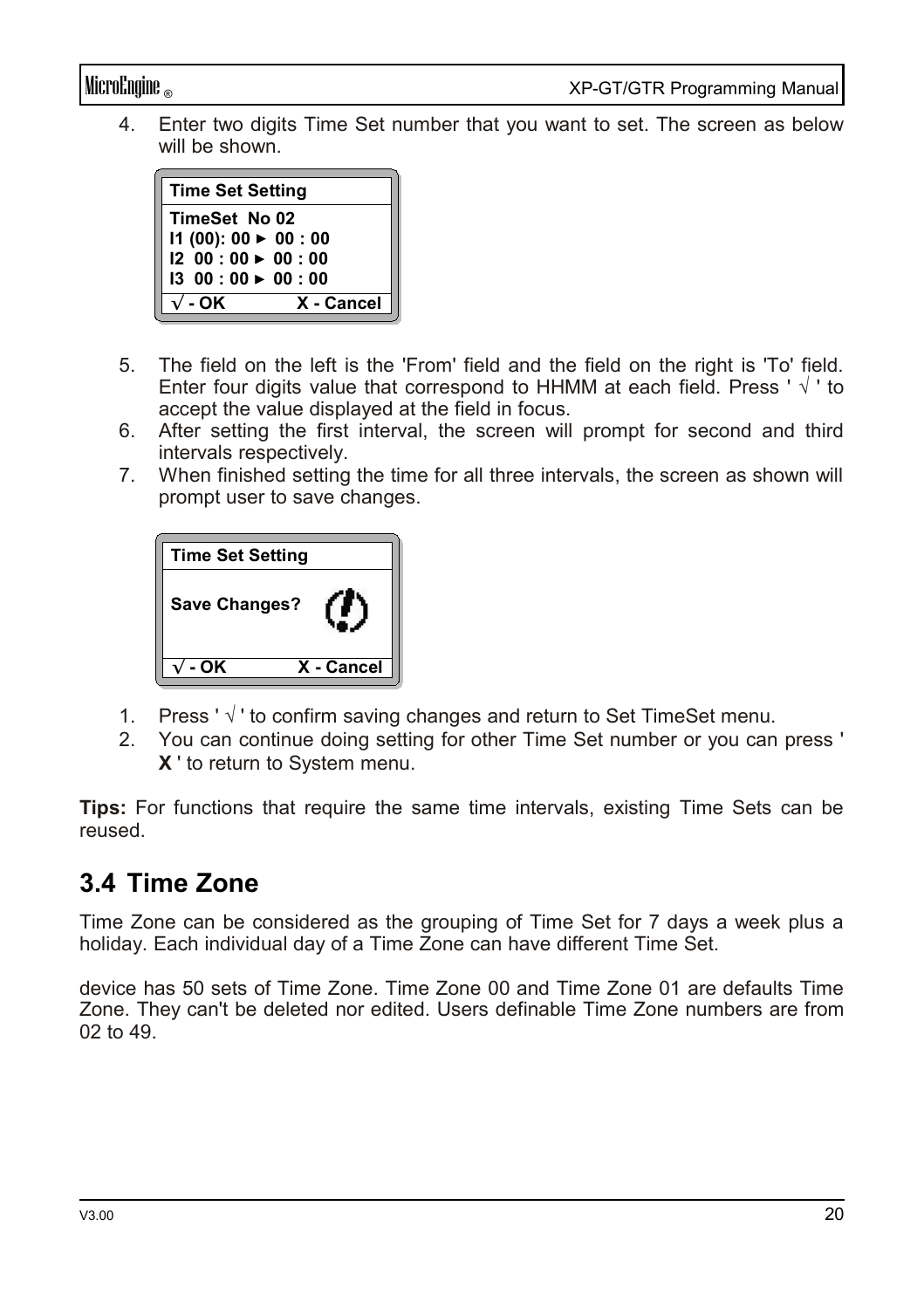The default setting for Time Zone 00 and Time Zone 01 are as follow:

|                                  |  | Time Zone #   Sun   Mon   Tue   Wed   Thu     | Fri I           | Sat I           | Hol |
|----------------------------------|--|-----------------------------------------------|-----------------|-----------------|-----|
| Time Zone 00   00   00   00   00 |  | 00                                            | 00 <sub>1</sub> | 00 <sub>1</sub> | 00  |
| Time Zone 01   01   01   01   01 |  | $\begin{array}{cc} \text{ } & 01 \end{array}$ | 01              |                 | 01  |

Time Set numbers

Time Zone 00 has all Time Set 00 for everyday in the group and the interval for Time Set 00 is 00:00 to 00:00, that means no time interval. This Time Set is also known as No Access Time Zone. The functions that has been assigned this Time Zone will be disabled 24 hours a day, 7 days a week including holiday.

Time Zone 01 has all Time Set 01 for everyday in the group and the interval for Time Set 01 is 00:00 to 23:59, that means the time interval is 24 hours. This Time Set is also known as Free Access Time Zone. The functions that has been assigned this Time Zone will be enabled 24 hours a day, 7 days a week including a holiday.

#### Example 1:

During normal office hour, the lock of the company's main door will be released to ease customers going in and out of the door. The door is locked all the time other than office hour including Saturday, Sunday and Holiday.

i.e. The lock will be auto released at time as below:

- $\triangleright$  Mon Fri : 08:30 to 12:00 and 13:00 to 17:30 (Time Set 02)
- $\triangleright$  Sun, Sat and Hol : No auto lock release the whole day (Time Set 00)

The Time Zone should be configured as below:

| Time Zone # Sun   Mon   Tue   Wed   Thu   Fri   Sat   Hol ' |  |  |  |  |
|-------------------------------------------------------------|--|--|--|--|
| Time Zone 02 00 02 02 02 02 02 02 00 00                     |  |  |  |  |

Time Set numbers

(refer to Example 1 in Time Set setting for detailed information of the Time Set)

After creating Time Zone 02, it needs to be assigned to Auto Lock Release TZ setting in Door Parameter menu.

Example 2:

During normal office hour, users only need to use their cards to access the store room door. After office hour, all staffs require to use Card+PIN to access the door.

Due to long Friday Prayer period, the management decided that the door should operate in Card+PIN mode the whole day on Friday as well.

| Normal Office Hour | $: 08:30$ to 17:30 |
|--------------------|--------------------|
| Lunch Hour         | : 12:00 to 13:00   |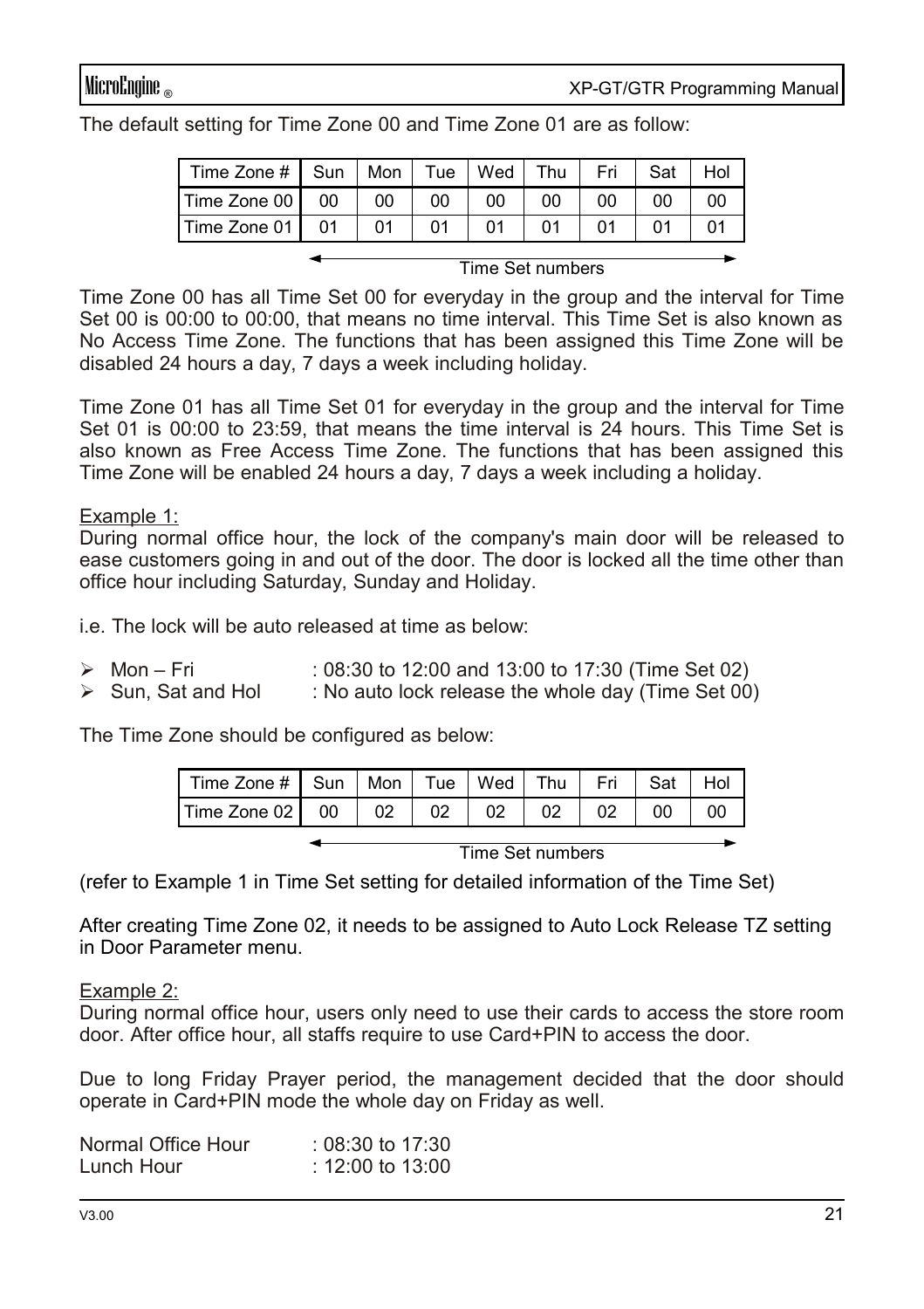MicroEngine ® XP-GT/GTR Programming Manual

i.e. The time for the door to operate in Card+PIN Mode is as follow:

- $\geq$  Mon Thu : 00:00 to 08:29, 12:01 to 12:59 and 17:31 to 23:59 (Time Set 03)
- ➢ Fri, Sat, Sun and Hol : Card+PIN operation whole day (Time Set 01)

| Time Zone # Sun   Mon   Tue   Wed   Thu   Fri   Sat   Hol |  |  |  |  |
|-----------------------------------------------------------|--|--|--|--|
| Time Zone 03  01  03  03  03  03  01  01                  |  |  |  |  |
|                                                           |  |  |  |  |

Time Set numbers

(refer to Example 2 in Time Set setting for detailed information of the Time Set)

After creating Time Zone 03, it needs to be assigned to Card+PIN TZ setting in Door Parameter menu.

To edit the Time Zone setting, please follow steps below:

- 1. Enter Programming.
- 2. Press '**1**' for System Menu.
- 3. Press '**4**' for Time Zone. The screen as below will be shown:



4. Enter two digits Time Zone number that you want to set. The screen as below will be shown.

| <b>Time Zone Setting</b> |                                                     |  |
|--------------------------|-----------------------------------------------------|--|
| Time Zone No 2           |                                                     |  |
|                          | S(00) M[00] T[00] W[00]<br>T[00] F [00] S[00] H[00] |  |
| - OK                     | X - Cancel                                          |  |

- 5. Enter two digits Time Set number in the field that you wish to use for Sunday and the press '**↓**' to continue setting for Monday and so on.
- 6. The device will cycle in day sequence as below everytime a '**↓**' is pressed.
- 7. Sun Mon Tue Wed Thu Fri Sat Hol
- 8. When finished setting the Time Set numbers for all the day, the screen as shown will prompt user to save changes.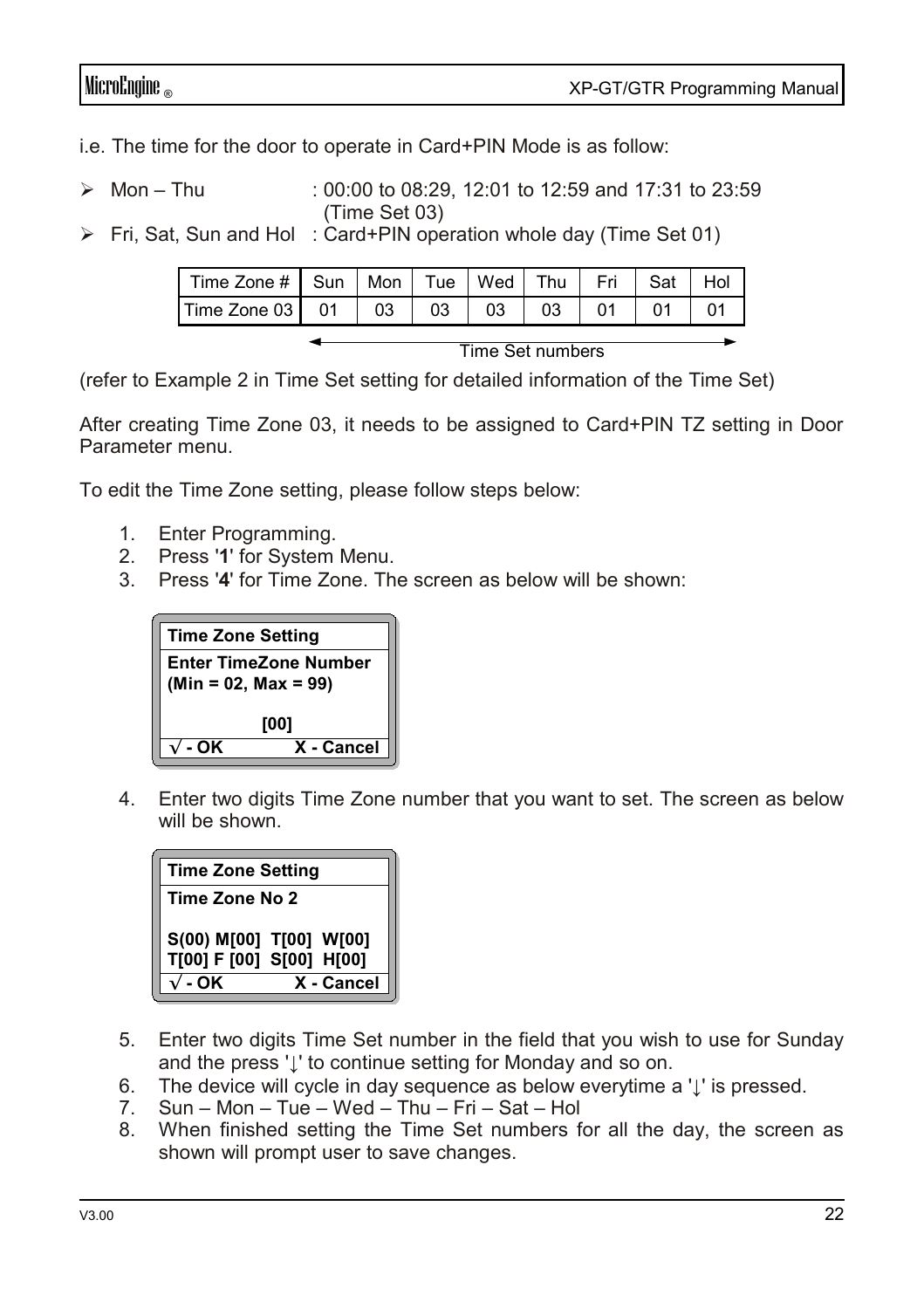

- 9. Press ' $\sqrt{ }$ ' to confirm saving changes and return to Set TimeZone menu.
- 10. You can continue doing setting for other Time Zone number or you can press ' X ' to return to System menu.

**Tips:** Functions that require the same Time Zone can reuse Time Zones already created.

## **3.5 Holiday Setting**

Holiday setting is used to define dates that are declared as holidays. device has 30 sets of Holiday setting.

When a date falls into holiday, its original Time Set setting in the Time Zone will be overrided by the Holiday Time Set setting in the same Time Zone.

#### Example

Supposed 01 Jan falls on Thursday and the Time Set number for Thursday is 02. But because 01 Jan is a holiday, the Time Set number is overrided by Holiday Time Set number, which in this case is 00.

All functions that utilized this particular Time Zone will operate according to Holiday Time Set setting on holiday.

To edit the Holiday setting, please follow steps below:

- 1. Enter Programming.
- 2. Press '**1**' for System Menu.
- 3. Press '**5**' for Holiday Sets. The screen as below will be shown. Enter two digits Holiday number (from 00 to 29) that you want to set. Press ' $\sqrt{ }$ ' to confirm. The screen as below will be shown.

| <b>Holiday Setting</b>                                |            |  |  |
|-------------------------------------------------------|------------|--|--|
| <b>Enter Holiday Record</b><br>$(Min = 00, Max = 29)$ |            |  |  |
| [00]                                                  |            |  |  |
| - OK                                                  | X - Cancel |  |  |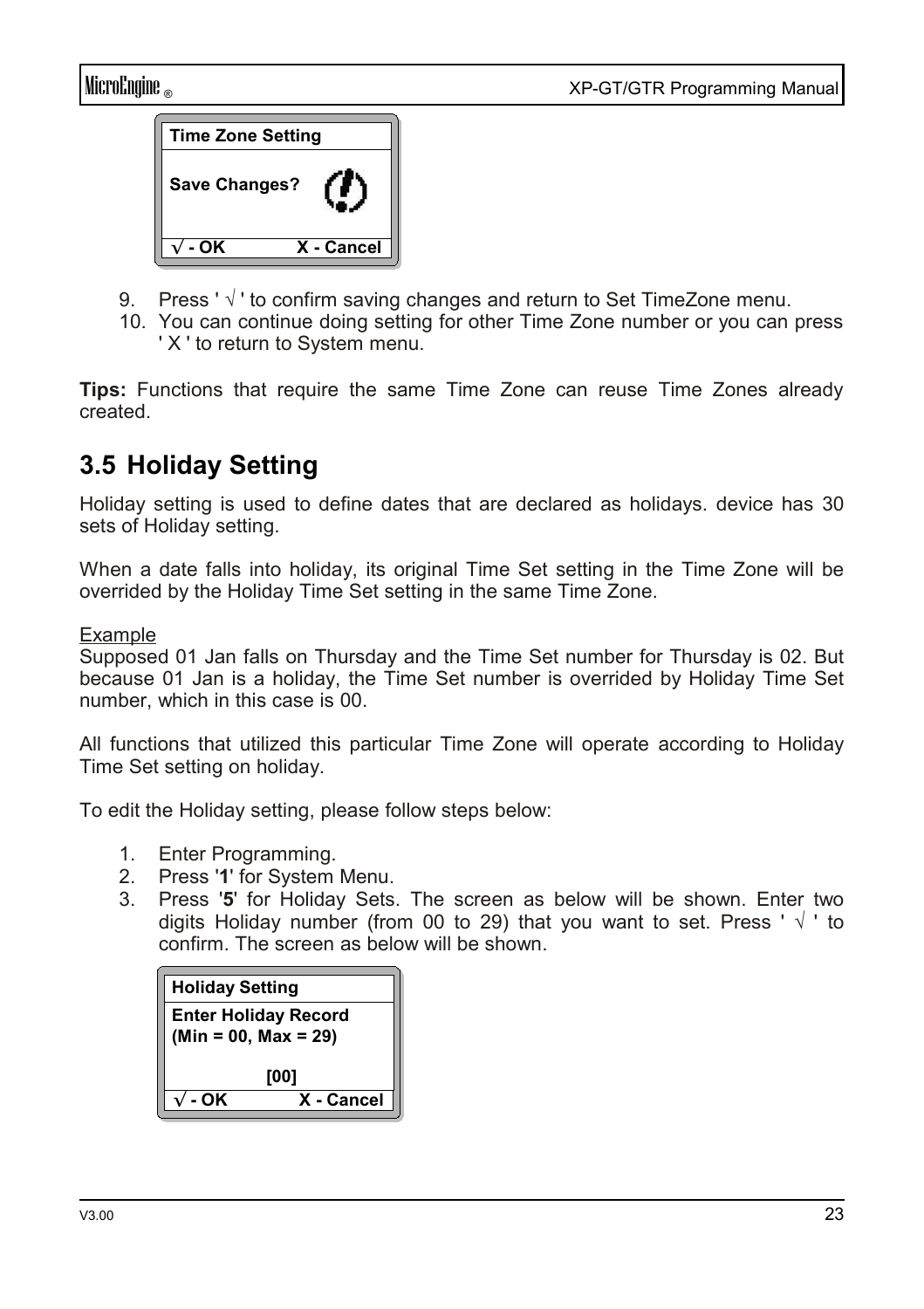

- 1. Enter two digits value for Day. Press '**↓**' to move the field to the Month field.
- Enter two digits value for Month and press '  $\sqrt{ }$  '. A screen as below will be shown.

| <b>Holiday Setting</b> |            |
|------------------------|------------|
| <b>Save Changes?</b>   |            |
| - OK                   | X - Cancel |

- 3. Press ' $\sqrt{ }$ ' to confirm saving changes. You will automatically be redirected back to the System Menu.
- 4. Note that the holiday date configurations does not have a year setting and therefore these settings must be renewed every year for holidays that does not fall on the same date every year.

### **3.6 General Parameter**

This menu lets you set some general parameters of device. The settings can be done here are:

- i. Address setting
- ii. Communication Mode
- iii. Facility Code
- iv. System Mode

To edit the General Parameter setting, please follow steps below:

- 1. Enter Programming.
- 2. Press '**1**' for System menu.
- 3. Press '**6**' for General Parameter. This will bring us to the General Parameter Setting screen.

| <b>General Parameter</b> |            |
|--------------------------|------------|
| ▶System Address          | 00         |
| <b>Advance Comm</b>      | <b>OFF</b> |
| <b>Facility Code</b>     | 0000       |
| <b>System Mode</b>       | DΑ         |
| $-OK$                    | X - Cancel |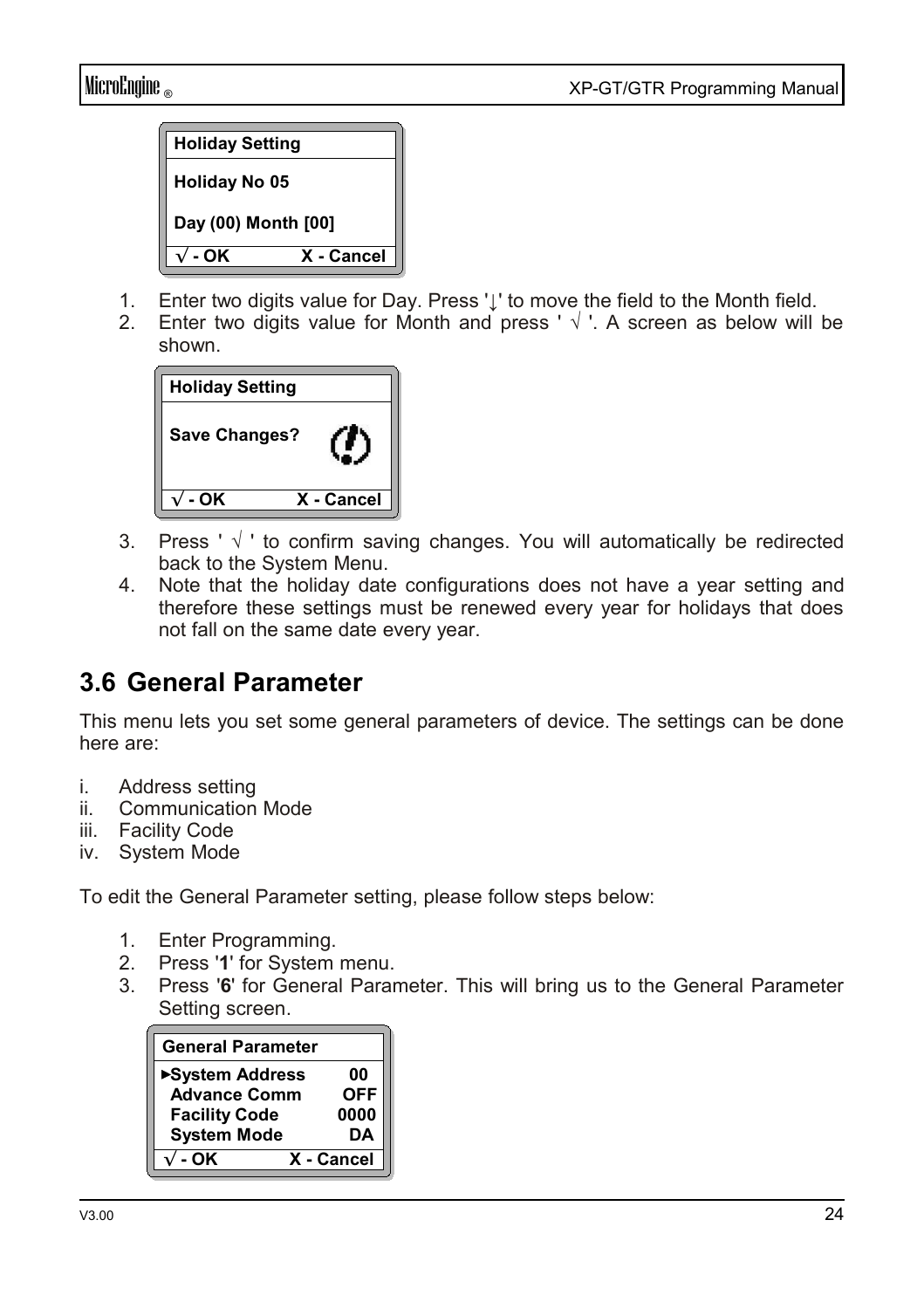- 4. Use the '**↑**' and '**↓**' buttons to navigate the menu to the desired parameter.
- 5. Edit the values for the parameter by pressing ' $\sqrt{ }$ '. followed by the desired value and ' $\sqrt{}$ ' again to confirm.
- 6. The changes will not be saved if the configuration is interrupted midway.
- 7. The menu is shown below, with the list of parameters that can be set.
- 8. User the ' X ' button to return to the system menu.
- 9. You will be prompted to confirm your changes before exiting. Press ' $\sqrt{ }$ ' to confirm changes.

#### 1. List of parameters:

#### **i. System Address**

This option lets user change the address setting of the controller. An address is a unique number assigned to the controller in a system to differentiate between controllers. For system that uses direct RS232 connection, the address number must be set to 00. System that has MCI can set addresses starting from 00 up to 15, depends on the number of controllers connected to the system. Enter two digits value for the address setting.

#### **ii. Advance Communication**

This option lets user can specify the communication mode between the device and the host of the system. Cycle between the option between '**NOR**' and '**EHD**'. The default value is **'NOR'**.

#### **iii. Facility Code**

This option lets user set the four digits Facility Code of the cards to the system. Facility Code is the first four-digit of the 10-digit card number. ie. If a card number is 1234567890, the Facility Code will be '1234' and '567890' is the card number. The default value is '0000'.

#### **iv. System Mode**

This option lets the user set the System Operating Mode for the unit. There are two System Mode to choose from and different settings will enable or disable certain features that are only applicable to individual Modes. The two available modes are :

- i. DA Door Access Mode
- ii. TA Time Attendance Mode

Below is a list showing the features available and unavailable for each Modes. All features that are not stated here are supported by all Modes.

| Features                                 | Door Access | ∣ Time Attendance |
|------------------------------------------|-------------|-------------------|
| 1 Number of MASRBU supported             |             |                   |
| 2 Transaction Buffer full overwrite      | No          | Yes               |
| 3 Transaction Buffer almost full warning | No          | Yes               |
| Double Clocking                          | No          | Yes               |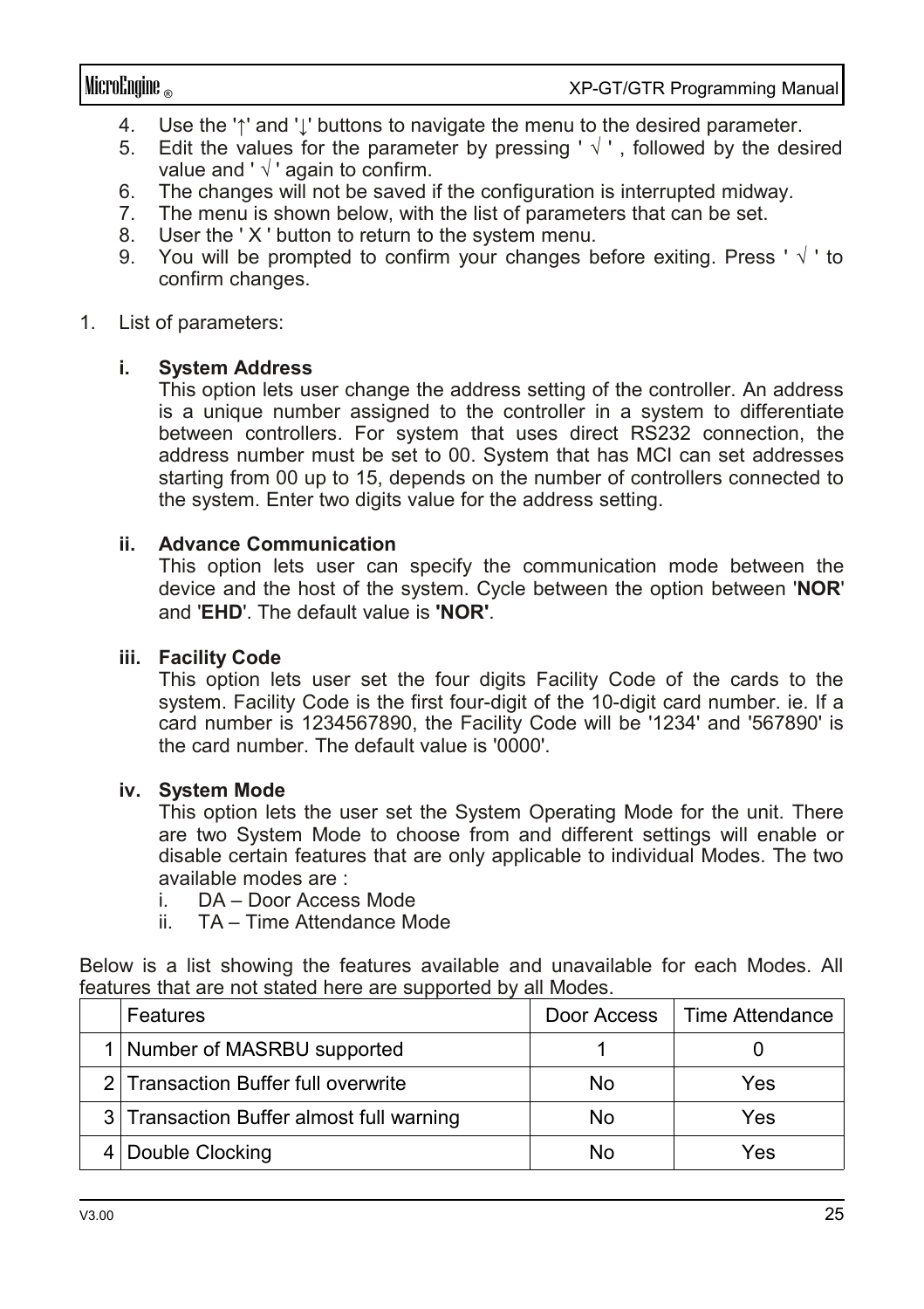### **3.7 Network Parameters**

This menu allows you to configure your network setting to enable your access control system to be connected to a server. You can set your local IP and Port No. for the device, as well as for the remote server.

The settings which are accessible in this menu are:

- i. Local IP Address
- ii. Local Port Number
- iii. Remote IP Address
- iv. Remote Port Number
- v. Subnet Mask
- vi. Gateway IP
- vii. MAC Address
- **1. Local IP Address** The Local IP Address is the IP address assigned to the controller. It should be unique in the entire network, to ensure communication between the console and the server. To enter the Local IP Address setting, please follow steps below:
	- 1. Enter Programming.
	- 2. Press '**1**' for System menu.
	- 3. Press '**7**' for Network Settings. This will bring you to the following screen. This screen will allow the user to enter the IP Address for the device console. After entering the Local IP Address, press ' $\sqrt{ }$ ' to save the changes and proceed to the next screen.

| <b>Network Settings</b>     |            |  |  |
|-----------------------------|------------|--|--|
| <b>Enter Local IP Addr.</b> |            |  |  |
| (192).[168].[001].[023]     |            |  |  |
| - OK                        | X - Cancel |  |  |

1. This screen will allow the user to enter the Local Port No. for the device console. After entering in the Local Port No., press ' $\sqrt{ }$ ' to save the changes and proceed to the next screen.

| <b>Network Settings</b>    |            |  |
|----------------------------|------------|--|
| <b>Enter Local Port No</b> |            |  |
| Port No.: (6268)           |            |  |
| - OK                       | X - Cancel |  |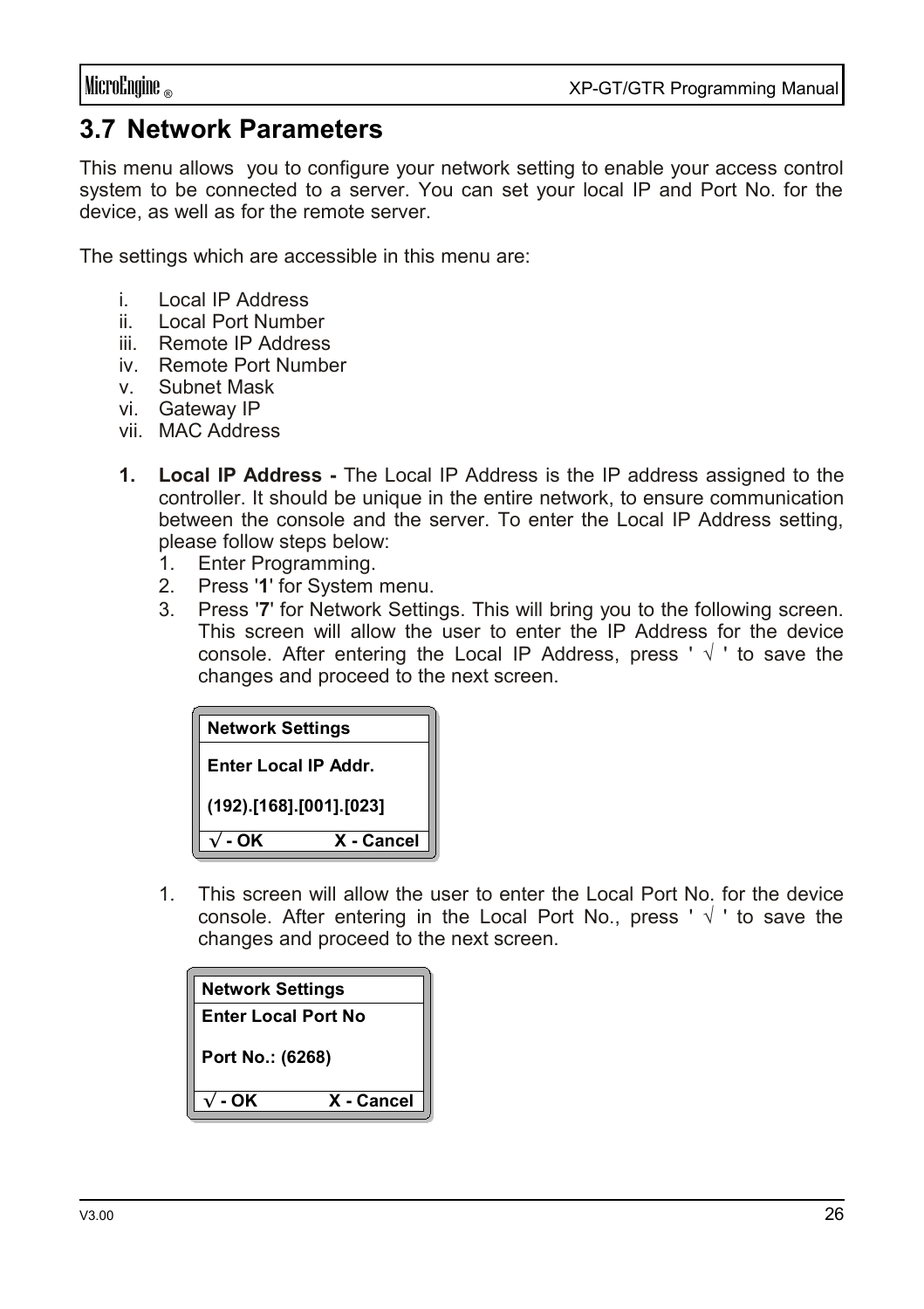1. This screen will allow the user to enter the IP Address for the remote server. After entering the IP Address of the remote server, press ' $\sqrt{ }$ ' to save the changes and proceed to the next screen.

| <b>Network Settings</b> |            |  |
|-------------------------|------------|--|
| Enter Remote IP Addr.   |            |  |
| (192).[168].[001].[100] |            |  |
| - OK                    | X - Cancel |  |

2. This screen will allow the user to enter the Remote Port No. for the remote server. After entering in the Remote Port No., press '  $\sqrt{ }$ ' to save the changes and proceed to the next screen.

| <b>Network Settings</b>      |            |  |
|------------------------------|------------|--|
| <b>Enter Remote Port No.</b> |            |  |
| Port No.: (6268)             |            |  |
| - OK                         | X - Cancel |  |

3. This screen will allow the user to enter the Subnet Mask for the network. After entering in the Subnet Mask, press ' $\sqrt{ }$ ' to save the changes and proceed to the next screen.

| <b>Network Settings</b>       |            |  |
|-------------------------------|------------|--|
| <b>Enter Subnet Mask</b>      |            |  |
| $(255)$ . [255]. [255]. [000] |            |  |
| - OK                          | X - Cancel |  |

4. This screen will allow the user to enter the Gateway IP for the network. After entering in the Gateway IP, press '  $\sqrt{ }$  ' to save the changes and proceed to the next screen.

| <b>Network Settings</b> |            |  |
|-------------------------|------------|--|
| <b>Enter Gateway</b>    |            |  |
| (192).[168].[001].[001] |            |  |
| - OK                    | X - Cancel |  |

- 5. Press ' √ ' to confirm saving changes and return to System Menu.
- 6. Please note that your changes will only take effect after a restart.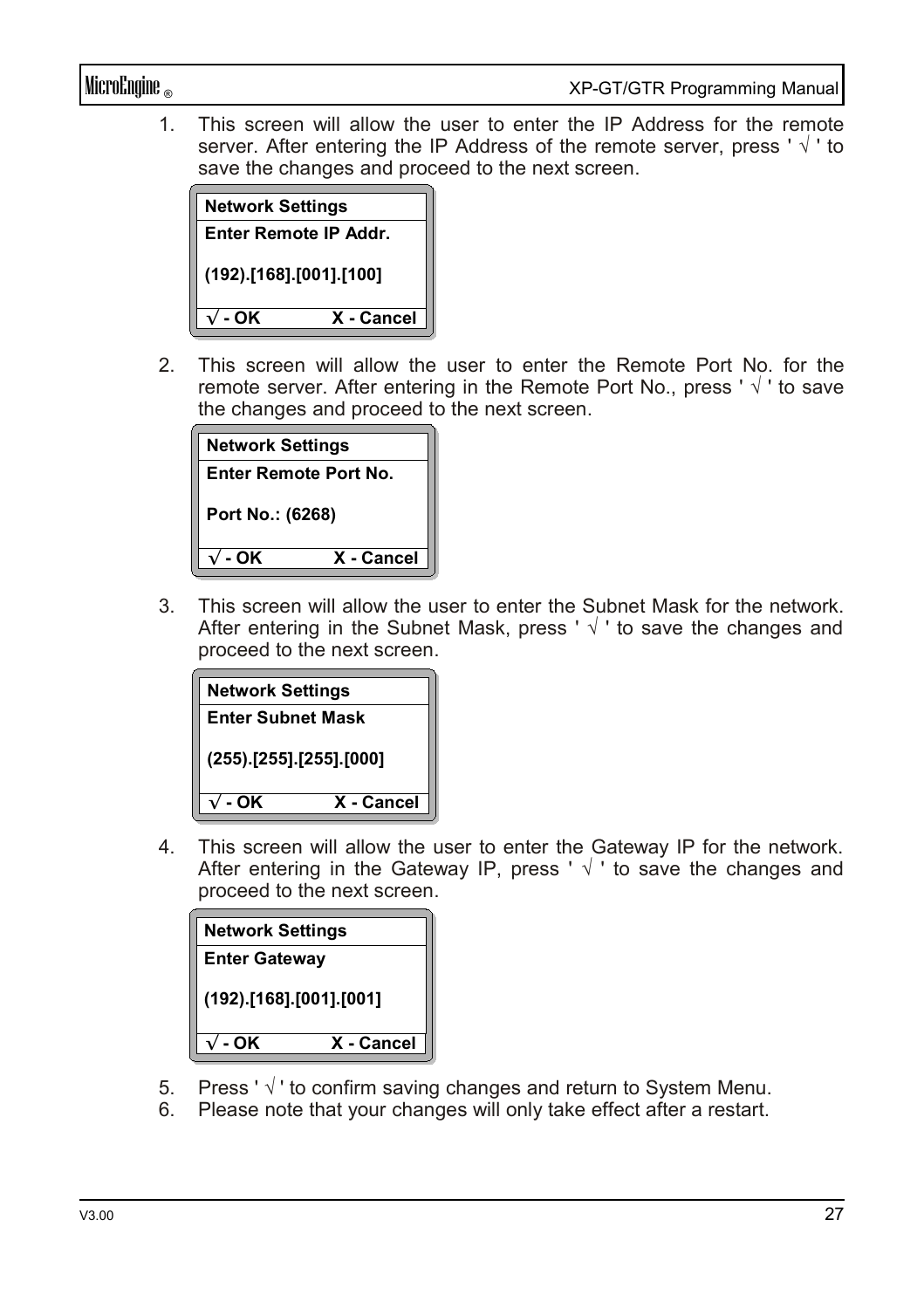

## **3.8 Sounder Setting**

This menu lets user schedule the sounder to activate at certain time of the day. It is able to cater to up to 3 times a day and different configurations can be implemented on different days of the week including the holiday.

To edit the Sounder Setting, please follow steps below:

- 1. Enter Programming.
- 2. Press '**1**' for System menu.
- 3. Press '**7**' for Sounder Setting. This will bring user to the Sounder Setting screen. This screen will allow the user to enter a day of the week. Use the '**↑**' and '**↓**' buttons to choose a day. After select the day, press ' √ ' to save the changes and proceed to the next screen.



4. This screen will allow user to configure the 3 different times to activate the sounder. Use the '**↑**' and '**↓**' buttons to select the Time 00, 01, and 02, then enter the time user want to enable the alarm output. After entering the times, press ' $\sqrt{ }$ ' to save the changes and proceed to the next screen.

| <b>Sounder Setting</b> |            |  |
|------------------------|------------|--|
| Day of Week: Sun       |            |  |
| Time 00 [99:99]        |            |  |
| Time 01 [99:99]        |            |  |
| Time 02 [99:99]        |            |  |
| - OK                   | X - Cancel |  |

5. Press ' $\sqrt{ }$ ' to confirm saving changes and return to System Menu.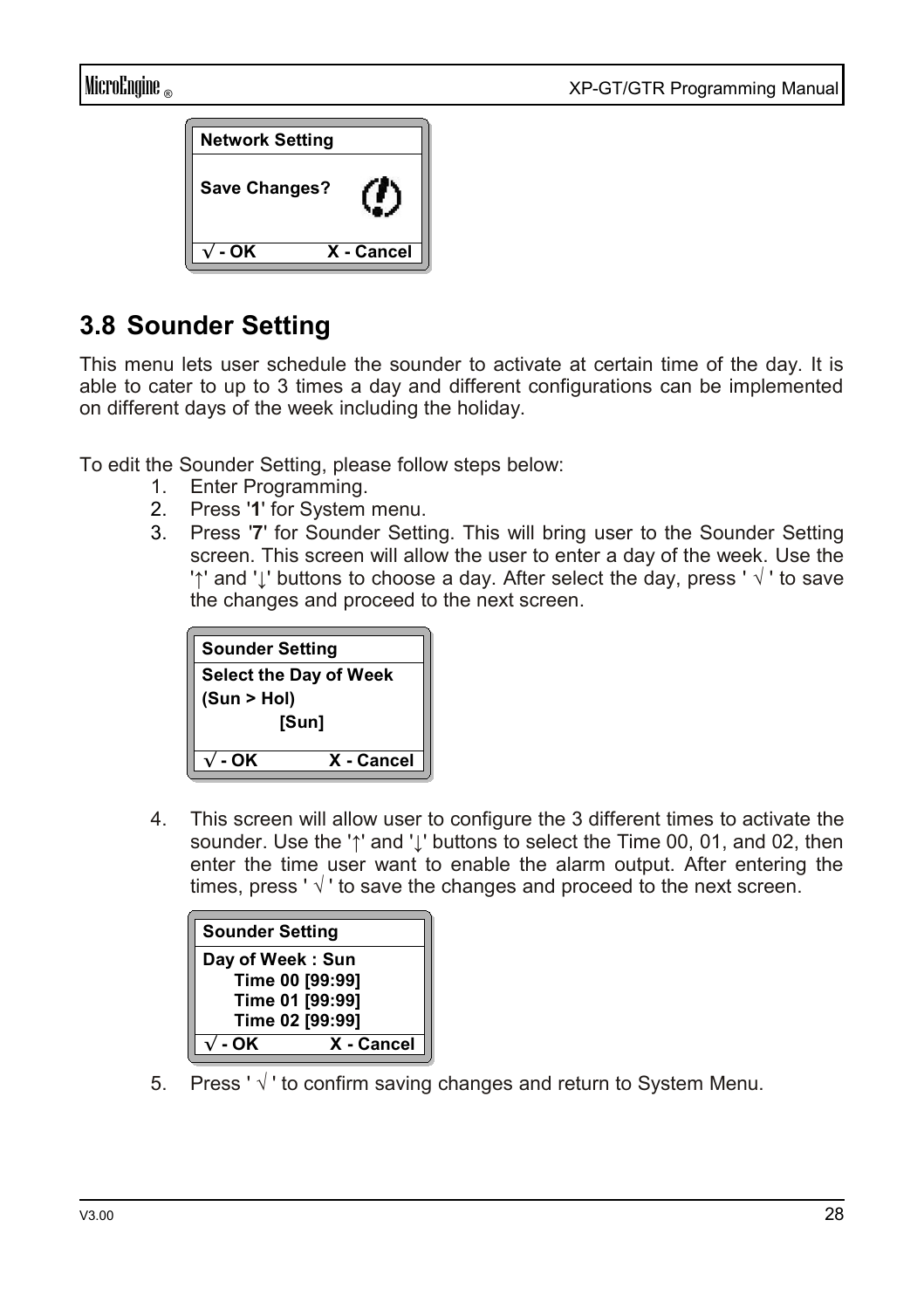



## **3.9 O/P Trigger Events**

This menu allow user decide which event is needed to trigger the alarm output. There are total 62 events, as shown at the table 1, and only 10 events can be selected.

To edit the Sounder Setting, please follow steps below:

- 1. Enter Programming.
- 2. Press '**1**' for System menu.
- 3. Press '**8**' for O/P Trigger Events. This will bring you to the following screen. Use the '**↑**' and '**↓**' buttons to select the event and press ' √ ' to set the next trigger event. Continue to press ' $\sqrt{ }$ ' key until the 10 events have been gone through. After that, the save page will appear and return to the system menu.



| Event<br>Code  | Event                                                                      | Event<br>Code | Event              | Event<br>Code | Event                     | Event<br>Code | Event               |
|----------------|----------------------------------------------------------------------------|---------------|--------------------|---------------|---------------------------|---------------|---------------------|
| 0              | <b>Valid Entry Access</b>                                                  | G             | Door Forced Open   | W             | Output Isolated           | m             | Tr <sub>m</sub>     |
| $\mathbf{1}$   | AntiPassBack Violation                                                     | н             | Card Locked Out    | X             | Input On                  | n             | Tr n                |
| $\overline{2}$ | Unknown Card Number                                                        | т             | Reset Lock Out     | Y             | Input Off                 | $\Omega$      | Door Supervisor Off |
| 3              | Wrong Facility Code                                                        | J             | Wrong Time Zone    | Z             | Change PIN                | D             | Fire Alarm On       |
| 4              | <b>Reader Reset</b>                                                        | Κ             | Duress Alarm       | a             | Valid PIN Access          | a             | Fire Alarm Off      |
| 5              | Reader Up                                                                  | L             | Door Interlocked   | b             | Card Disabled             | r.            | Tamper On           |
| 6              | Reader Down                                                                | M             | Alarm On           | c             | Card Enabled              | s             | Mains Fail          |
| $\overline{7}$ | <b>Controller Reset</b>                                                    | N             | Alarm Off          | d             | Pulse Door Open           | $^{\dagger}$  | Mains Normal        |
| 8              | Enter Prog Mode                                                            | O             | Door Security      | е             | Door Open                 | u             | Power Low           |
| 9              | Exit Prog Mode                                                             | P             | Alarm Delay Arm St | f             | <b>Invalid PIN Access</b> | v             | Power Normal        |
| Α              | <b>Memory Cleared</b>                                                      | Q             | Alarm Armed        | a             | Inactive Card             | W             | Door Inhibit On     |
| B              | Reset Antipassback                                                         | R             | Alarm Trigger      | h             | Card Expired              | x             | Door Inhibit Off    |
| С              | Door Supervisor On                                                         | S             | Alarm Disarm       | i.            | <b>Valid Exit Access</b>  | v             | Door Inhibited      |
| D              | Wrong PIN/Password                                                         | T             | Alarm Isolated     | i.            | Cold Start                | z             | Not Supervisor Door |
| F              | Door Left Open                                                             | U             | Output On          | k             | Door Security On          |               |                     |
| F              | Door Closed                                                                | v             | Output Off         | т             | Door Security Off         |               |                     |
|                | Table 1 is shown that the 62 event that able to use to trigger the output. |               |                    |               |                           |               |                     |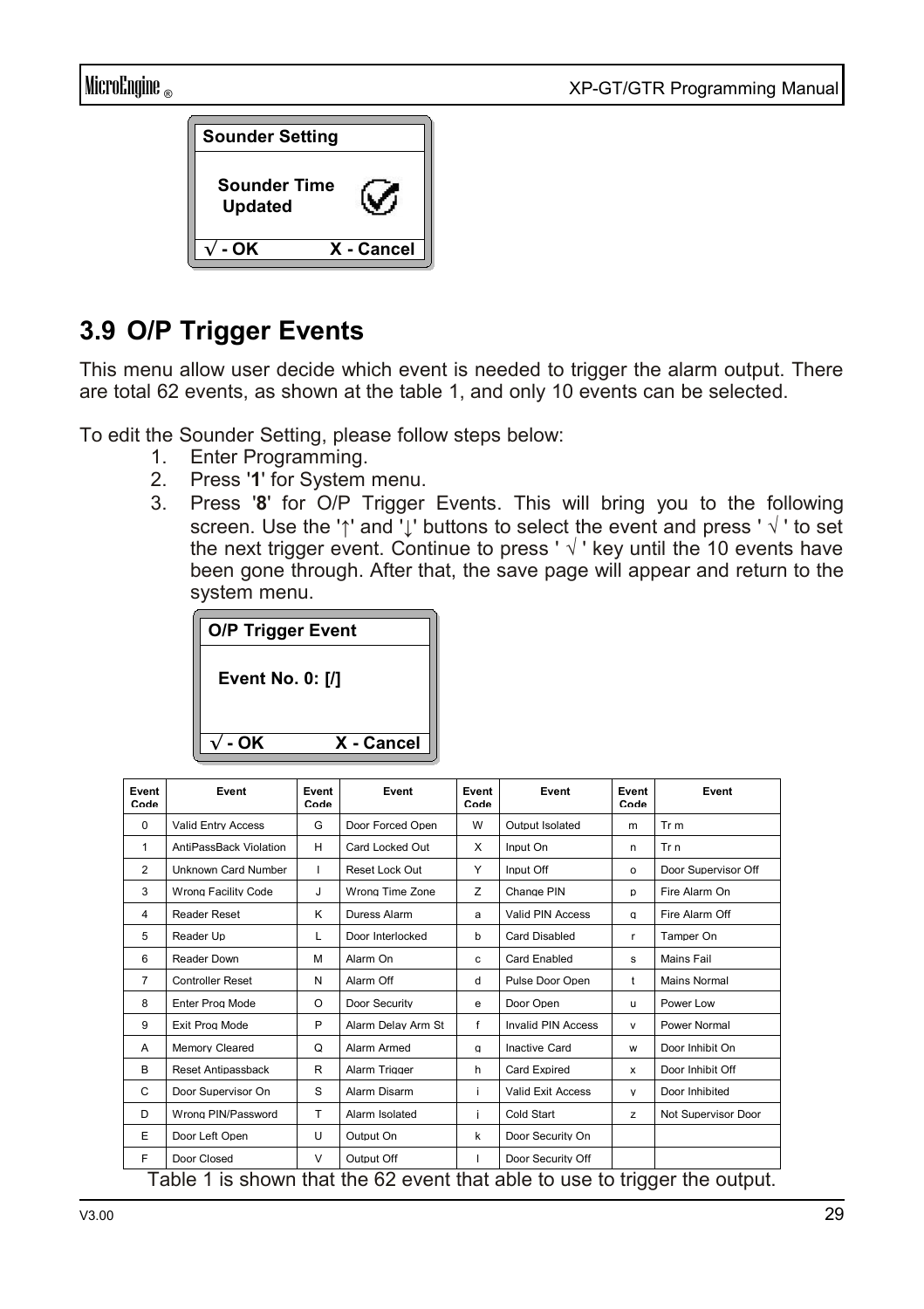# **4. Database Menu**



The second item in the programming menu is the Database Menu. The functions that can be performed within this menu are Quick Add User, Add User, Delete User and Edit User Setting. This menu also allows user to clear cards status such as AntiPassBack status, Card Lockout status and also Clear All User.

## **4.1 Quick Add User**

This Menu allows you to quickly add a user by entering only the basic information, such as the User Type and ID. Detailed information can be edited later through the "Edit User Setting" menu.

To Quick Add a User setting, please follow steps below:

- 1. Enter Programming.
- 2. Press '**2**' for Database menu.
- 3. Press '**1**' for Quick Add User. This will bring us to the Quick Add User screen.

| <b>Quick Add User</b>                    |            |
|------------------------------------------|------------|
| <b>Enter User Type</b><br>User Type :[0] |            |
| <b>Prox Card</b>                         |            |
| . OK                                     | X - Cancel |

Select the user type in this screen. They 4 available options are:

- i. [0] for Prox Card
- ii. [1] for ID No.
- iii. [2] for Mifare (Contactless Smart Card)
- iv. [3] for MyKad

Press ' $\sqrt{ }$ ' to accept and proceed to the next screen.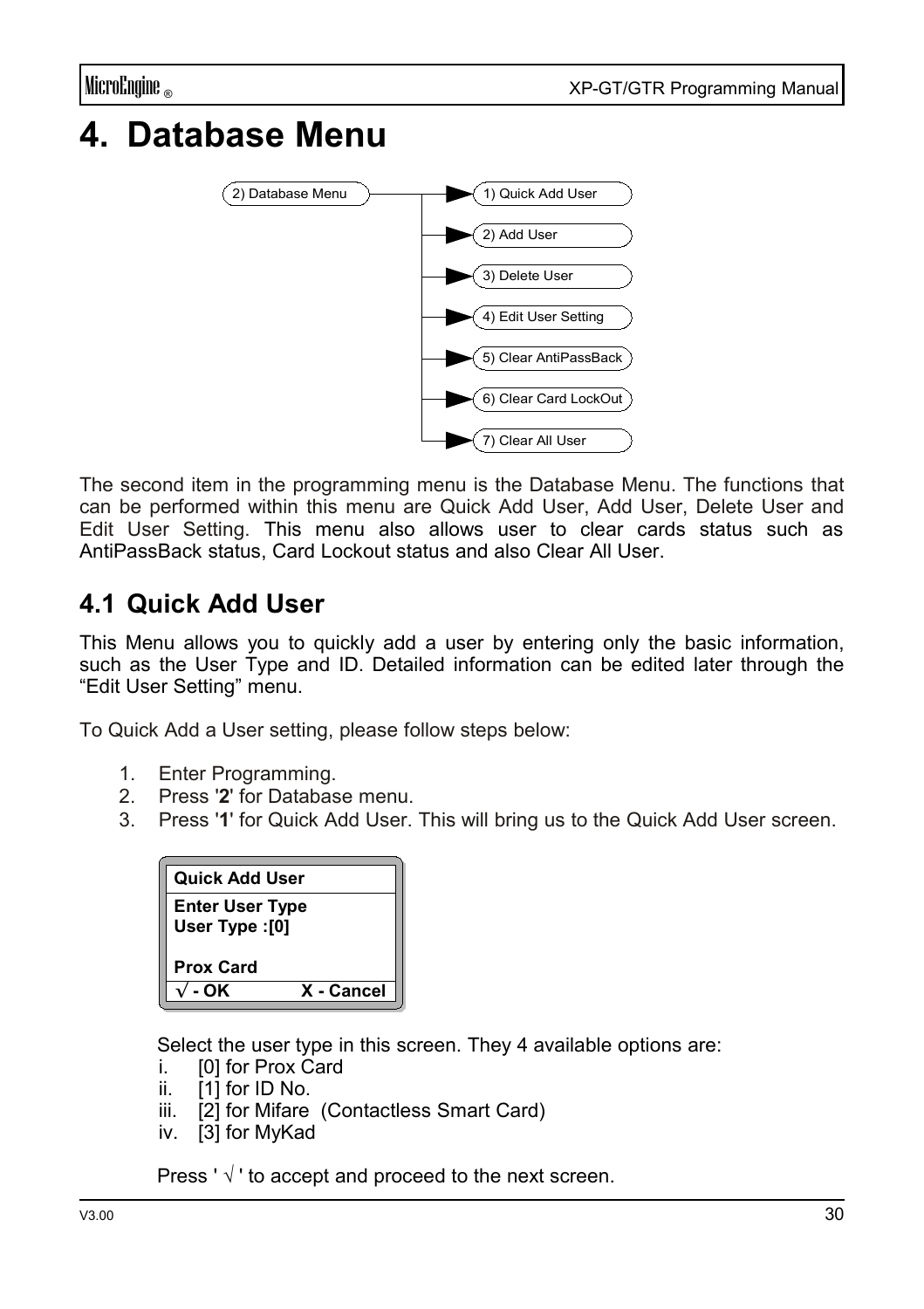4. Enter the User No. in this screen. Press ' $\sqrt{ }$ ' to confirm.



5. If the ID entered has not been added before, you will see a success notice as shown below. Enter another User ID to Quick Add another User, or **' X '** to return to Database Menu.

| <b>Quick Add User</b> |            |
|-----------------------|------------|
| New User<br>Installed |            |
| - OK                  | X - Cancel |

### **4.2 Add User**

This Menu allows you to add a user with the its complete information, such as the Time Zone, 1:N operation and the specific verification mode.

To Add a User, please follow steps below:

- 1. Enter Programming.
- 2. Press '**2**' for Database menu.
- 3. Press '**2**' for Add User. This will bring us to the Add User screen.



Select the user type in this screen. There 4 available options are :

- i. **[0] for Prox Card**
- ii.  $[1]$  for ID No.
- iii. [2] for Mifare (Contactless Smart Card)
- iv. [3] for MyKad

Press ' $\sqrt{ }$ ' to accept and proceed to the next screen.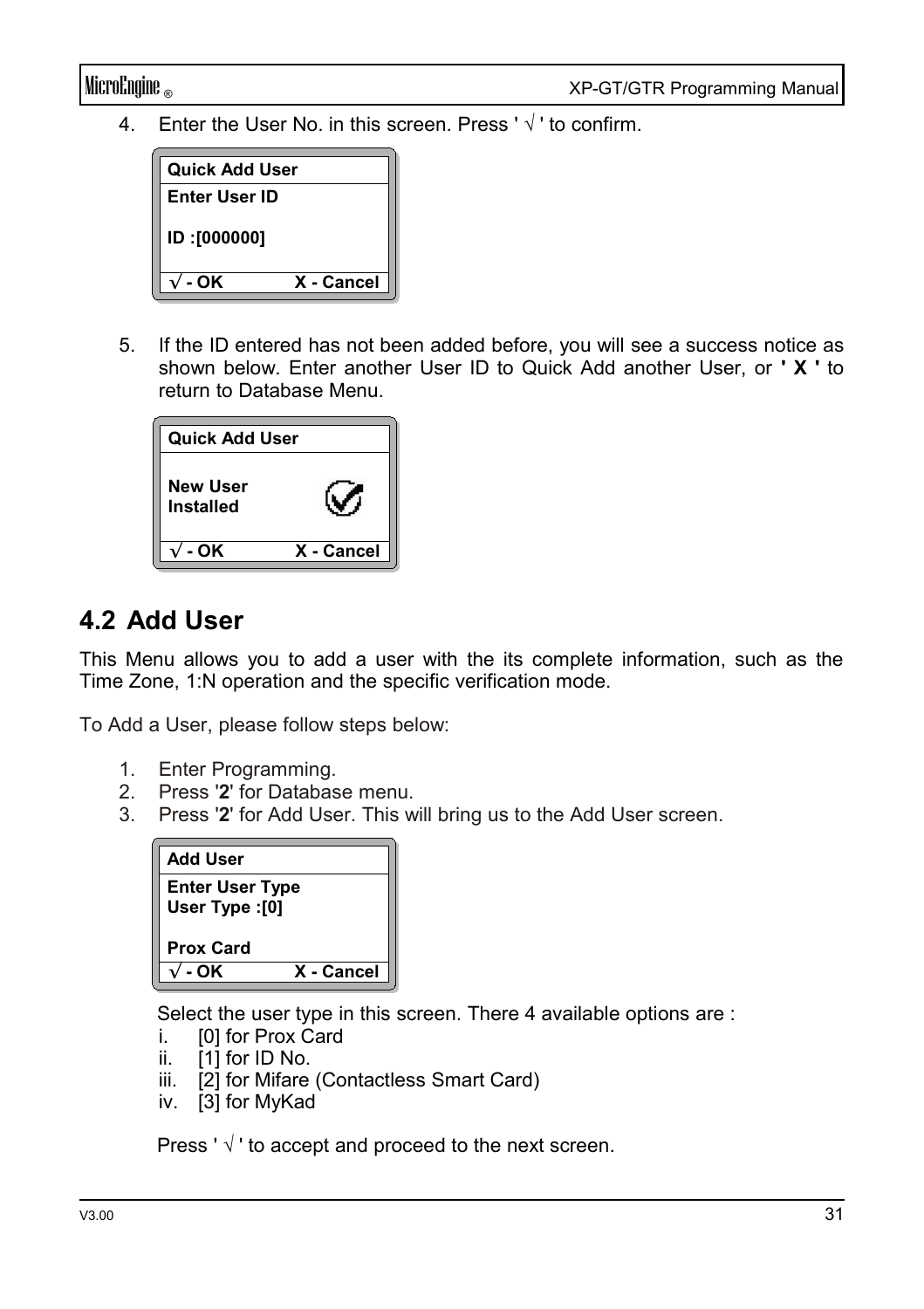4. Enter the User ID in this screen. Press ' $\sqrt{ }$ ' to confirm.



5. Enter the TimeZone No. for this user. Press ' $\sqrt{ }$ ' to confirm.



6. Choose to allow 1:N operation for this user. Press ' $\sqrt{ }$ ' to confirm.

| <b>Add User</b>             |            |
|-----------------------------|------------|
| <b>Allow 1:N Operation?</b> |            |
| $1:N$ : [ No]               |            |
| - OK                        | X - Cancel |

- 7. This screen allows you to select the Verification Mode for the user. Enter a number to choose the verification mode. There are 7 modes to choose from:
	- 1. [0] is by door (The verification mode for the user will be according to the current verification mode of the door entered/exited)
	- 2. [1] is by Token only
	- 3. [2] is by Token and Pin
	- 4. [3] is by Token and Fingerprint
	- 5. [4] is by Token, Pin and Fingerprint
	- 6. [5] is by Fingerprint only
	- 7. [6] is by Fingerprint and Pin

| <b>Add User</b>                                            |            |
|------------------------------------------------------------|------------|
| <b>Enter Verification Mode</b><br>Verification Mode : [ 0] |            |
| <b>By Door</b>                                             |            |
| - OK                                                       | X - Cancel |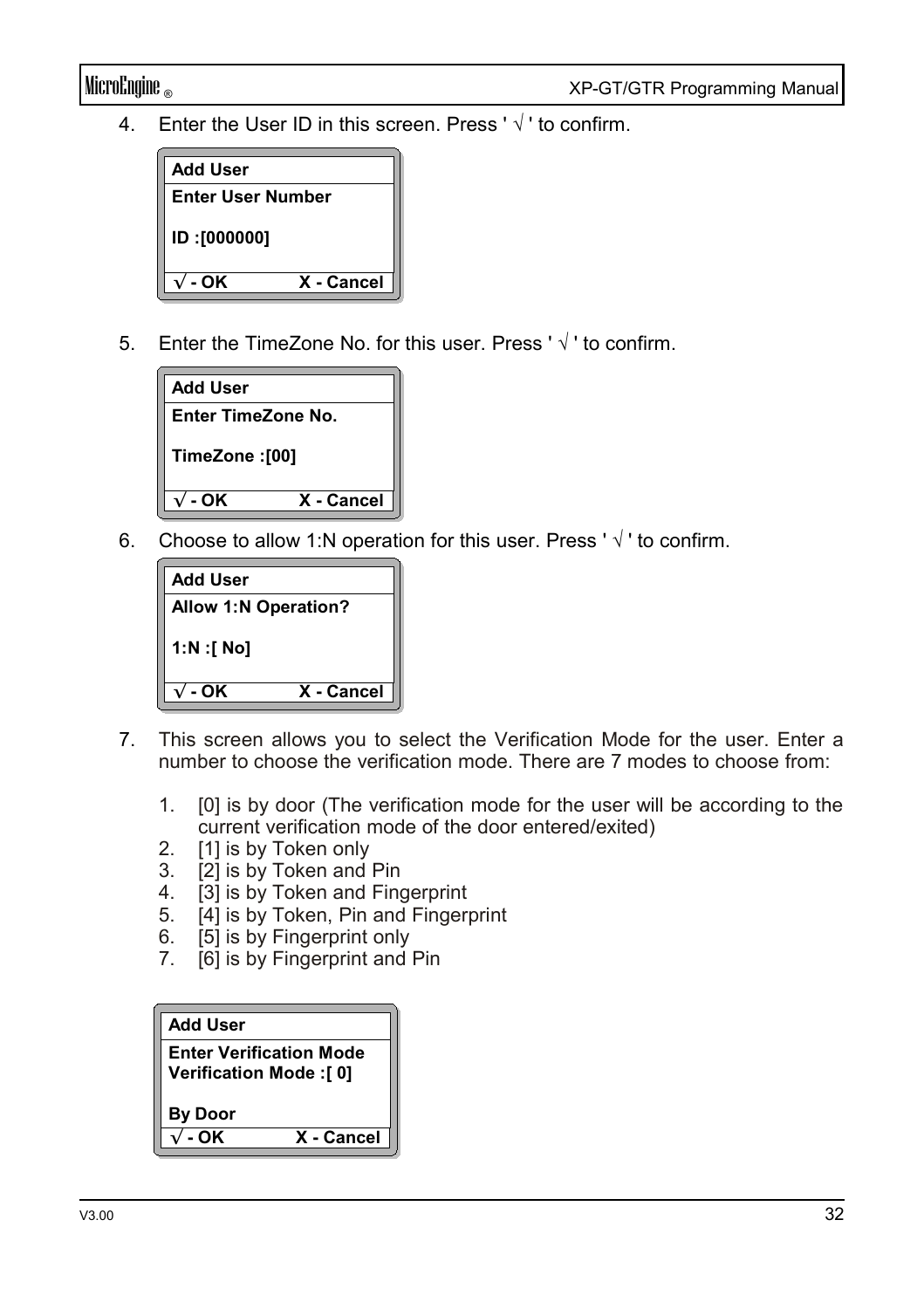8. A confirmation that the new user is installed will appear as shown in the screen below, should all the information entered is correct and valid. Repeat steps 3 to 7 to add a new user, or press ' X ' to return to Database Menu.

| <b>Add User</b>                     |            |
|-------------------------------------|------------|
| <b>New User</b><br><b>Installed</b> |            |
| - OK                                | X - Cancel |

### **4.3 Delete User**

This Menu allows you to delete an existing user from the database. To delete a user, please follow steps below:

- 1. Enter Programming.
- 2. Press '**2**' for Database menu.
- 3. Press '**3**' for Quick Add User. This will bring us to the Delete User screen. Enter the user ID to select the user to be deleted.

| Delete User         |            |
|---------------------|------------|
| Enter User No.      |            |
| <b>ID: [000000]</b> |            |
| - OK                | X - Cancel |

4. If the user exists, a confirmation will appear to notify you that the user has been deleted. Enter a new User No. to delete another user, or Press **' X '** to return to Database Menu.

| Delete User                         |            |
|-------------------------------------|------------|
| Enter User No.                      |            |
| ID: [000000]<br><b>User Deleted</b> |            |
| . OK                                | X - Cancel |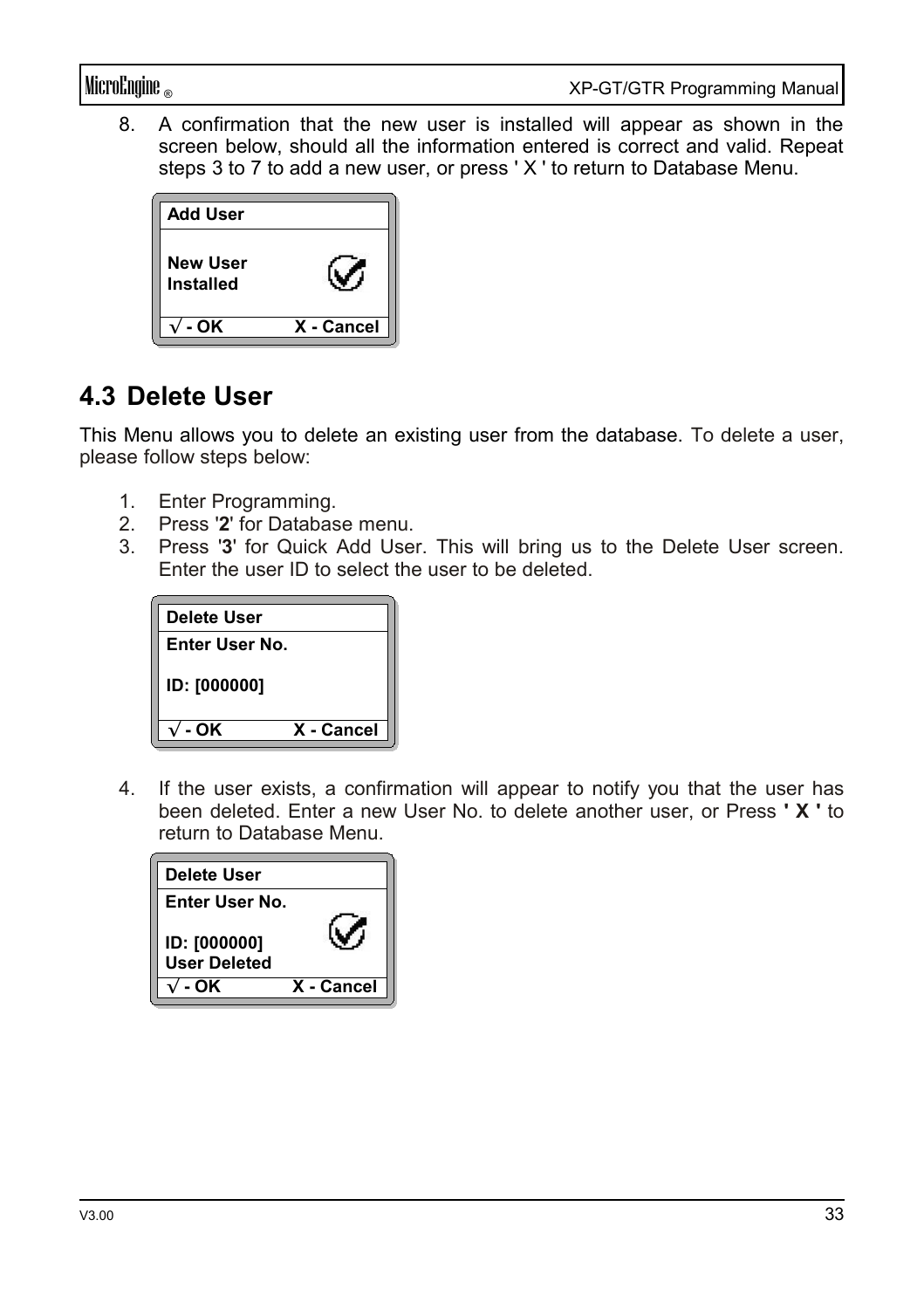## **4.4 Edit User Settings**

Every user installed to the system will have default settings. These settings can be changed in this menu. The settings are Time Zone No., Verification Mode, and Default Pin Number.

To edit card settings, please follow steps below:

- 1. Enter Programming.
- 2. Press '**2**' for Database Menu.
- 3. Press '**4**' for Edit User Settings. This will bring us to the Edit User Setting screen. Enter the ID of the user which you want to edit. Press ' √ ' to confirm.

| <b>Edit User Setting</b> |            |
|--------------------------|------------|
| Enter User No.           |            |
| <b>ID: [000000]</b>      |            |
| - OK                     | X - Cancel |

4. This screen allows you to edit the user's TimeZone No. You can select from the TimeZones that you've set earlier in the System Menu. Press ' $\sqrt{ }$ ' to confirm and proceed to the next screen.

| <b>Edit User Setting</b> |            |
|--------------------------|------------|
| Edit TimeZone No.        |            |
| TimeZone: [00]           |            |
| - OK                     | X - Cancel |

- 5. This screen allows you to edit the Verification Mode for the user. Enter a number to change the verification mode. There are 7 modes to choose from:
	- i. [0] is by door (The verification mode for the user will be according to the current verification mode of the door entered/exited)
	- ii. [1] by Token only
	- iii. [2] is by Token and Pin
	- iv. [3] is by Token and Fingerprint
	- v. [4] is by Token, Pin and Fingerprint
	- vi. [5] is by Fingerprint only
	- vii. [6] is by Fingerprint and Pin

Press ' $\sqrt{ }$ ' to confirm and proceed to the next screen.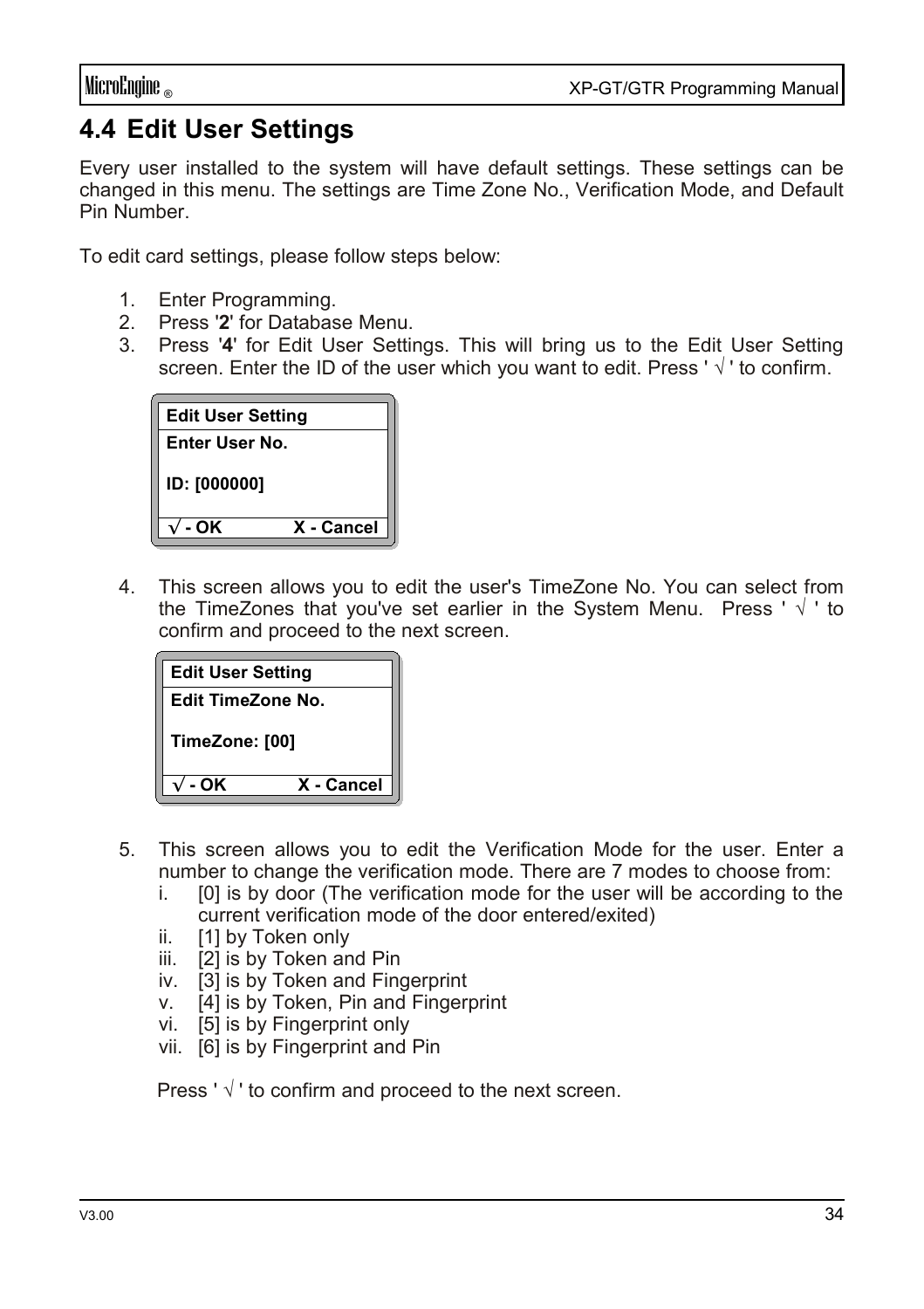| <b>Edit User Setting</b>                                       |            |
|----------------------------------------------------------------|------------|
| <b>Edit Verification Mode</b><br><b>Verification Mode: [0]</b> |            |
| <b>By Door</b>                                                 |            |
| - OK                                                           | X - Cancel |

6. This screen allows you to edit the default Pin No. for the user. All users will have a default pin number of [1234]. Press '  $\sqrt{ }$  ' to confirm after keying in a new Pin No. A confirmation will appear to notify that the user setting has been edited, should all the information entered is correct and valid. Enter another User No. to edit another user setting, or press **' X '** to return to Database Menu.

| <b>Edit User Setting</b> |            |
|--------------------------|------------|
| Edit Pin No.             |            |
| Pin No: [1234]           |            |
| $-OK$                    | X - Cancel |

## **4.5 Clear Anti PassBack**

The Clear Anti PassBack menu will let user clear the Anti PassBack status of all users. To Clear Anti PassBack for all users, please follow steps below:

- 1. Enter Programming.
- 2. Press '**2**' for Database Menu
- 3. Press '**5**' for Clear Anti PassBack. This will bring us to the Clear Anti PassBack screen. Press ' √ ' to proceed with clearing AntiPassBack.

| <b>Clear AntiPassback</b>   |            |
|-----------------------------|------------|
| <b>Clear AntiPassback?</b>  |            |
| Press $\sqrt{ }$ to proceed |            |
| - OK                        | X - Cancel |

4. This screen will appear when the console is clearing All User's AntiPassBack. A confirmation will be shown once all the AntiPassBack is cleared, and you will automatically be redirected back to the Database Menu.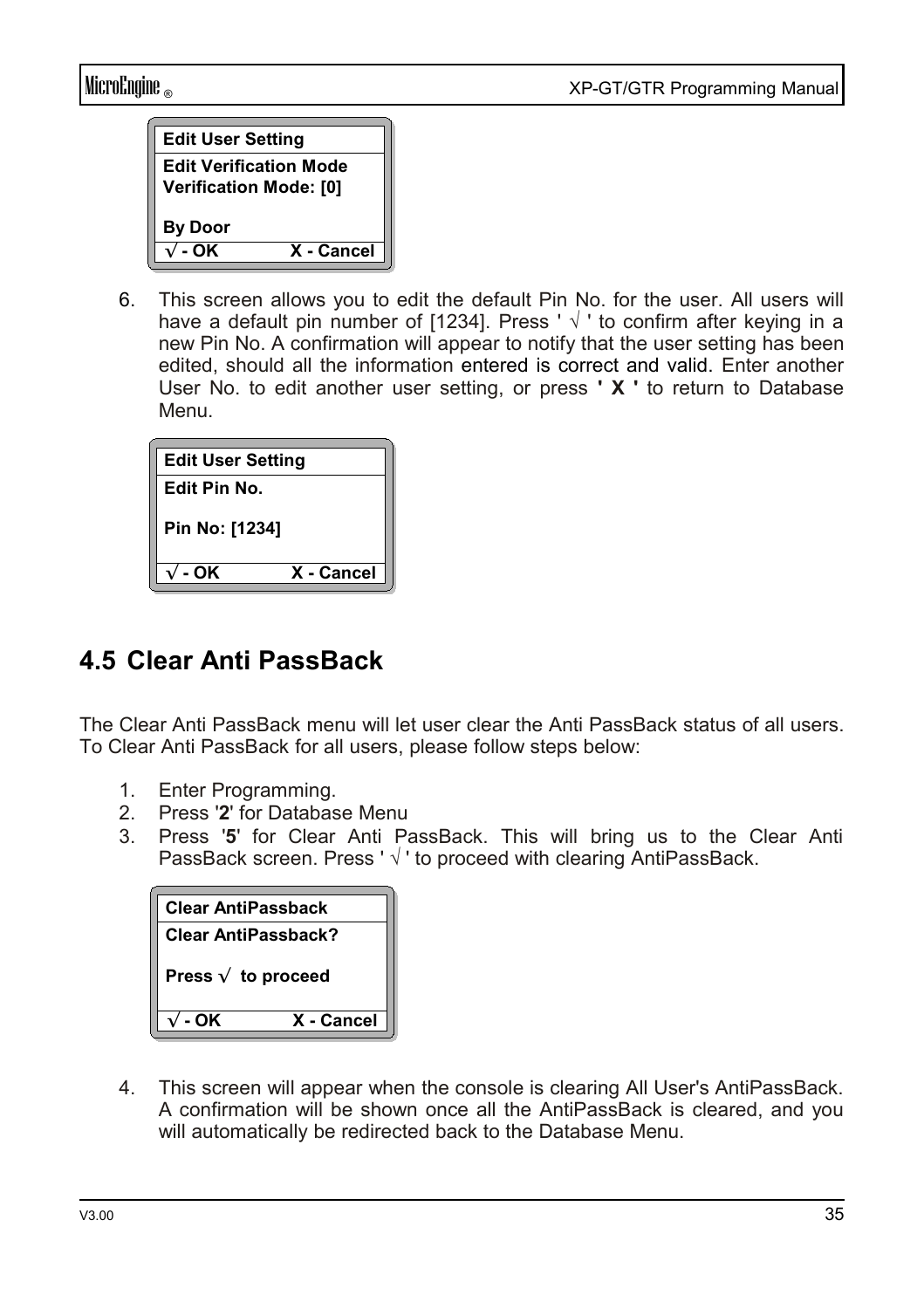| <b>Clear AntiPassback</b> |            |
|---------------------------|------------|
| <b>Clearing All User</b>  |            |
| AntiPassback              |            |
| - OK                      | X - Cancel |

## **4.6 Clear Card LockOut**

The Clear CardLockOut menu will let user clear the Card Lockout status of all the cards. To clear the Card Lockout for all users, please follow steps below:

- 1. Enter Programming.
- 2. Press '**2**' for Database Menu.
- 3. Press '**6**' for Clear All Card LockOut. The screen below will be shown. Press ' √ ' to proceed with clearing All Card LockOut.

| <b>Clear Card LockOut</b>      |            |
|--------------------------------|------------|
| <b>Clear All Card Lockout?</b> |            |
| Press $\sqrt{ }$ to proceed.   |            |
| - OK                           | X - Cancel |

4. This screen will appear when the console is clearing All User's AntiPassBack. A confirmation will be shown once the Card LockOut is cleared, and you will automatically be redirected back to the Database Menu.

| <b>Clear Card LockOut</b> |            |
|---------------------------|------------|
| <b>Clearing All User</b>  |            |
| Card LockOut              |            |
| - OK                      | X - Cancel |

### **4.7 Clear All User**

The Clear All User menu will allow the user to delete **all records** of the User Database. **Warning: This will delete all of the User Data contained in the console. Proceed only if you are sure you want to remove data of all users.**

To Clear All User Data, please follow steps below:

1. Enter Programming.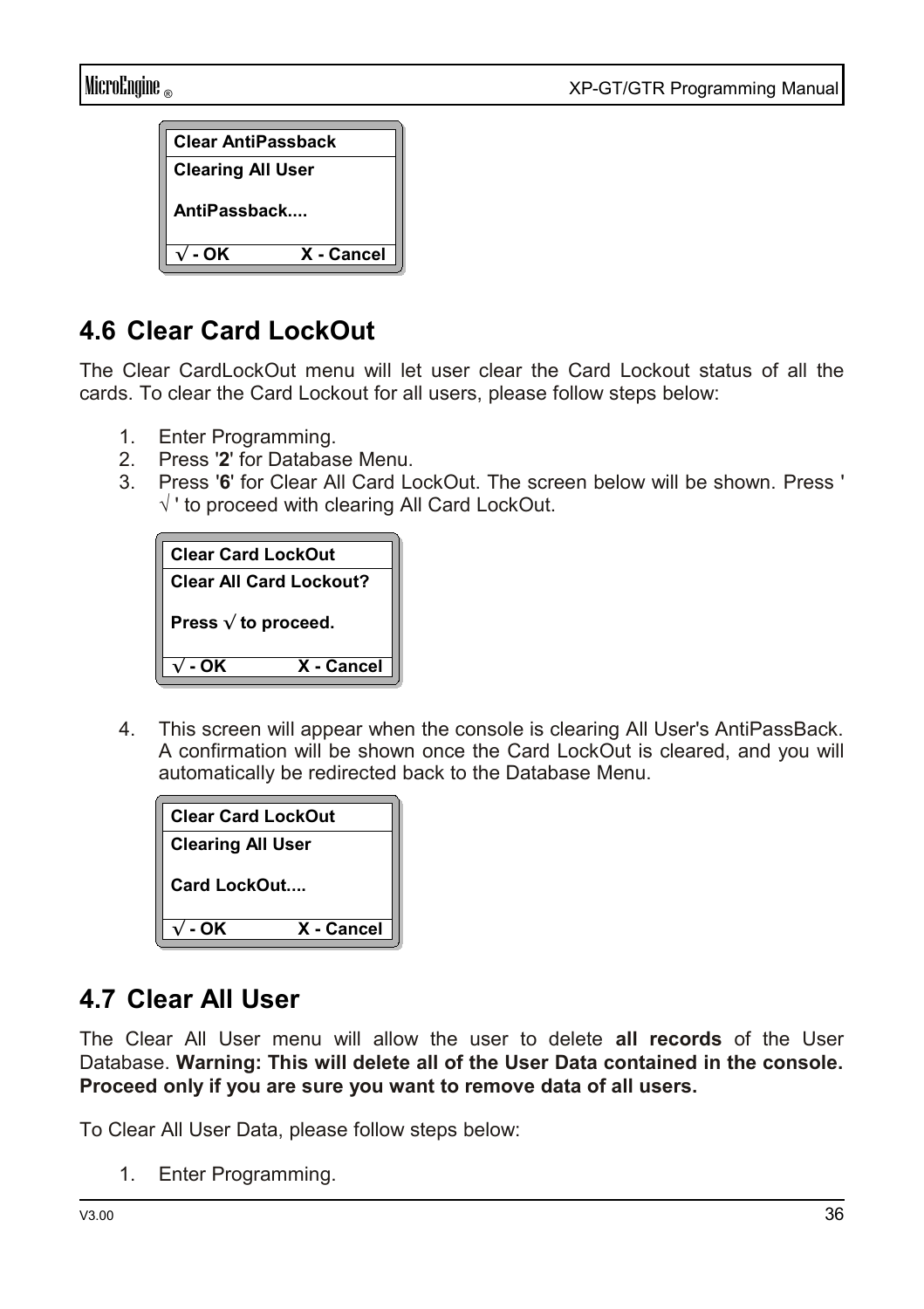- 2. Press '2' for Database Menu.<br>3 Press '7' for Clear All User
- 3. Press '**7**' for Clear All User. The screen below will be shown. Press ' √ ' to proceed with Clearing All User.



4. This screen will appear when the console is Clearing All User. A confirmation will be shown once All User is Cleared, and you will automatically be redirected back to the Database Menu.

| <b>Clear All User</b>       |  |
|-----------------------------|--|
| <b>Deleting Entire User</b> |  |
| Database                    |  |
| X - Cancel<br>- OK          |  |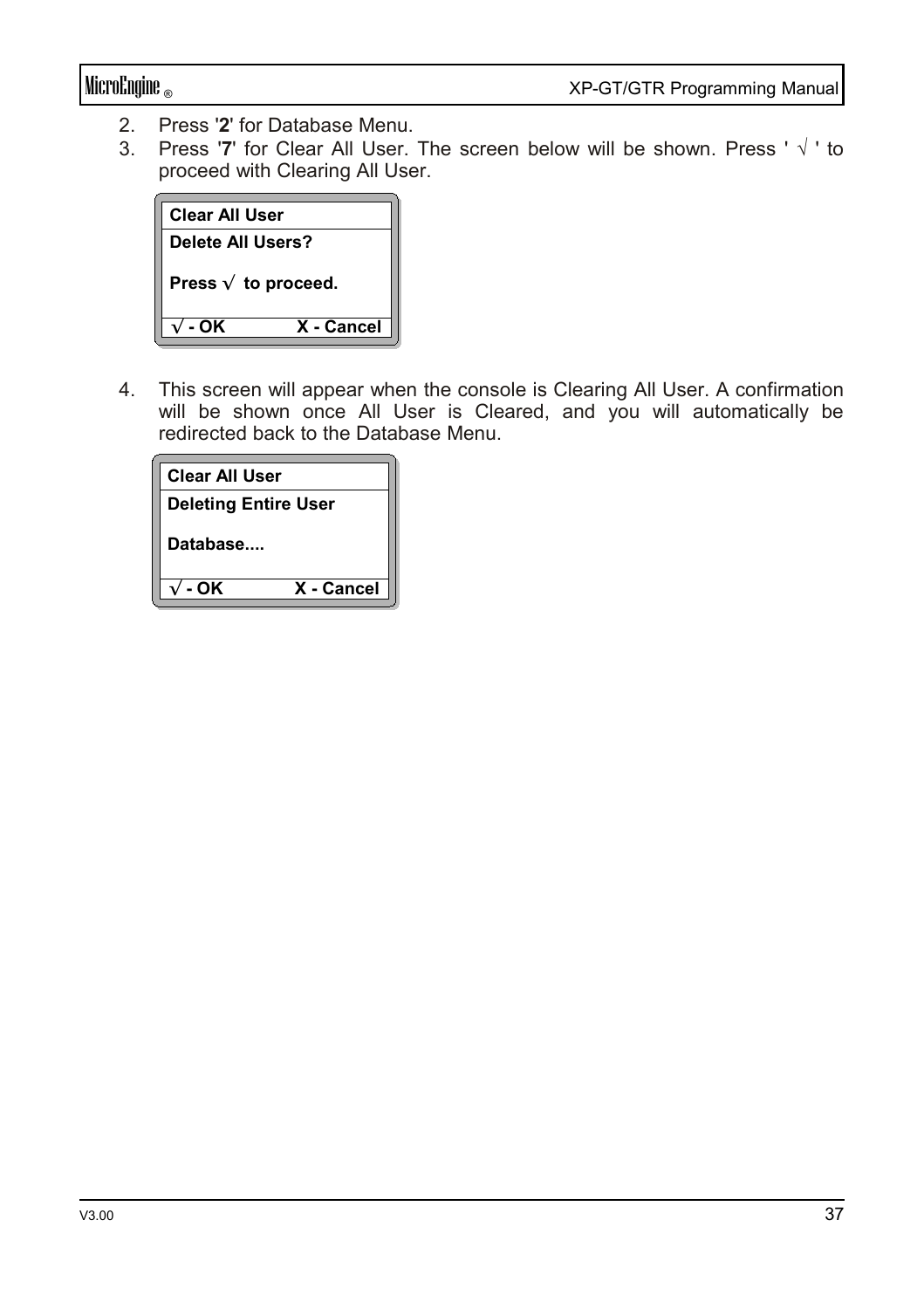# **5. Fingerprint Menu**



The third item in the programming menu is the Fingerprint Menu. The functions that can be performed within this menu are Add Fingerprint, Delete Fingerprint and Clear Fingerprint. The Security Level of the console can also be set, and the Sensor calibrated in this menu.

**Note: All items in the fingerprint menu is only applicable to XP-GT series of controllers**

## **5.1 Add Fingerprint**

This menu lets user add a new user fingerprint into the database. To Add a Fingerprint, please follow steps below:

- 1. Enter Programming.
- 2. Press '**3**' for Fingerprint Menu.
- 3. Press '**1**' for Add Fingerprint. The screen below will be shown. Enter the User ID of the user that you would like to add the fingerprint data to. Press ' $\sqrt{ }$ ' to confirm and proceed to the next screen.

| <b>Add Fingerprint</b> |            |
|------------------------|------------|
| Enter User ID          |            |
| <b>ID: [000000]</b>    |            |
| - OK                   | X - Cancel |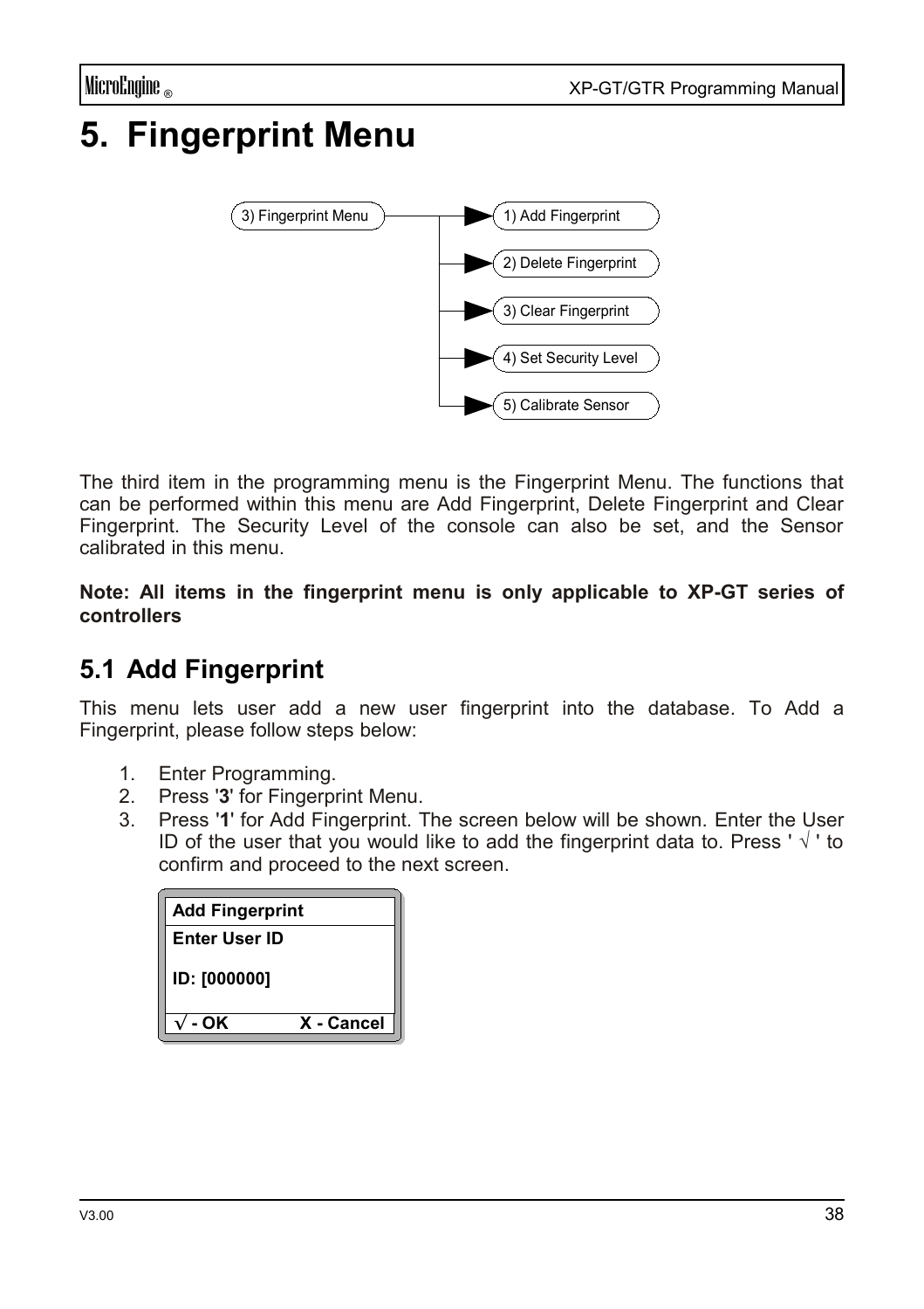

4. Enter the Template Index of the fingerprint. Press ' $\sqrt{ }$ ' to confirm and proceed to the next screen



5. Enter the finger index of the user. You may choose from the number [0] to [9]. The table below shows the finger index representation. Press ' $\sqrt{ }$ ' to confirm and proceed to the next screen.

| Finger Index   Finger |          | Finger Index   Finger |          |
|-----------------------|----------|-----------------------|----------|
|                       | R-Thumb  | 5                     | L-Thumb  |
| 1                     | R-Index  | 6                     | L-Index  |
| 2                     | R-Middle |                       | L-Middle |
| 3                     | R-Ring   | 8                     | L-Ring   |
|                       | R-Little | р                     | L-Little |

6. This screen will prompt you to place your finger on the sensor surface. Please place your finger on the sensor surface and wait for your finger to be detected.

| <b>Add Fingerprint</b> |            |
|------------------------|------------|
| Please place finger on |            |
| the sensor surface.    |            |
| - OK                   | X - Cancel |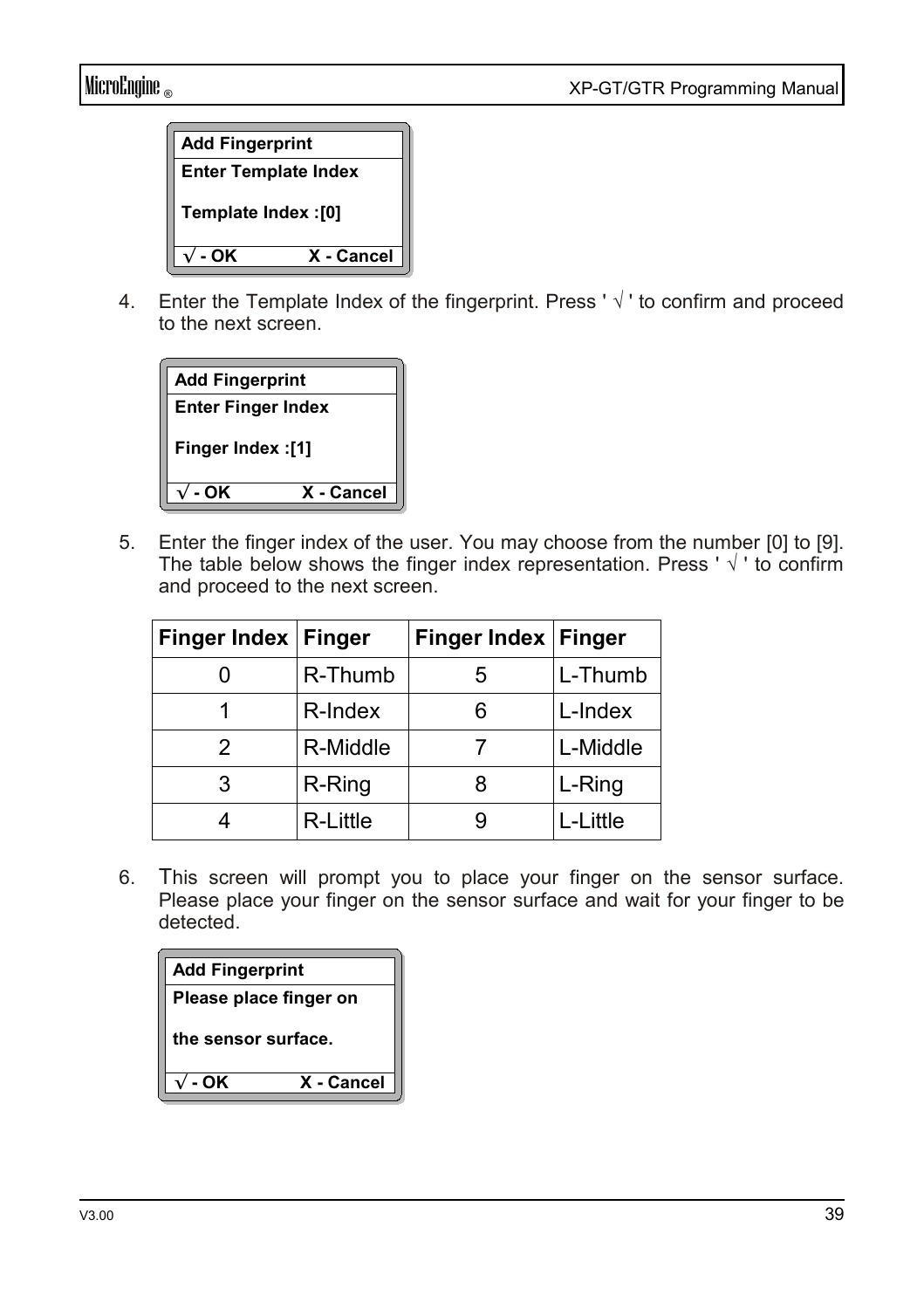7. Your fingerprint will be enrolled into the database shortly thereafter. A confirmation will be received when your fingerprint is successfully enrolled into the database. Do not remove your finger until the enrolment process is complete. Enter another User ID to add another fingerprint, or press ' X ' to return to the Fingerprint Menu.

**Note: You will receive a message informing you that no finger is detected, and operation time out should you fail to place your finger on the sensor within the time limit for detection.** 

## **5.2 Delete Fingerprint**

This menu lets user delete a user fingerprint from the database. To Add a Fingerprint, please follow steps below:

- 1. Enter Programming.
- 2. Press '**3**' for Fingerprint Menu.
- 3. Press '**2**' for Add Fingerprint. The screen below will be shown. Enter the User ID of the user's fingerprint that is to be deleted.

| <b>Delete Fingerprint</b> |            |
|---------------------------|------------|
| <b>Enter User ID</b>      |            |
| <b>ID: [000000]</b>       |            |
| - OK                      | X - Cancel |

4. Select the template index of the user's fingerprint. You will receive a notification to notify you when the template has been deleted. Enter another User ID to delete another fingerprint, or press **' X '** to return to Fingerprint Menu.

| <b>Delete Fingerprint</b>   |            |
|-----------------------------|------------|
| <b>Enter Template Index</b> |            |
| [?]                         |            |
| 1-5 - Template Index        |            |
| 0 - All User Template       |            |
| - OK                        | X - Cancel |

### **5.3 Clear Fingerprint**

This menu lets user delete **all** fingerprints contained in the database. To Clear Fingerprint, please follow steps below.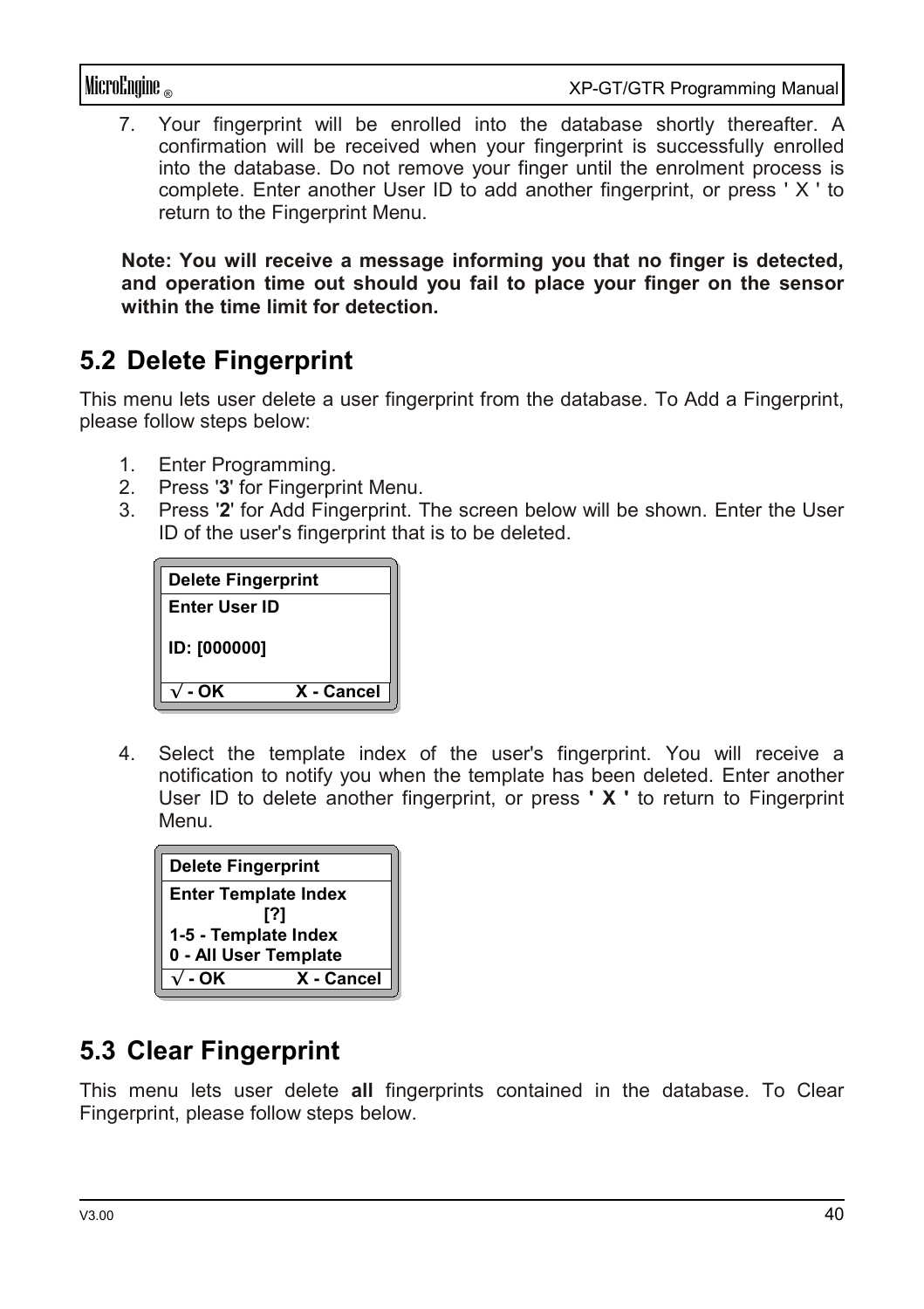- 1. Enter Programming.
- 2. Press '**3**' for Fingerprint Menu.
- 3. Press '**3**' for Clear Fingerprint. The screen below will be shown. Press ' √ ' to proceed.

**Warning: Using this function will delete all the fingerprints in the database. Proceed only if you are sure you want to remove all of the fingerprints.**

| <b>Clear Fingerprint</b>     |            |
|------------------------------|------------|
| <b>Delete All Templates?</b> |            |
| Press $\sqrt{}$ to proceed.  |            |
| - OK                         | X - Cancel |

4. You will receive a notification to notify you when all fingerprints have been cleared, and be automatically redirected back to the Fingerprint Menu.

### **5.4 Template Enrolled**

This menu will indicate how many templates are currently being installed in the fingerprint module. When selected, the following screen will be displayed to show the relevant information. To view, please follow steps below:

- 1. Enter Programming.
- 2. Press '**3**' for Fingerprint Menu.
- 3. Press '**4**' to view template enrolled. The screen below will be shown.

| <b>Templates Enrolled</b> |            |
|---------------------------|------------|
| <b>Templates Enrolled</b> |            |
| $=$ >0288                 |            |
| - OK                      | X - Cancel |

### **5.5 Set Security Level**

This menu lets user set the security level of the Fingerprint Access Control System. To Set Security Level, please follow steps below:

- 1. Enter Programming.
- 2. Press '**3**' for Fingerprint Menu.
- 3. Press '**5**' to Set Security Level. The screen below will be shown. Select the security level of preference. The options available are from [0-4]. A higher selection will indicate a higher security level.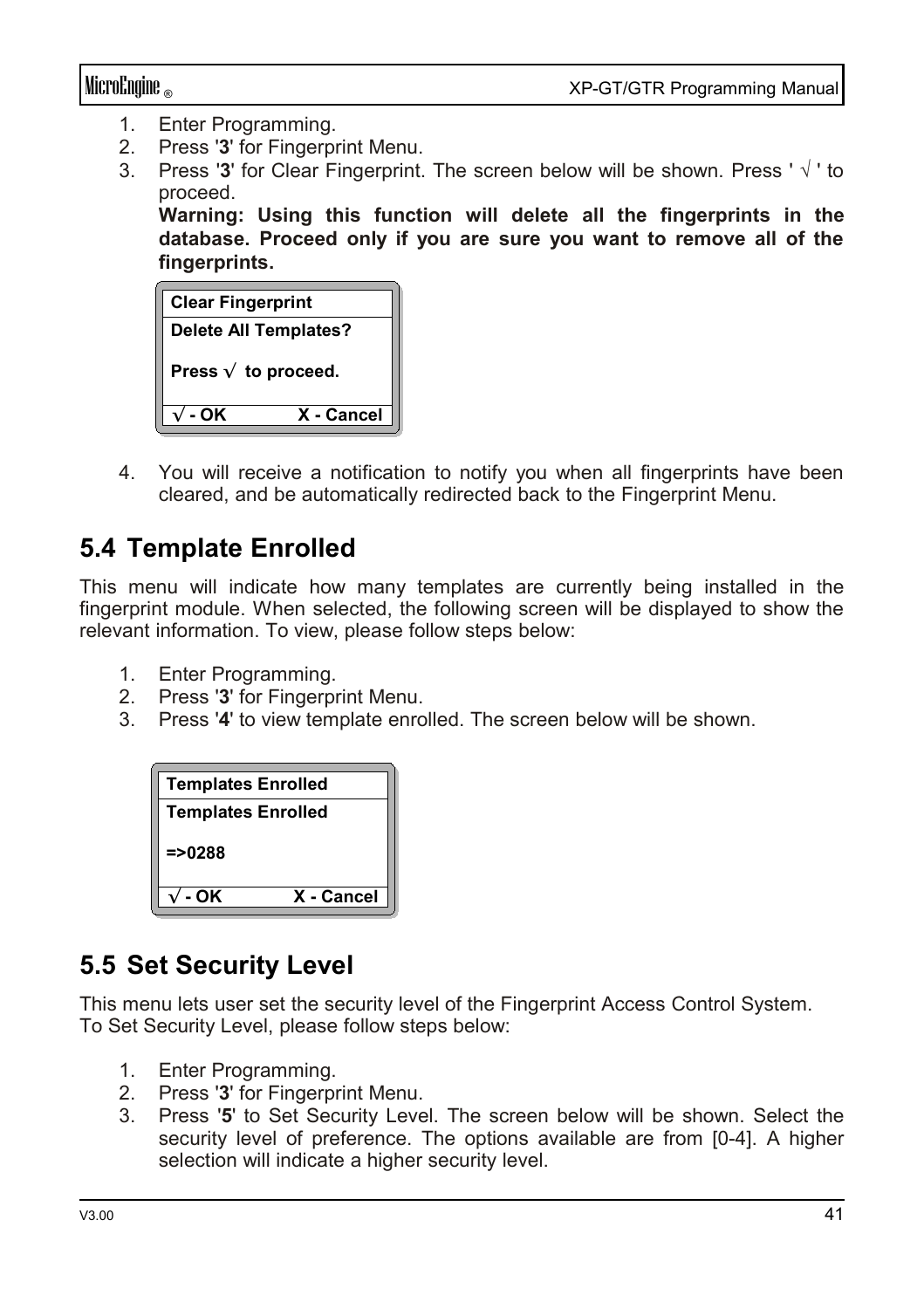| <b>Security Level</b>       |            |
|-----------------------------|------------|
| <b>Enter Security Level</b> |            |
| <b>Security Level [1]</b>   |            |
| - OK                        | X - Cancel |

4. Once a security level is selected, press ' √ ' to save. You will receive a notification that the security level has been changed, and automatically be redirected back to the Fingerprint Menu.

| <b>Security Level</b>     |            |
|---------------------------|------------|
| Press $\sqrt{ }$ to save. |            |
| <b>Security Level [1]</b> |            |
| - OK                      | X - Cancel |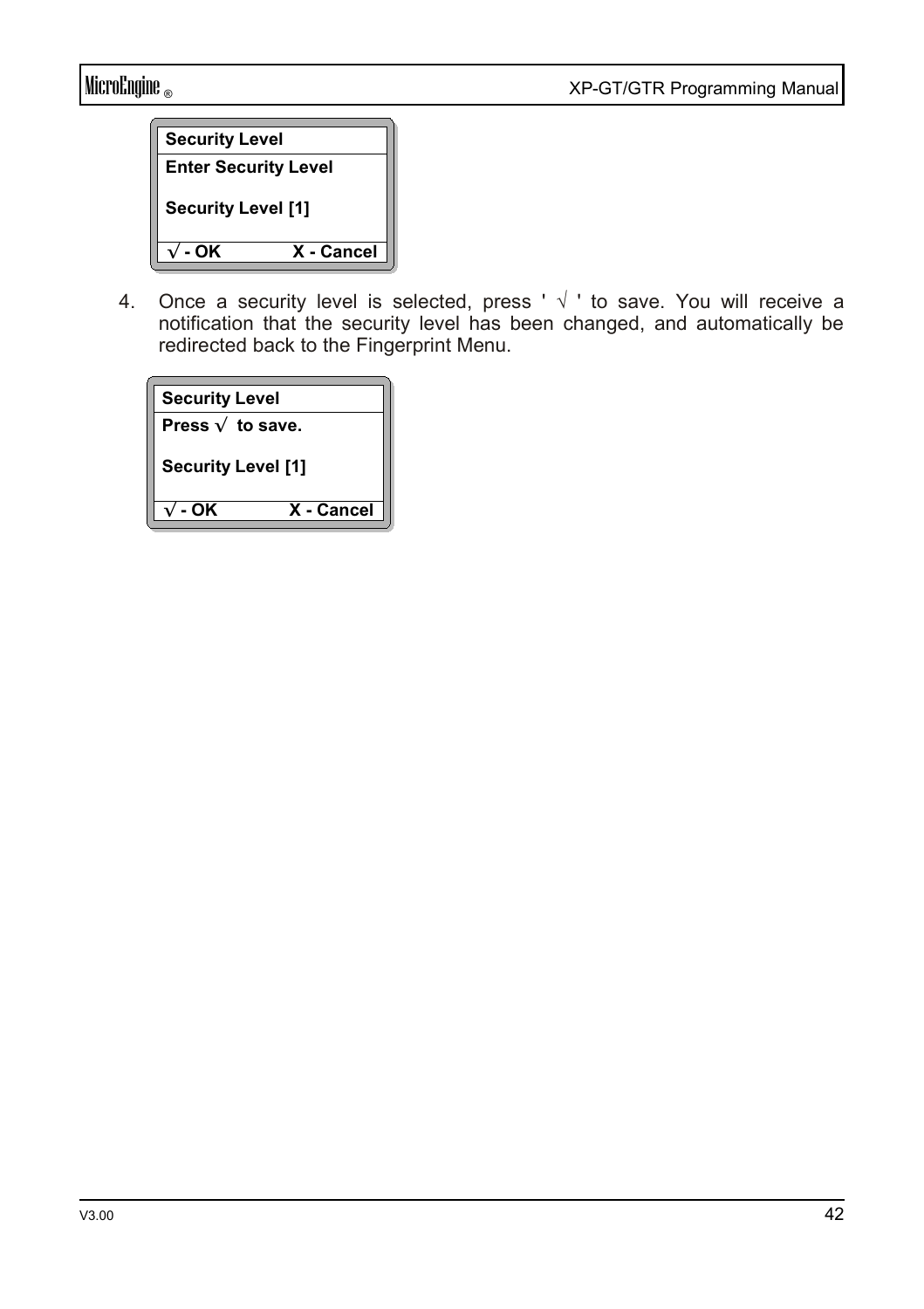# **6. Maintenance Menu**

The Maintenance Menu consist of several items which are related to the maintenance of the system. These items include function test and also latest information/status of the controller.



## **6.1 Master PIN**

Master PIN is a six-digit PIN that is used to access the Programming Menu. The default Master PIN is '**123456**'. To edit the MasterPIN setting, please follow steps below:

- 1. Enter Programming.
- 2. Press '**4**' for Maintenance menu.
- 3. Press '**1**' for Master PIN. The screen as below will be shown. Enter the **new** six MasterPIN digits. Press ' √ ' to accept.

| <b>Change Master Pin</b>    |            |
|-----------------------------|------------|
| <b>Enter New Master Pin</b> |            |
| Pin :[------]               |            |
| - OK                        | X - Cancel |

4. Re-enter the **new** six MasterPIN digits. Press ' √ ' to accept.

| <b>Change Master Pin</b>       |            |
|--------------------------------|------------|
| <b>Re-enter New Master Pin</b> |            |
| $Pin: [- - - - - -]$           |            |
| - OK                           | X - Cancel |

5. If both set of digits entered are the same, the change will be accepted and a notification will appear to confirm that the MasterPIN is updated.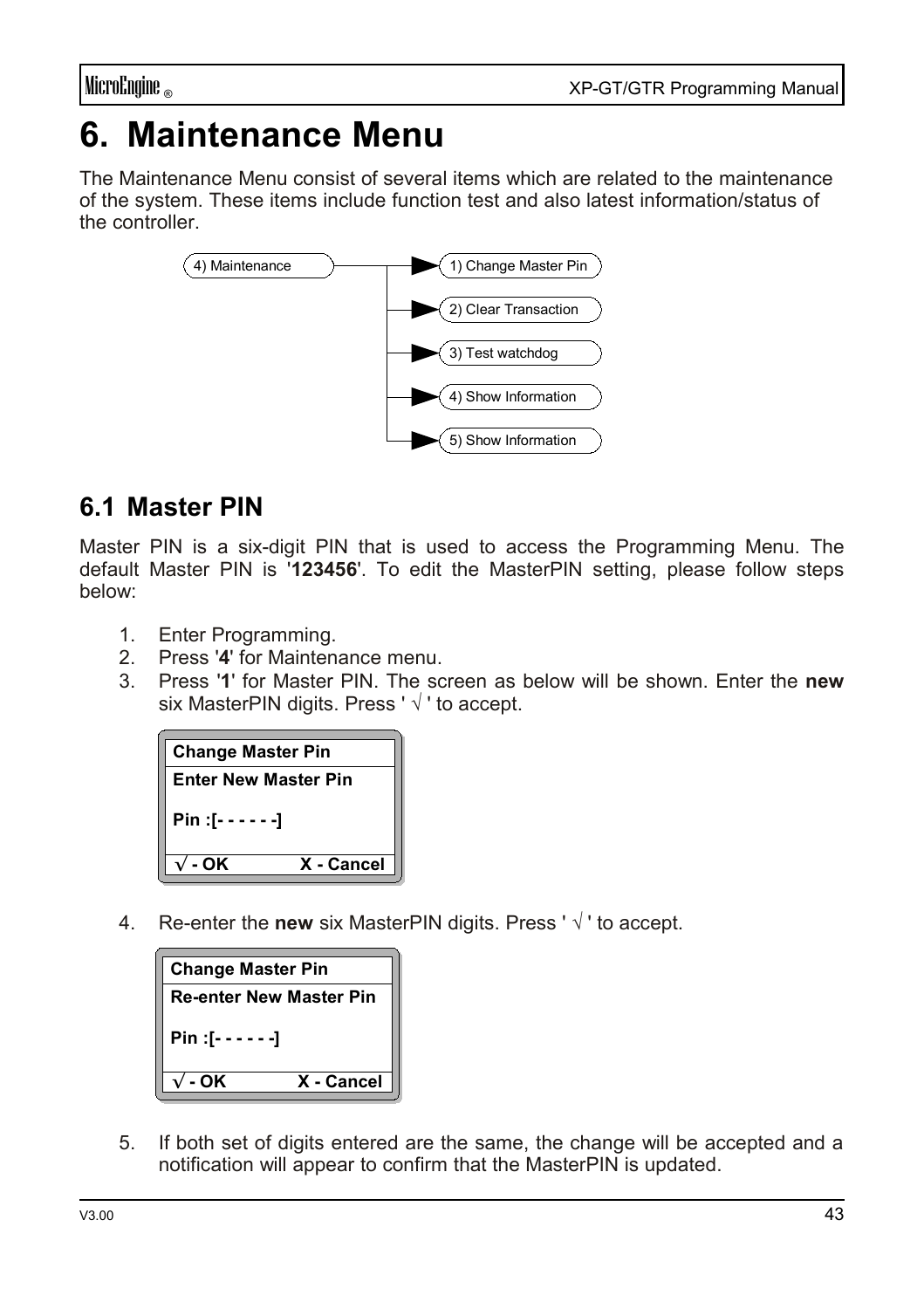## **6.2 Clear Transaction**

Clear Transaction lets user clear the whole transactions database in the controller. To clear the transaction database, please follow the steps below:

- 1. Enter Programming.
- 2. Press '**4**' for Maintenance menu.
- 3. Press '**2**' for Clear Transaction. The screen as below will be shown:



4. The transaction database will be cleared. You will be automatically be redirected to the Maintenance Menu.

## **6.3 Test Watchdog**

The test watchdog function is used to test whether the internal watchdog is in good condition. The function of the watchdog is to ensure that the controller is able to exit from a latched condition which might be caused by numerous situations. To perform the Test Watchdog function , please follow steps below:

- 1. Enter Programming.
- 2. Press '**4**' for Maintenance menu.
- 3. Press '**3**' for Test Watchdog. The screen as below will be shown:

| <b>Test Watchdog</b>                |            |
|-------------------------------------|------------|
| <b>Confirm to Test</b><br>Watchdog? |            |
| Press $\sqrt{ }$ to proceed.        |            |
| ΩK                                  | X - Cancel |

4. Press the ' $\sqrt{ }$ ' key to proceed with the test. The following screen will be shown. To cancel, just press the ' X ' key.

| <b>Test Watchdog</b>                                 |            |
|------------------------------------------------------|------------|
| <b>Please wait for</b><br><b>Controller to Reset</b> |            |
| - OK                                                 | X - Cancel |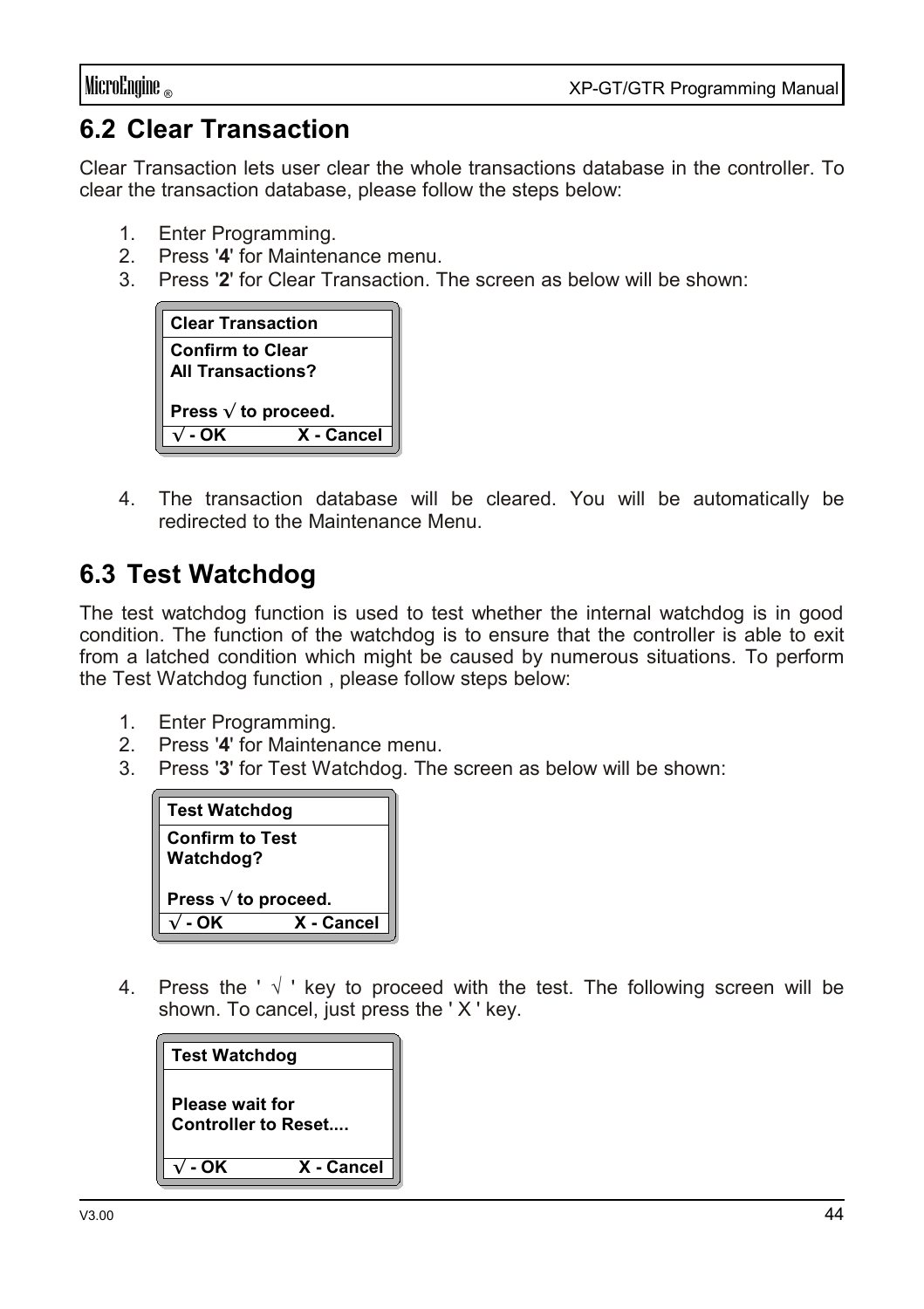5. The controller should reset itself in not more than 10 seconds. If it takes longer than that or does not reset at all, then there might be a fault in the unit and should be returned to the manufacturer for further investigation.

## **6.4 Version**

The Version screen will display the firmware version number for the controller and the model number of the controller. To view the Version, please follow steps below.

- 1. Enter Programming.
- 2. Press '**4**' for Maintenance menu.
- 3. Press '**4**' for Version. The following screen will be displayed. The screen will return to the Maintenance Menu after 4 seconds.

| Maintenance Menu          |            |
|---------------------------|------------|
| MicroEngine               |            |
| <b>XP-GT1200</b><br>v1.01 |            |
| 08/2007                   |            |
| - OK                      | X - Cancel |

## **6.5 Information**

The Information screen will display the number of card users installed and transactions conducted. To view the Information screen, please follow steps below:

- 1. Enter Programming.
- 2. Press '**4**' for Maintenance menu.
- 3. Press '**5**' for Information.
- 4. The following screen will be displayed. The screen will return to the Maintenance Menu after 4 seconds.

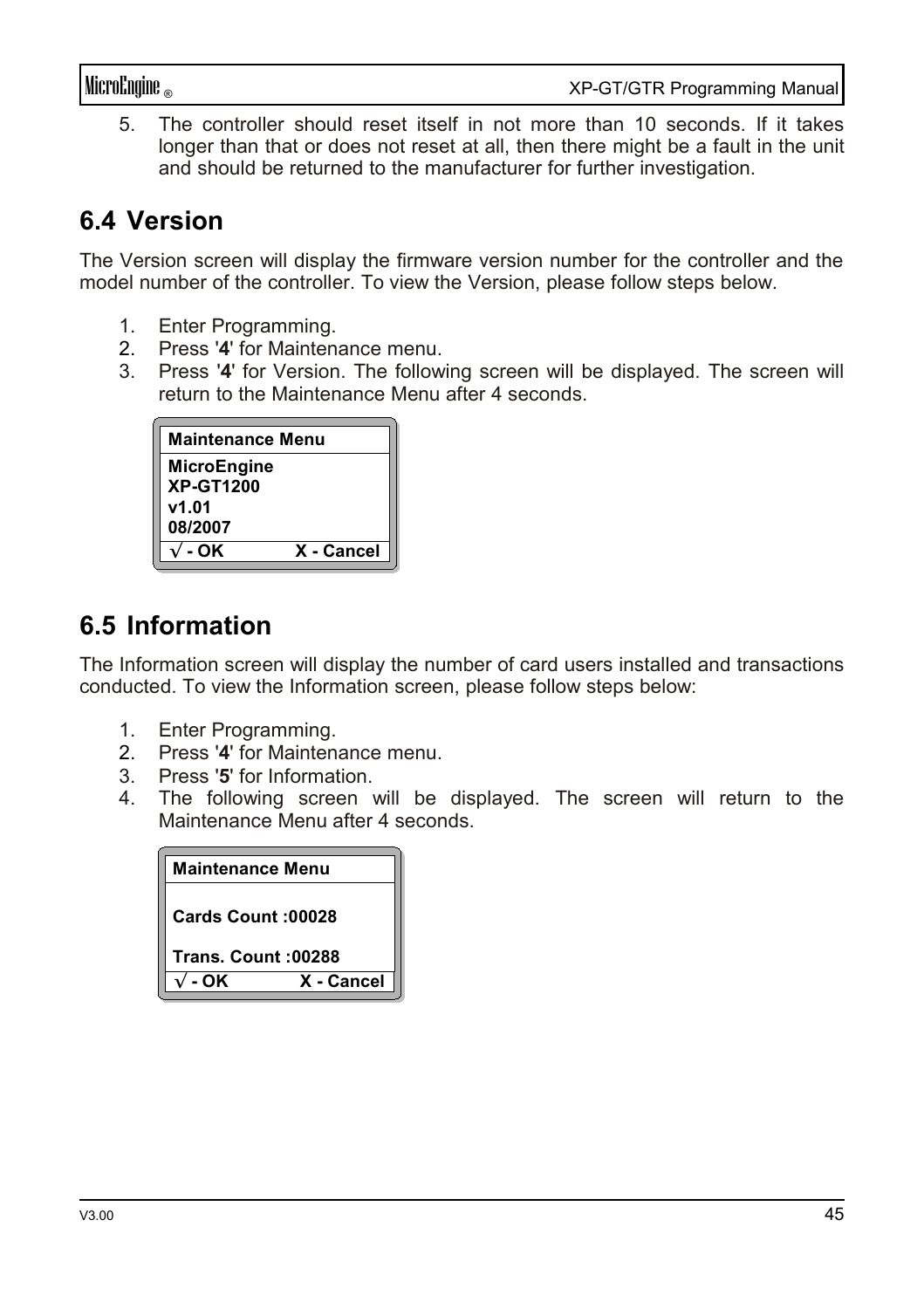# **7. Alarm Menu**

The last item in the programming menu is the Alarm Menu. This menu is mainly for the setting of alarm panel. Beside that, the output's type, timer, time zone and trigger event can also set by user.

#### **Note: This Alarm Menu only applicable to XP-GTR series.**



## **7.1 Input Setting**

The Input Setting lets the user to decide which sensor is needed to be activated at which time zone. The user can also set the delay time of the sensor and the alarm at this portion.

In order to set the Input Setting, please follow steps below:

#### **7.1.1 Arm/Disarm Sensor**

- 1. Enter Programming.
- 2. Press '5' for Alarm Menu.
- 3. Press '1' for Input Setting.
- 4. Press '1' for Arm/Disarm Sensor. The following screen will be shown. Press '1' or '2' to select which sensor is needed to be set. Use the '**↑**' and '**↓**' buttons to Arm or Disarm the Input and press ' √ ' to updated the setting and back to the Input Setting.

| <b>Arm/Disarm Sensor</b>                 |            |
|------------------------------------------|------------|
| Enter Input No.[?]<br>$(Min=01, Max=02)$ |            |
| Status: [Disarm]                         |            |
| - OK                                     | X - Cancel |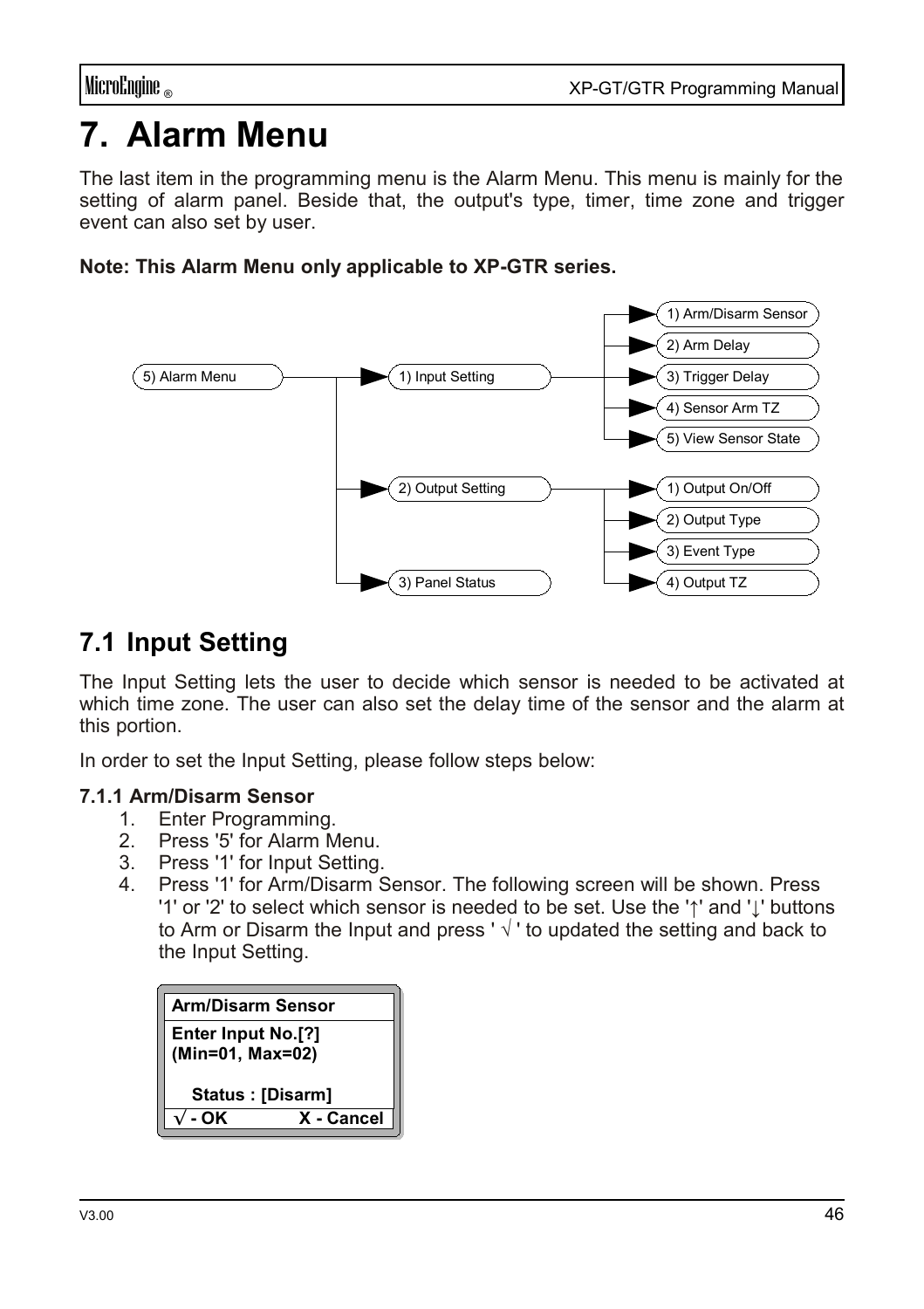#### **7.1.2 Arm Delay**

- 1. Enter Programming.<br>2 Press '5' for Alarm M
- Press '5' for Alarm Menu.
- 3. Press '1' for Input Setting.
- 4. Press '2' for Arm Delay. The following screen will be shown. Press '1' or '2' to select which sensor is needed to be set. Then press the '**#** ' to confirm and proceed to set the duration of the Arm Delay time. Enter a time setting between '0000' and '3599' second and press ' √ ' to updated the setting and back to the Input Setting.



#### **7.1.3 Trigger Delay**

- 1. Enter Programming.
- 2. Press '5' for Alarm Menu.
- 3. Press '1' for Input Setting.
- 4. Press '3' for Trigger Delay. The following screen will be shown. Press '1' or '2' to select which sensor is needed to be set. Then press the '**#** ' to confirm and proceed to set the duration of the Trigger Delay time. Enter a time setting between '0000' and '3599' second and press ' $\sqrt{ }$ ' to updated the setting and back to the Input Setting.

| <b>Trigger Delay</b>                   |            |  |
|----------------------------------------|------------|--|
| Enter Input No.[?]<br>(Min=01, Max=02) |            |  |
| Trigger Delay: [0000]s                 |            |  |
| - OK                                   | X - Cancel |  |

#### **7.1.4 Sensor Arm Tz**

- 1. Enter Programming.
- 2. Press '5' for Alarm Menu.
- 3. Press '1' for Input Setting.
- 4. Press '4' for Sensor Arm Time Zone. The following screen will be shown.

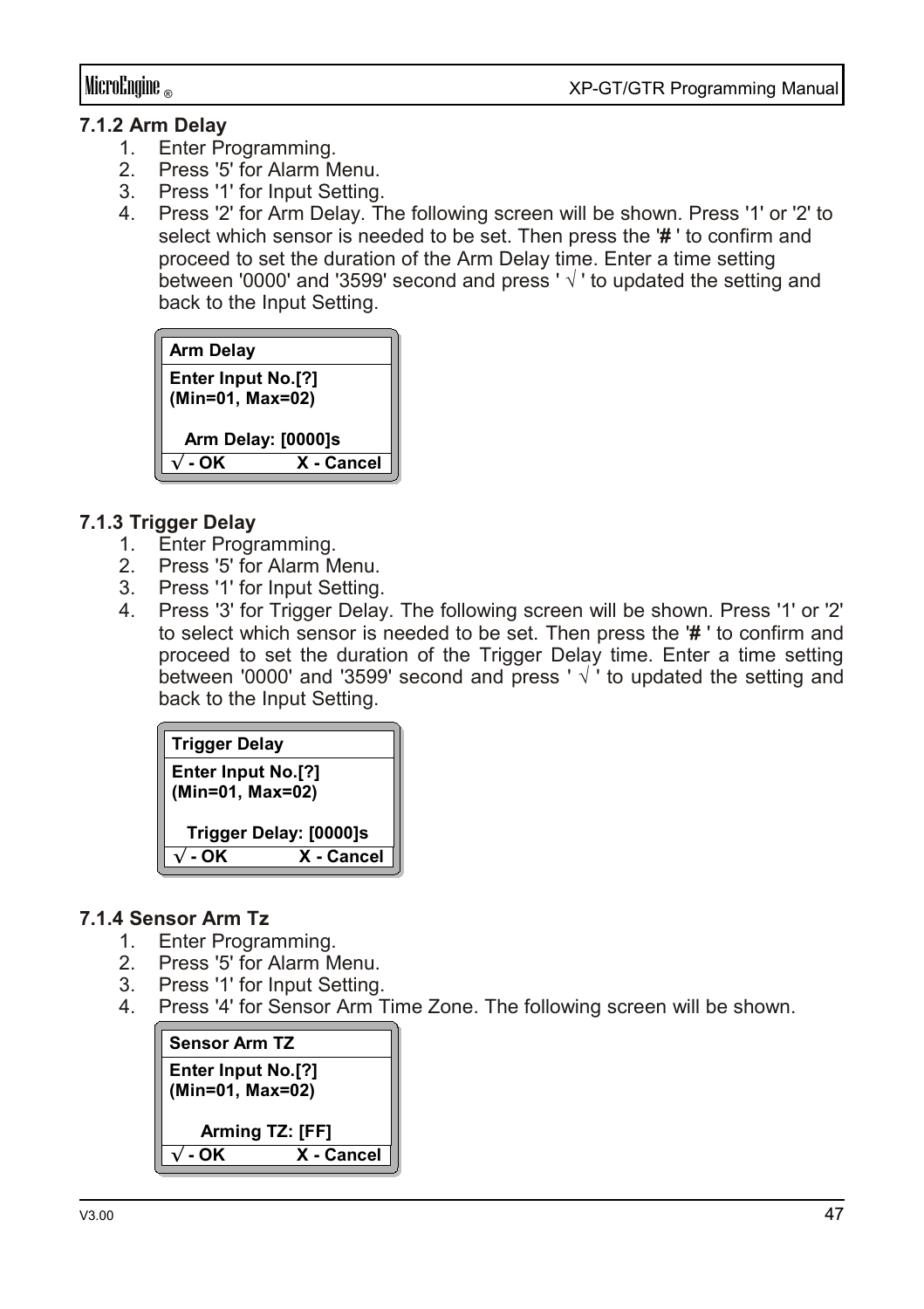MicroEngine ® XP-GT/GTR Programming Manual

5. From this screen, the user can key in '1' or '2' to select which sensor is needed to be set. Then press the '**#** ' to confirm and proceed to set the Time Zone to arm the input sensor. This will determine at which day of the week and what time of the day where the sensor will be enabled. After the Time Zone has been set, then press '  $\sqrt{ }$ ' to updated the setting and back to the Input Setting.

#### **7.1.5 View Sensor State**

- 1. Enter Programming.<br>2 Press '5' for Alarm M
- Press '5' for Alarm Menu.
- 3. Press '1' for Input Setting.
- 4. Press '5' for View Sensor state. The screen as below will be shown:



5. This screen is shown the status of the sensor. If the input sensor is not connected, the screen will show **[E]**. Otherwise, If the sensor has connection with the alarm panel, the screen will show **[N]**.

## **7.2 Output Setting**

The output setting is used to enable the alarm output where the user need to activate. User also can set the alarm trigger period, decide which event is needed to trigger the alarm and determine at which day of the week and what time of the day where the alarm will be enabled.

To set the Output Setting, please follow steps below:

#### **7.2.1 Output On/Off**

- 1. Enter Programming.
- 2. Press '5' for Alarm Menu.
- 3. Press '2' for Output Setting.
- 4. Press '1' for Output On/Off. The screen as below will be shown. Press a value between '0' to '3' to select which which alarm output is needed to be set. Use the '**↑**' and '**↓**' buttons to switch ON or switch OFF the output. Then press ' √ ' to updated the setting and back to the output Setting.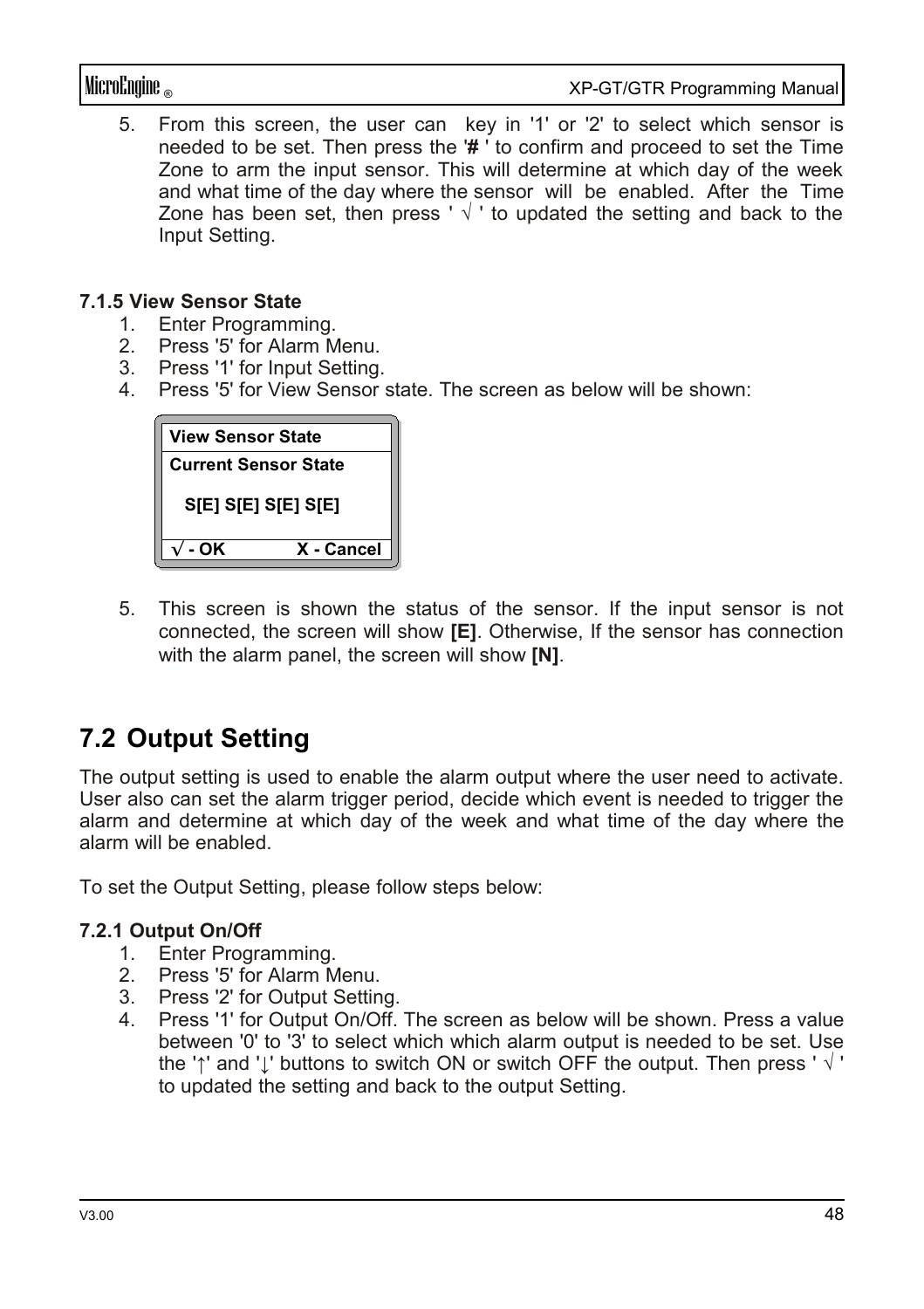

#### **7.2.2 Output Type**

- 1. Enter Programming.
- 2. Press '5' for Alarm Menu.
- 3. Press '2' for Output Setting.
- 4. Press '2' for Output Type. The following screen will be shown. Press a value between '0' to '3' to select which which alarm output is needed to be set. Then press the '**#** ' to confirm and proceed to set the Output Type. Use the '**↑**' and '**↓**' buttons to set the alarm output is activated constantly, **[CONST]**, or pulse, **[PULSE]**. Beside that is timer setting, user can enter a time between '0000' and '3599' second. Then press ' √ ' to updated the setting and back to the output Setting.



#### **7.2.3 Event Type**

- 1. Enter Programming.
- 2. Press '5' for Alarm Menu.
- 3. Press '2' for Output Setting.
- 4. Press '3' for Event Type. The screen as below will be shown. Press a value between '0' to '3' to select which alarm output is needed to be set. Then press the '**#** ' to confirm and proceed to set the Event Type.

| <b>Event Type</b>                               |            |  |
|-------------------------------------------------|------------|--|
| <b>Switch Output No.[?]</b><br>(Min=01, Max=04) |            |  |
| <b>Event No.[00 :[/]</b>                        |            |  |
| ΩK                                              | X - Cancel |  |

5. There are 20 events can be selected from the total 62 events (please refer to pg.29, Table1). Enter a value between '00' to '19' and use the '**↑**' and '**↓**' buttons to choose a event from table 1. Then press ' $\sqrt{ }$ ' to updated the setting and back to the output Setting.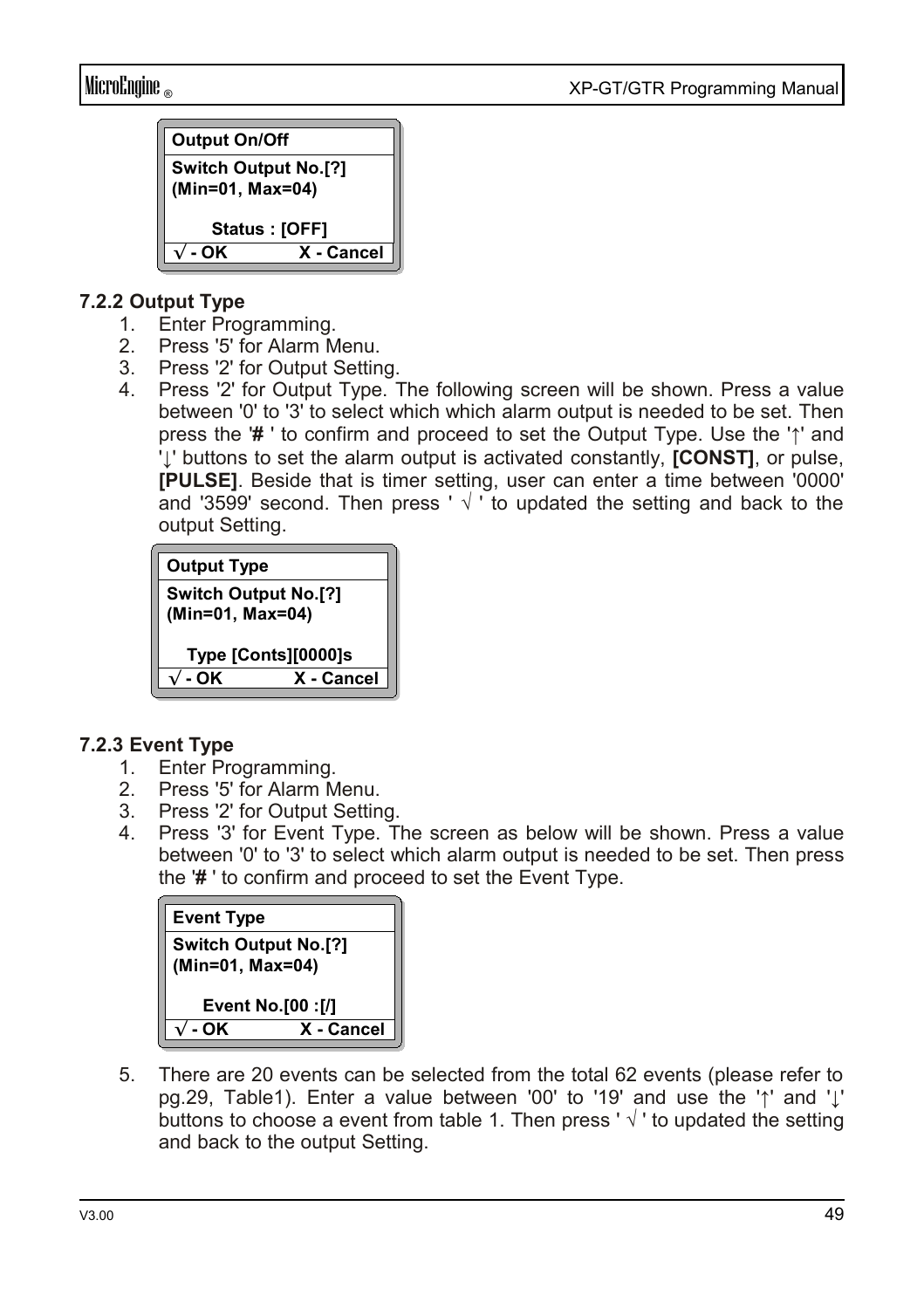#### **7.2.4 Output TZ**

- 1. Enter Programming.<br>2 Press '5' for Alarm M
- Press '5' for Alarm Menu.
- 3. Press '2' for Output Setting.
- 4. Press '4' for Output Tz. The screen as below will be shown. Press a value between '0' to '3' to select which alarm output is needed to be set. Then press the '**#** ' to confirm and proceed to set the Time Zone of the alarm output. This will determine at which day of the week and what time of the day where the alarm output will be enabled. Then press ' $\sqrt{ }$ ' to updated the setting and back to the output Setting.



### **7.3 Panel Status**

- 1. Enter Programming.<br>2 Press '5' for Alarm M
- Press '5' for Alarm Menu.
- 3. Press '3' for Panel Status. The screen as below will be shown:



4. This screen is shown that the information about the connection between controller and the alarm panel. If the status is **[UP]**, means that the connection between controller and the alarm panel has communication. If the status is **[DOWN]**, the user need to refer to the wiring diagram and recheck with the wiring connection.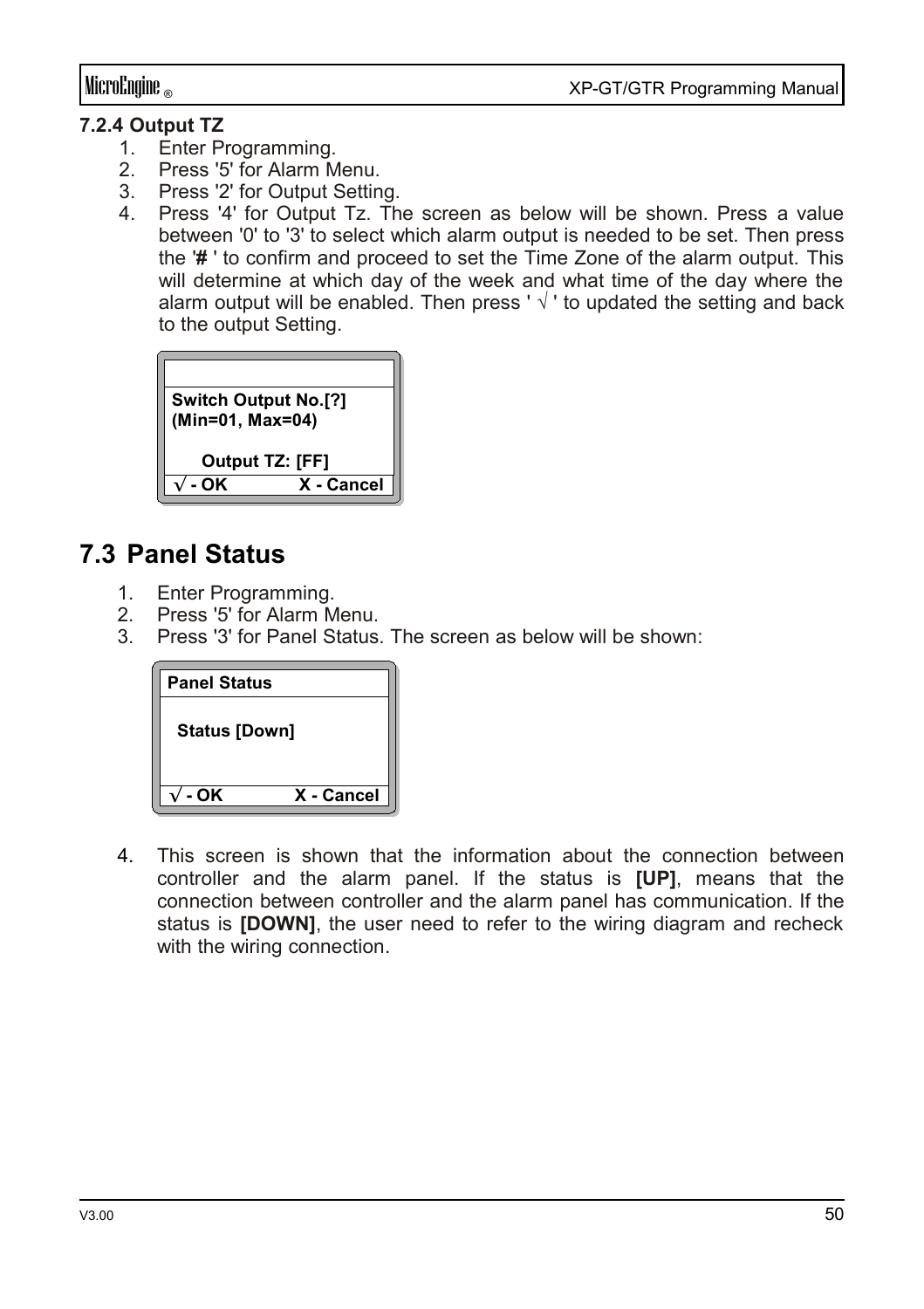# **8. Exit Programming Menu**

If there is no activity for 30 seconds inside the Programming Menu, device will automatically exit from Programming Menu and return to Idle Mode.

User can also exit the Programming Mode by pressing the ' X ' button at the main programming menu.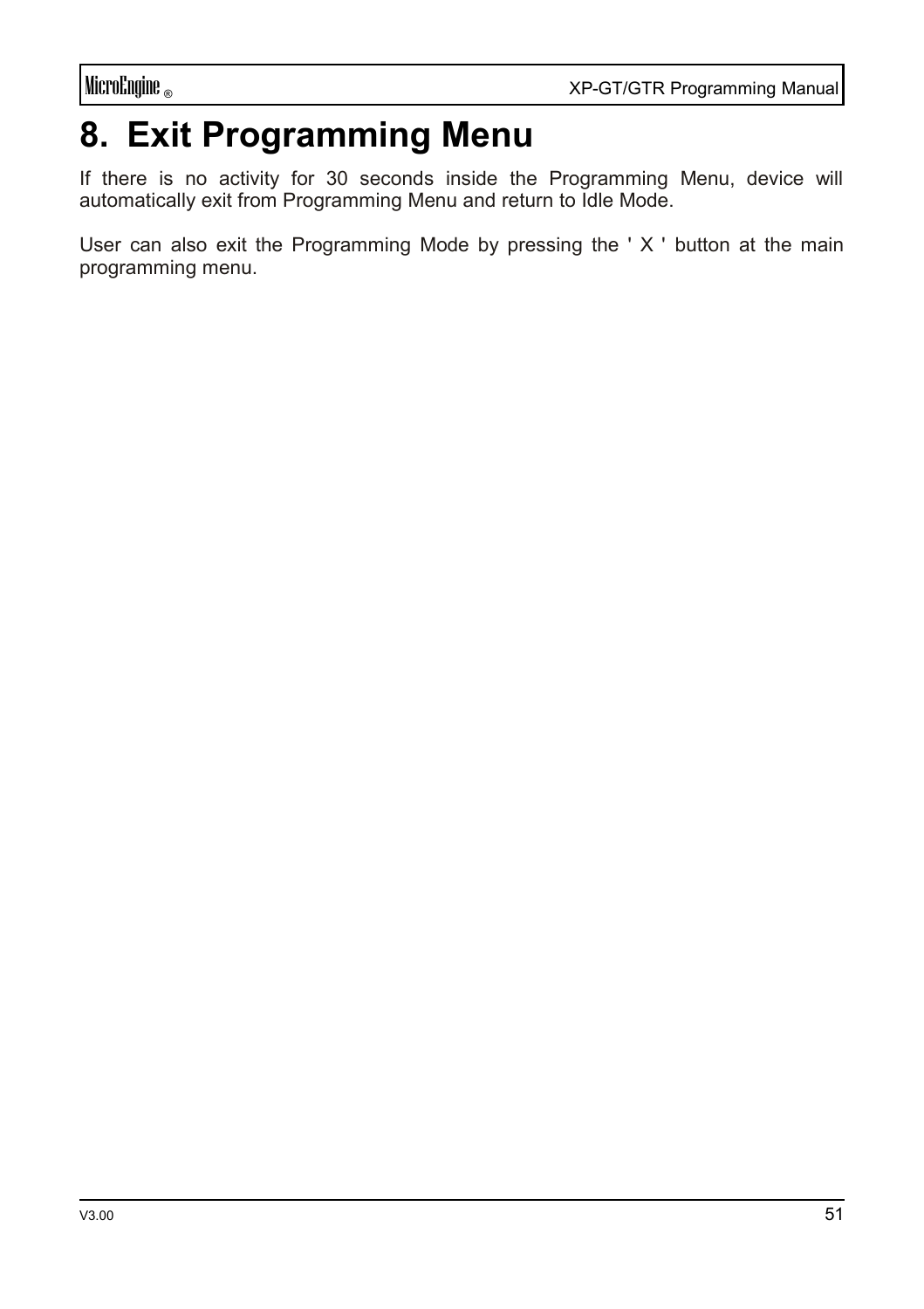

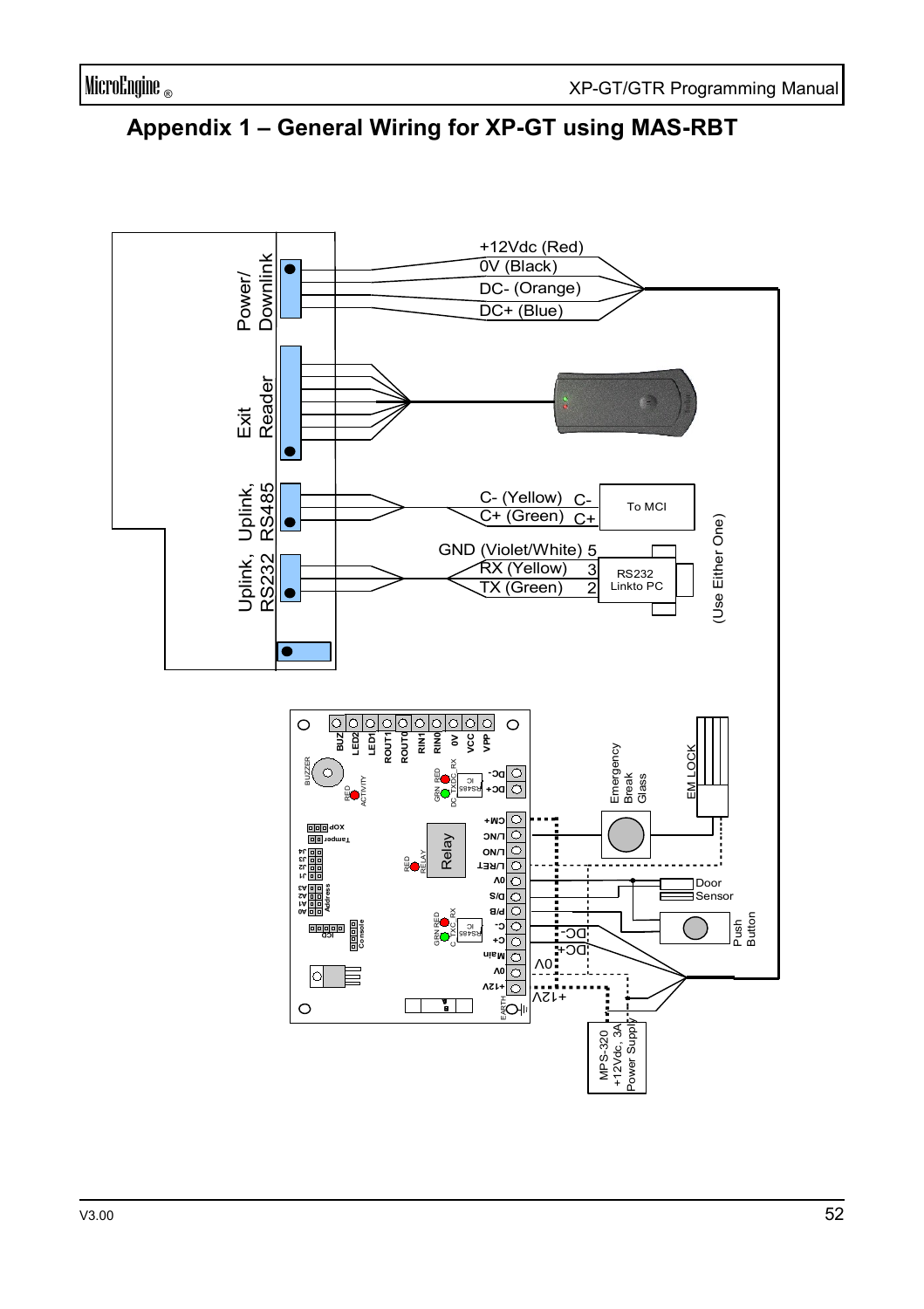

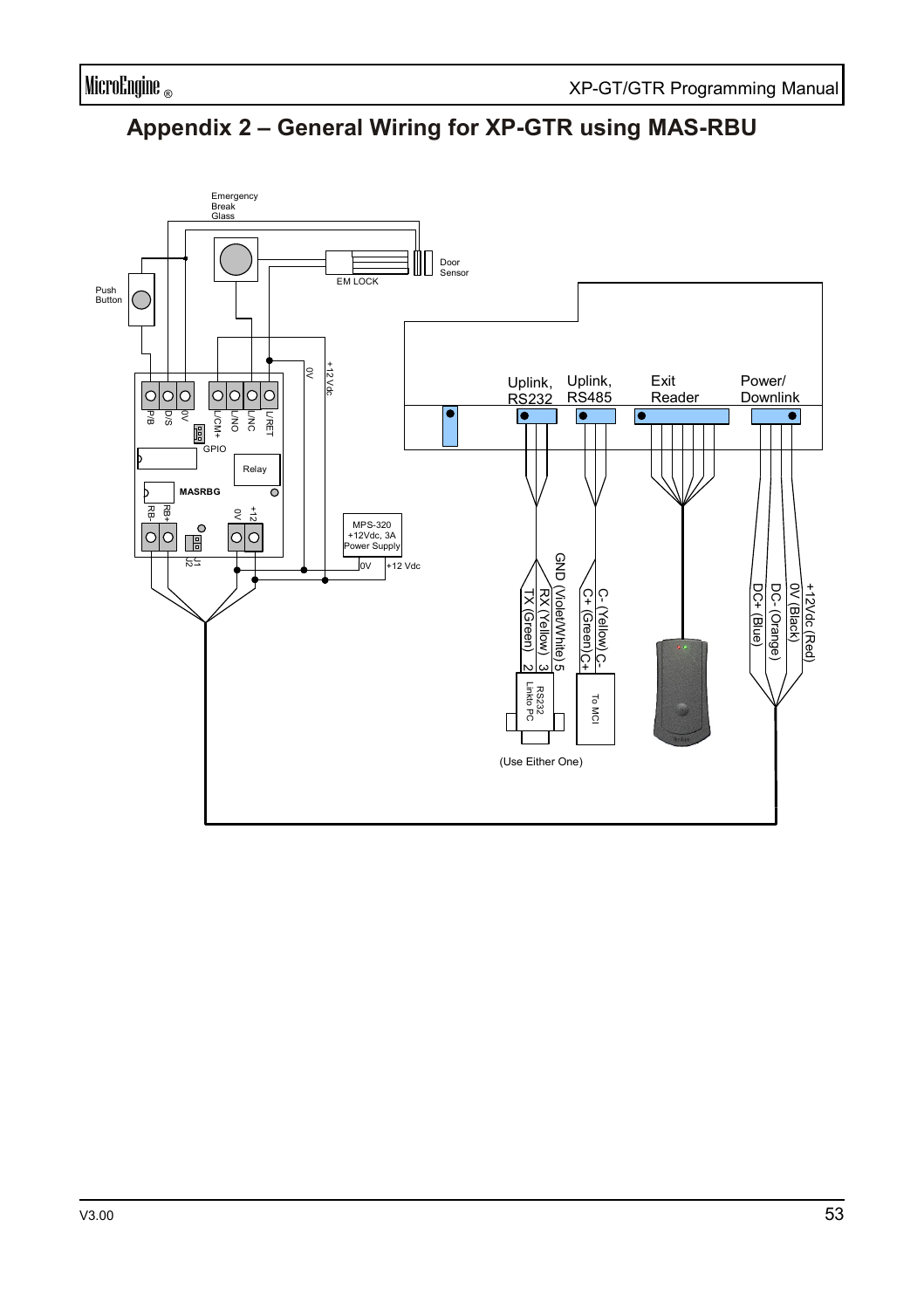

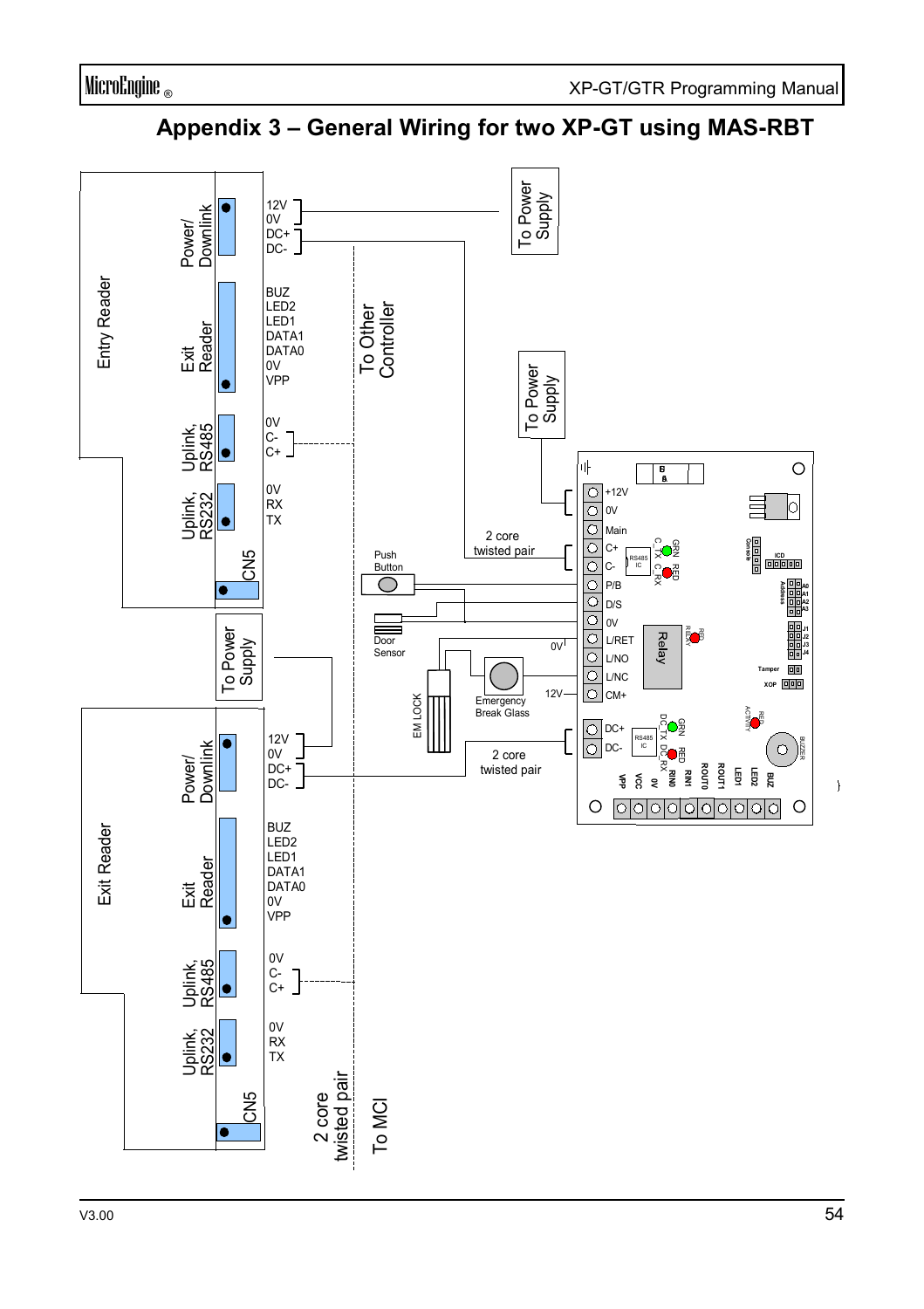

**Appendix 4 - Connection for XP-GT using sounder feature**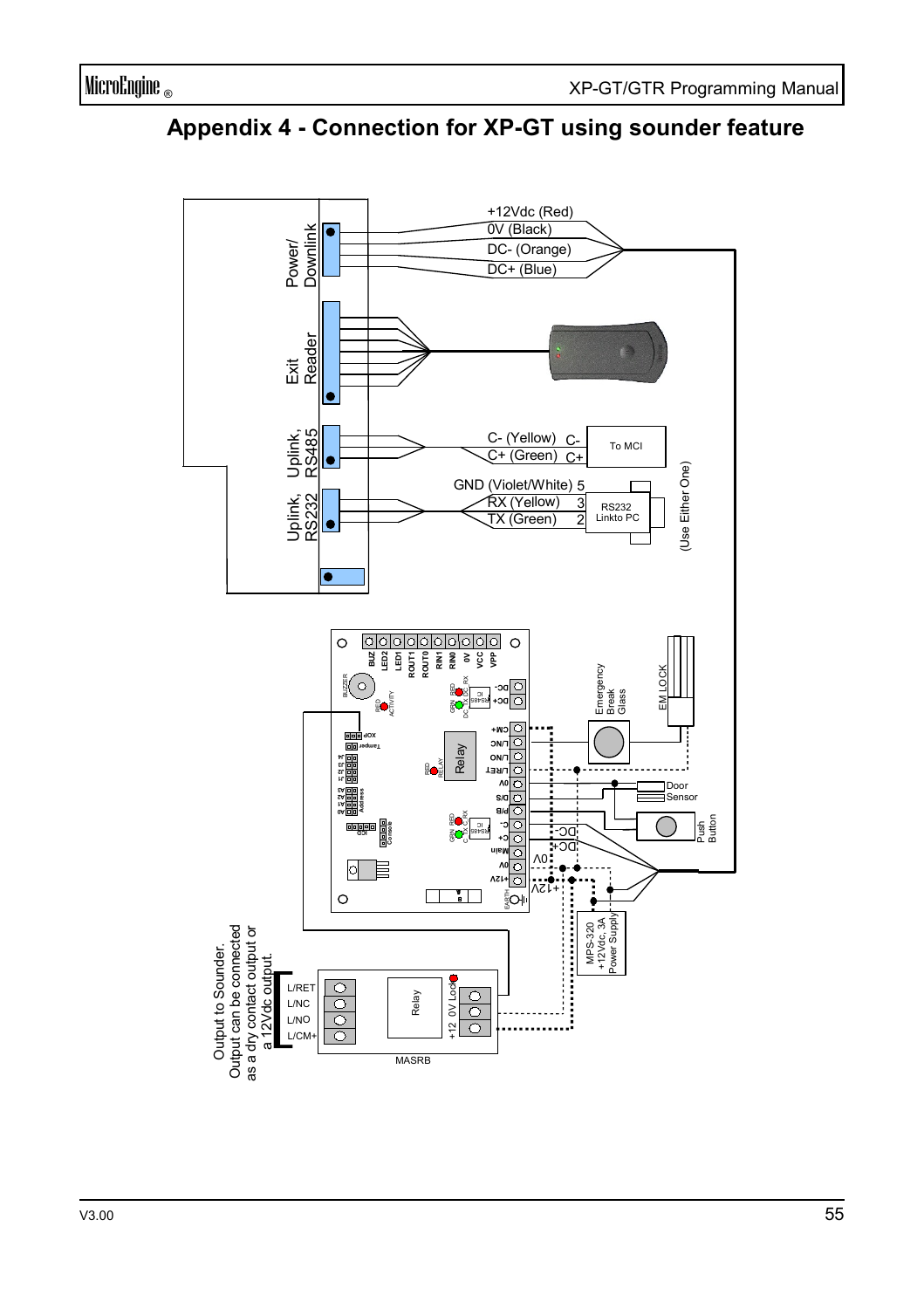#### **Appendix 5 - Connection for XP-GTR using sounder feature**

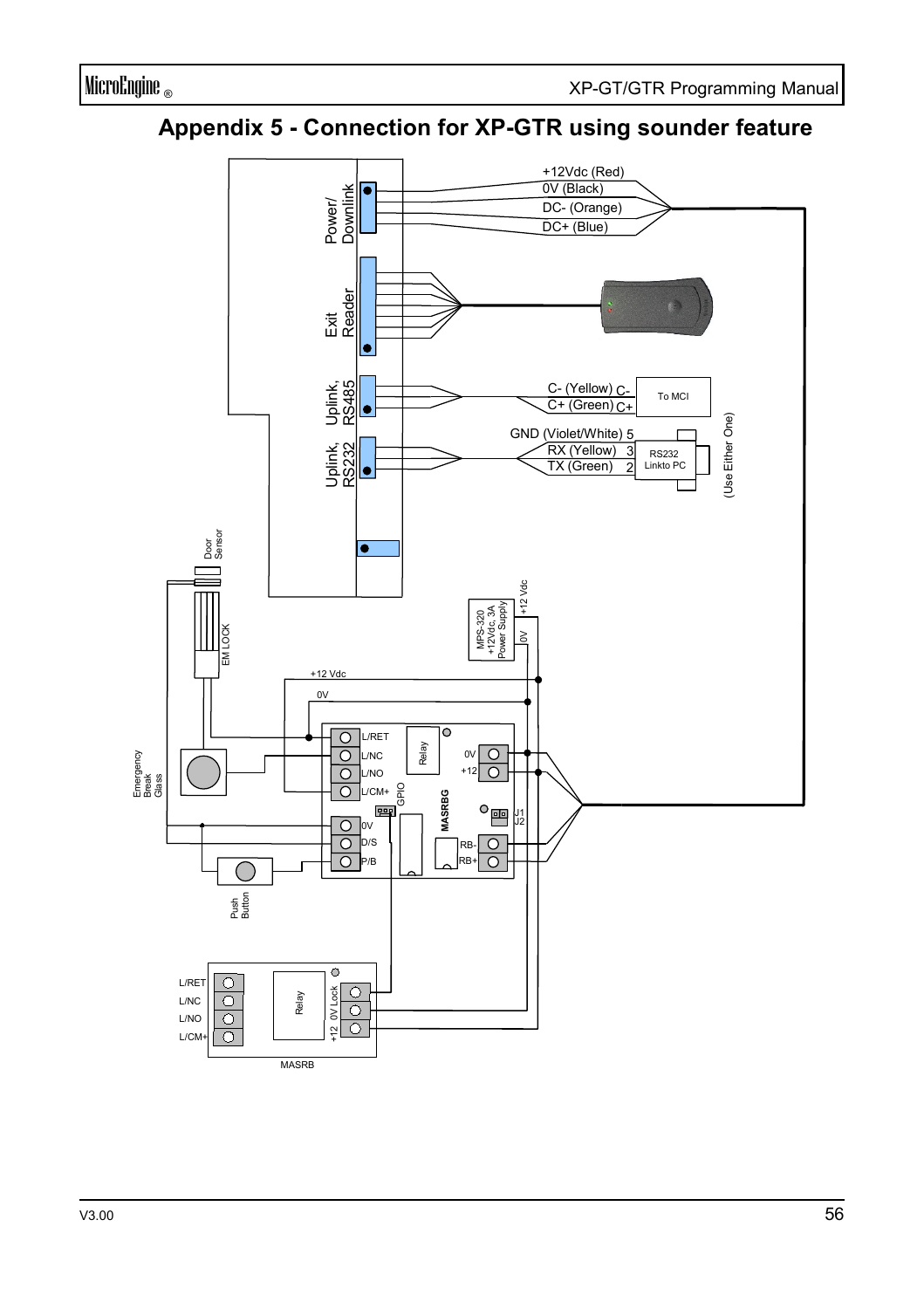#### **Appendix 6 - Connection for XP-GT and XP-GTR using fire release feature**



Connection for XP-GT controller using fire release feature